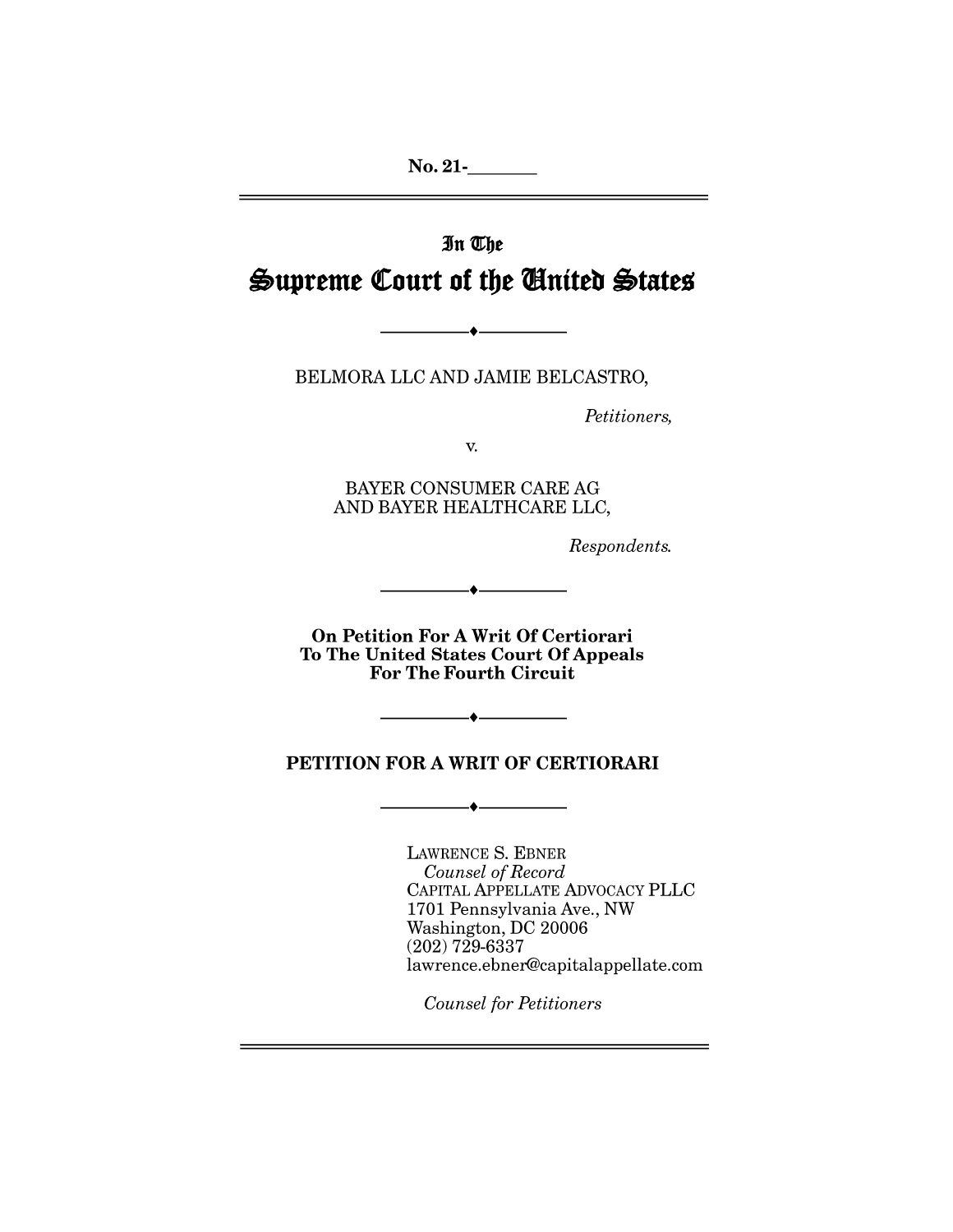#### **QUESTIONS PRESENTED**

 Trademarks are territorial. Their existence, and the protection that they provide to trademark owners, do not extend beyond the borders of the nations in which they are registered or used.

 The Lanham Act, 15 U.S.C. § 1051 *et seq.*, provides protection for trademarks that their owners register with the United States Patent and Trademark Office (USPTO) or otherwise use in U.S. commerce. Under  $§$  43(a) of the Act, 15 U.S.C. § 1125(a), however, trademark owners can be sued for false association and/or false advertising. Along the same lines, section 14(3) of the Act, 15 U.S.C. § 1064(3), authorizes the filing of a petition with the USPTO to cancel a registered trademark if it is being used to mispresent the source of goods.

The questions presented are—

 1. Whether, in view of the principle of trademark territoriality, the zone of interests encompassed by Lanham Act §§ 43(a) and 14(3) extends to the foreign owner of a foreign trademark that has not registered or used the mark in the United States.

 2. Whether, in the absence of an express limitations period in the Lanham Act, the timeliness of a § 43(a) suit for false association and false advertising is governed by the most analogous statelaw statute of limitations, or instead, by laches.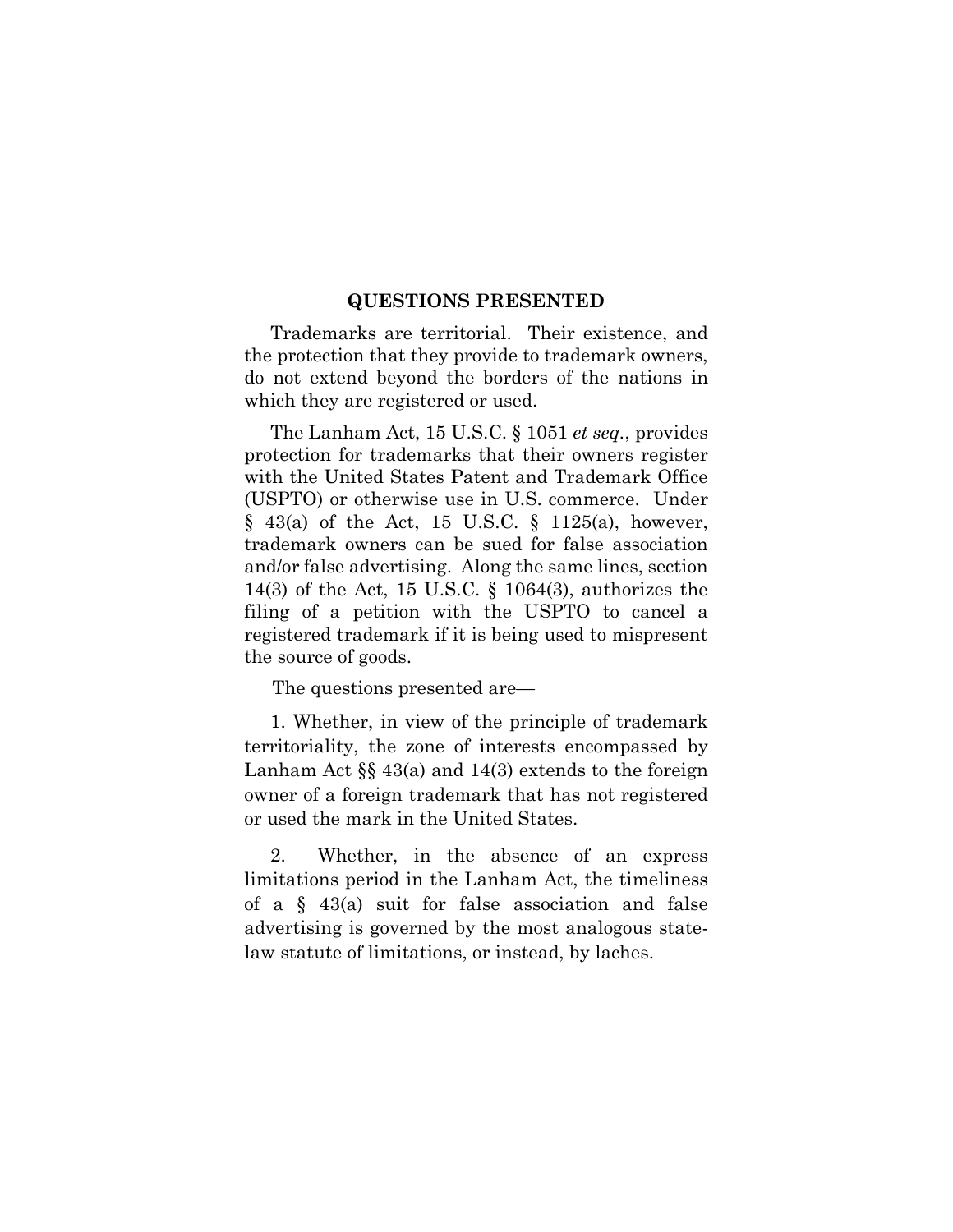### **PARTIES TO THE PROCEEDING**

Petitioner Belmora LLC was a plaintiff-appellee below. Belmora LLC and its founder, Petitioner Jamie Belcastro, were consolidated defendants-appellees in Respondents' cross-appeal.

Respondents Bayer Consumer Care AG and Bayer Healthcare LLC were the defendants-consolidated plaintiffs-appellants in the cross-appeals below.

 Does 1-10 were unnamed consolidated defendants in Respondents' cross-appeal, and are not parties in this petition.

 Michelle K. Lee, Director of the U.S. Patent and Trademark Office, was an Intervenor only in the first Fourth Circuit appeal. Neither she nor her current successor is a party in this petition.

### **RULE 29.6 DISCLOSURE STATEMENT**

 Petitioner Belmora LLC has no parent company, and no publicly held corporation own 10% or more of its stock.

### **RELATED PROCEEDINGS**

1. United States Court of Appeals for the Fourth Circuit:

 (a) *Belmora LLC v. Bayer Consumer Care AG & Bayer Healthcare LLC*, No. 18-2183 (Feb. 2, 2021), 987 F.3d 284, *reh'g denied* Mar. 16, 2021.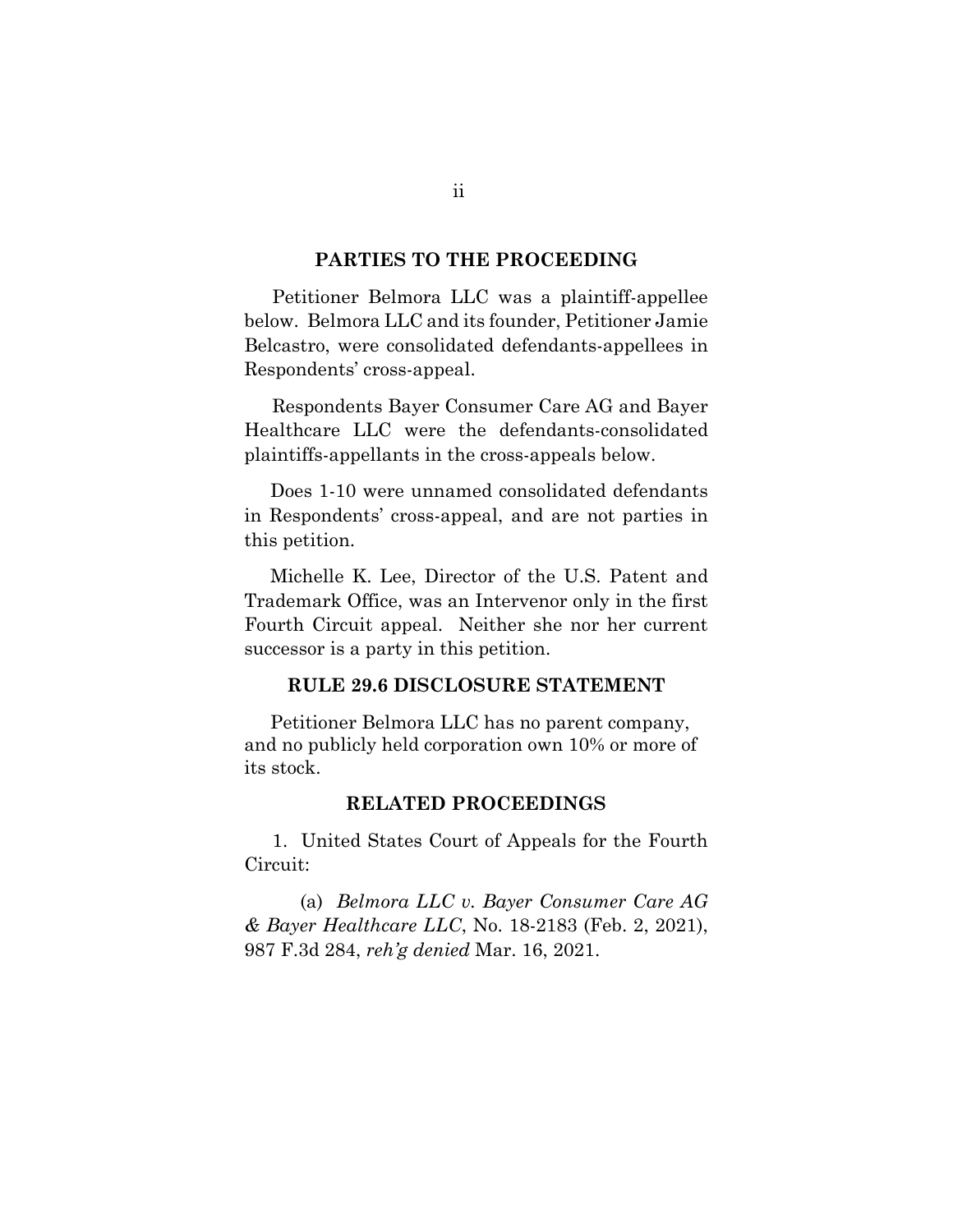(b) *Belmora LLC v. Bayer Consumer Care AG & Bayer Healthcare LLC*, No. 15-1335 (Mar. 23, 2016), 819 F.3d 697, *cert. denied*, No. 16-548 (Feb. 27, 2017), 137 S. Ct. 1202.

 2. United States District Court for the Eastern District of Virginia:

 (a) *Belmora, LLC v. Bayer Consumer Care AG & Bayer Healthcare LLC*, No. 1:14-cv-00847-CMH-JFA, 338 F. Supp. 3d 477 (Sept. 6, 2018).

 (b) *Belmora LLC v. Bayer Consumer Care AG & Bayer Healthcare LLC*, No. 1:14-cv-00847-GBL-JFA, 84 F. Supp. 3d 490 (Feb. 6, 2015).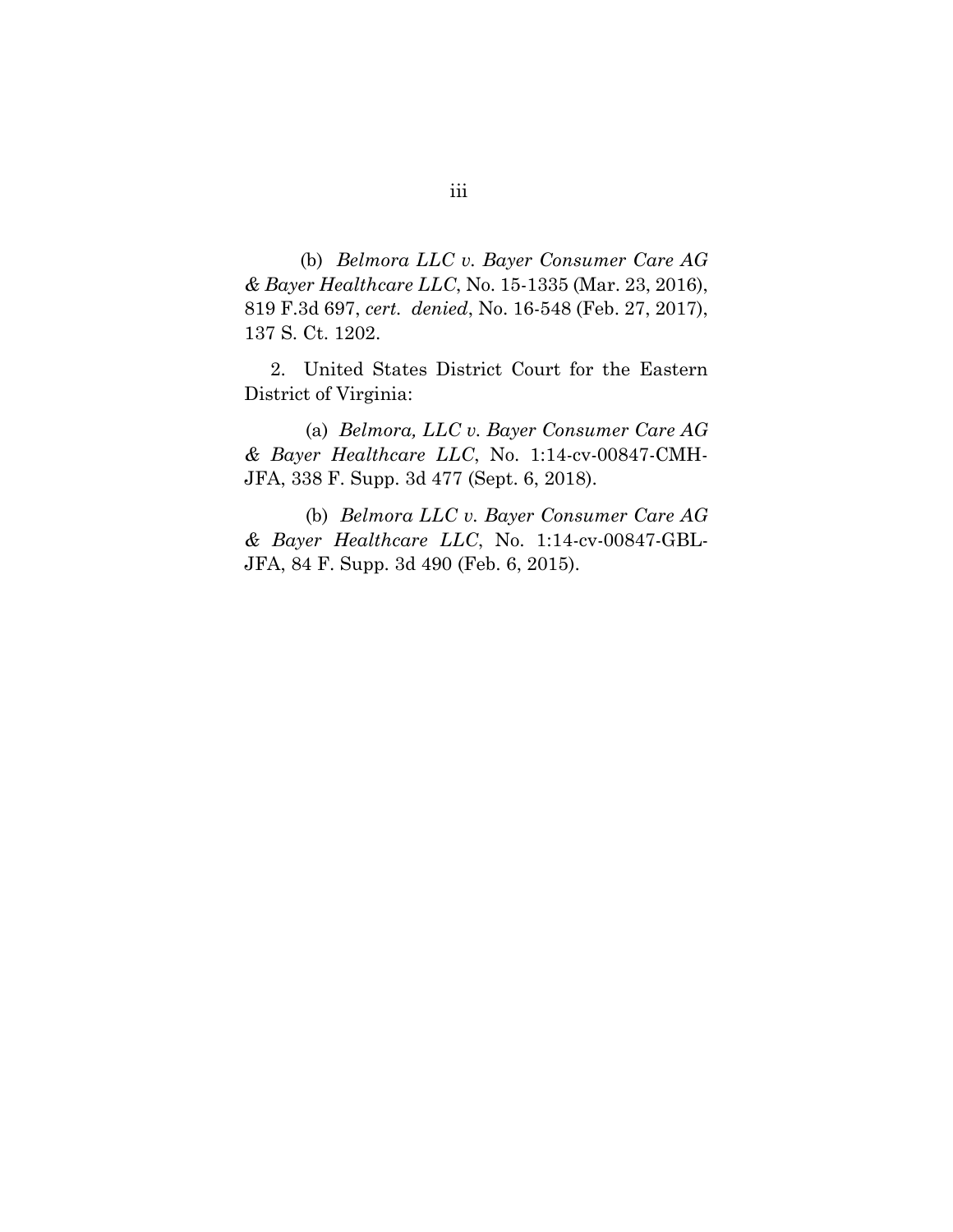# **TABLE OF CONTENTS**

# **Page**

| PARTIES TO THE PROCEEDINGii                                                                                                              |
|------------------------------------------------------------------------------------------------------------------------------------------|
| RULE 29.6 DISCLOSURE STATEMENTii                                                                                                         |
|                                                                                                                                          |
|                                                                                                                                          |
|                                                                                                                                          |
|                                                                                                                                          |
| STATUTORY PROVISIONS INVOLVED1                                                                                                           |
|                                                                                                                                          |
|                                                                                                                                          |
| REASONS FOR GRANTING THE PETITION20                                                                                                      |
| I. The Circuits Are Divided On Both Questions                                                                                            |
| Four circuits follow three conflicting<br>A.<br>approaches regarding whether the owner of a<br>foreign trademark can pursue claims under |
| The circuits also are divided on what governs<br>B.                                                                                      |
| II. The Questions Presented Are Exceptionally                                                                                            |
|                                                                                                                                          |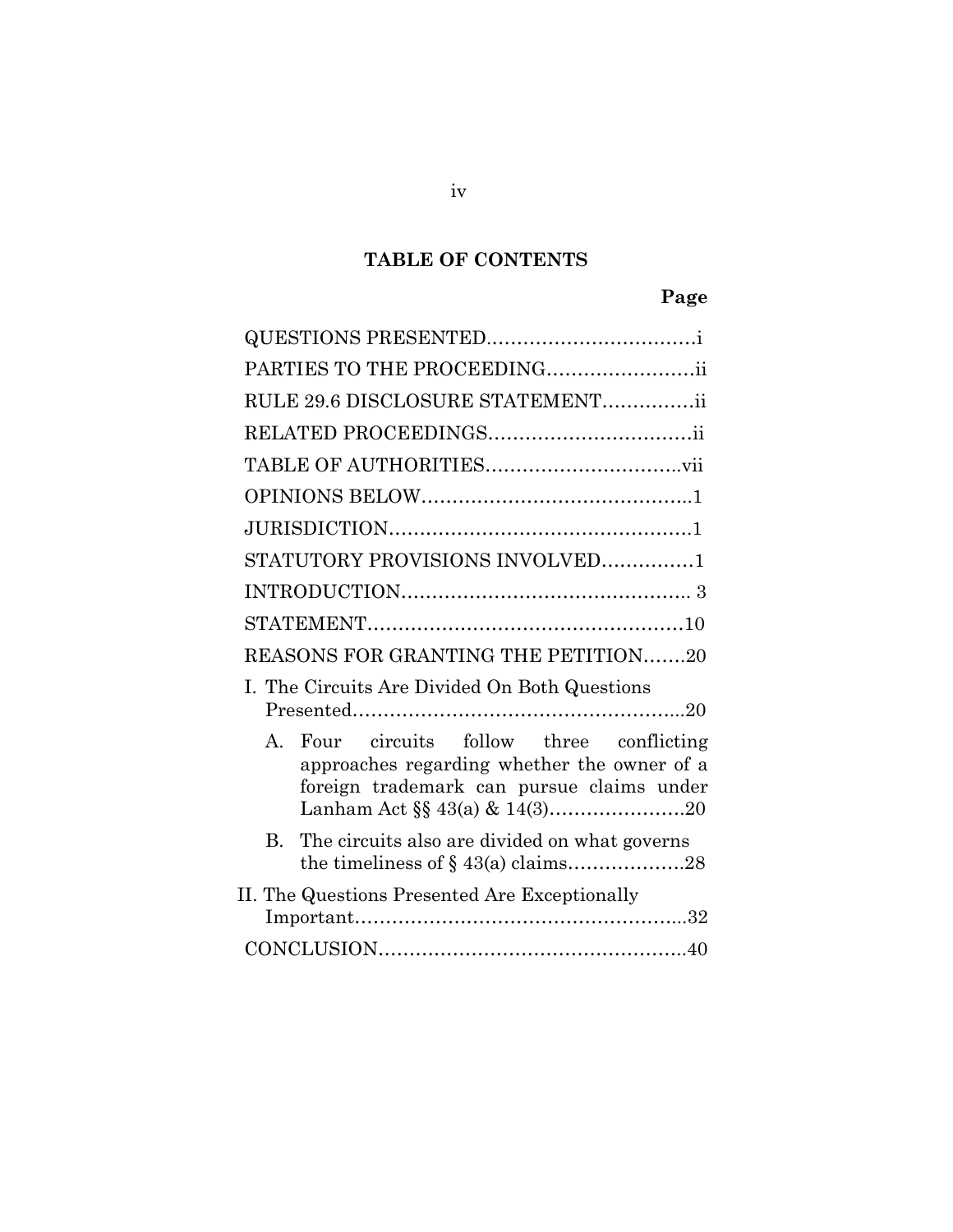# **Page**

# APPENDIX

| APPENDIX A—Opinion of the U.S. Court of<br>Appeals for the Fourth Circuit                                                    |
|------------------------------------------------------------------------------------------------------------------------------|
| APPENDIX B—Opinion of the U.S. Court of<br>Appeals for the Fourth Circuit                                                    |
| APPENDIX C—Memorandum Opinion of the U.S.<br>District Court for the Eastern District of Virginia                             |
| APPENDIX D—Memorandum Opinion of the U.S.<br>District Court for the Eastern District of Virginia                             |
| APPENDIX E—Order of the U.S. Court of Appeals<br>for the Fourth Circuit denying petition for<br>rehearing en banc (March 16, |
| APPENDIX F-Order of the U.S. Court of Appeals<br>for the Fourth Circuit denying petition for<br>rehearing en banc (May 23,   |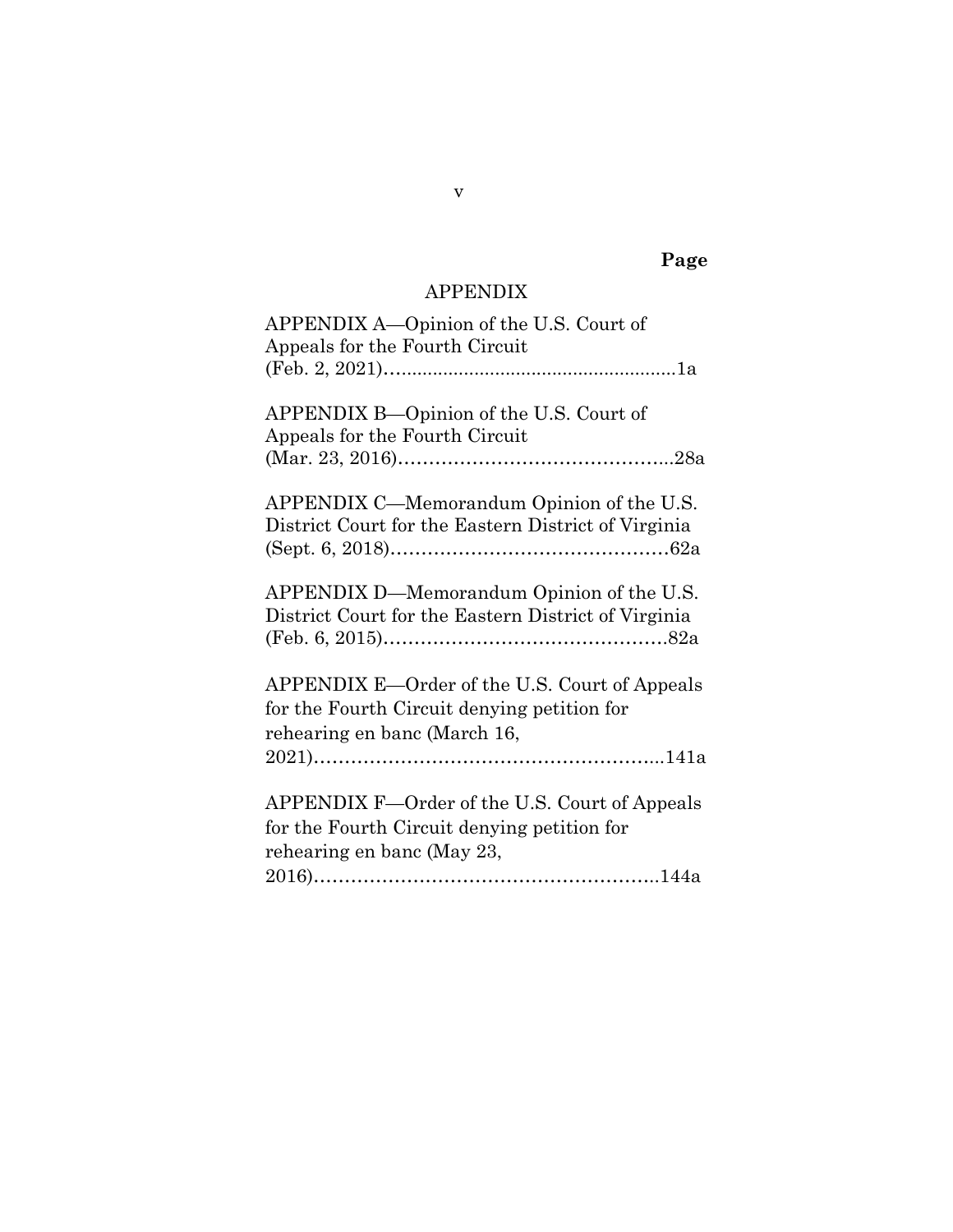| APPENDIX G—Order of the U.S. District Court for    |
|----------------------------------------------------|
| the Eastern District of Virginia staying action    |
| while Plaintiffs petition for a writ of certiorari |
|                                                    |
|                                                    |

APPENDIX H—Opinion of the USPTO Trademark Trial and Appeal Board (Apr. 17, 2014) ………148a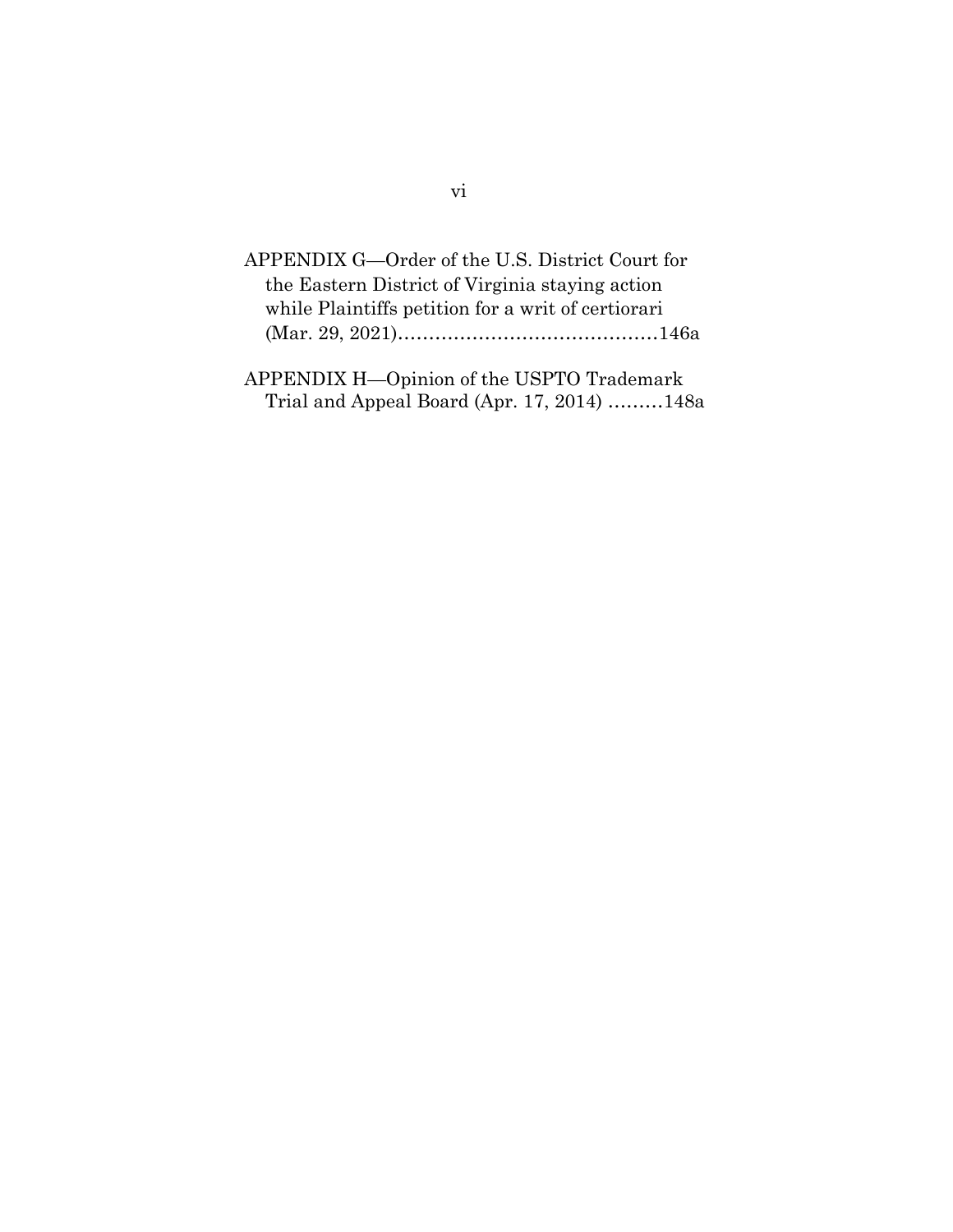# **TABLE OF AUTHORITIES**

# **Page(s)**

# **Cases**

| Australian Therapeutic Supplies Pty. Ltd. v.<br>Naked TM, LLC,                         |
|----------------------------------------------------------------------------------------|
| B & B Hardware, Inc. v. Hargis Indus., Inc.,                                           |
| Beauty Time, Inc. v. VU Skin Sys., Inc.,                                               |
| Coca-Cola Co. v. Meenaxi Ent., Inc., Canc.<br>Nos. 92063353 & 92064398 (TTAB June      |
| Dastar Corp. v. Twentieth Century Fox Film<br>Corp.,                                   |
| DelCostello v. Int'l Brotherhood of<br><i>Teamsters,</i>                               |
| Gen. Bedding Corp. v. Echevarria,                                                      |
|                                                                                        |
| Grupo Gigante S.A. de C.V. v. Dallo & Co.,<br>391 F.3d 1088 (9th Cir. 2004) 10, 24, 25 |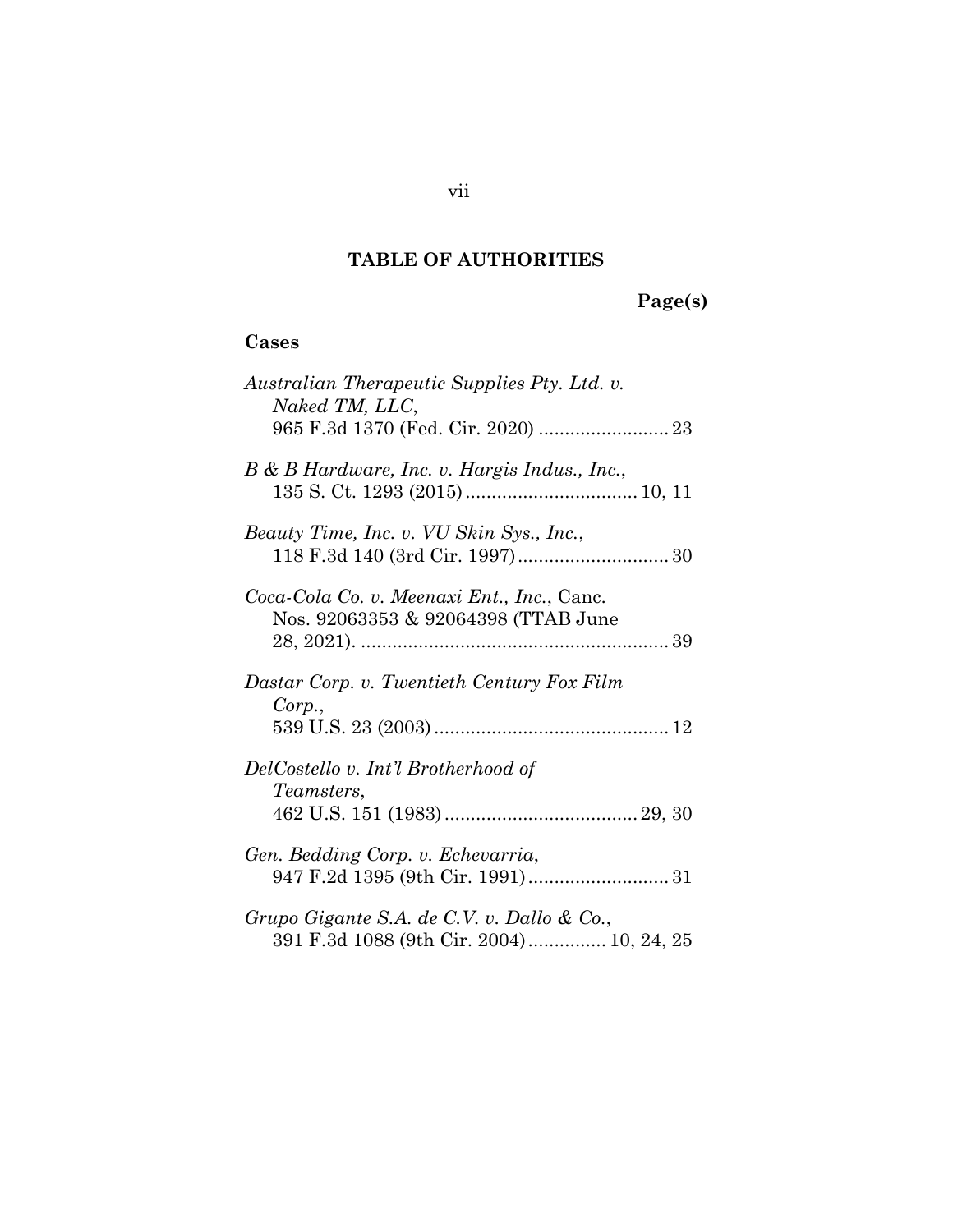| Hot Wax, Inc. v. Turtle Wax, Inc.,                                              |
|---------------------------------------------------------------------------------|
| Iancu v. Brunetti,                                                              |
| Industria de Alimentos Zenu, S.A.S. v.<br>Latinfood U.S. Corp., 2017 WL 6940696 |
| Island Insteel Sys., Inc. v. Waters,                                            |
| ITC Ltd. v. Punchgini, Inc.,                                                    |
| Karl Storz Endoscopy-America, Inc. v.<br>Surgical Techs., Inc.,                 |
| Kason Indus., Inc. v. Component Hardware<br>$Grp.$ , Inc.,                      |
| Kehoe Component Sales, Inc. v. Best<br>Lighting Prods., Inc.,                   |
| Lexmark Int'l, Inc. v. Static Control<br>Components, Inc.,                      |
| Matal v. Tam,                                                                   |

# viii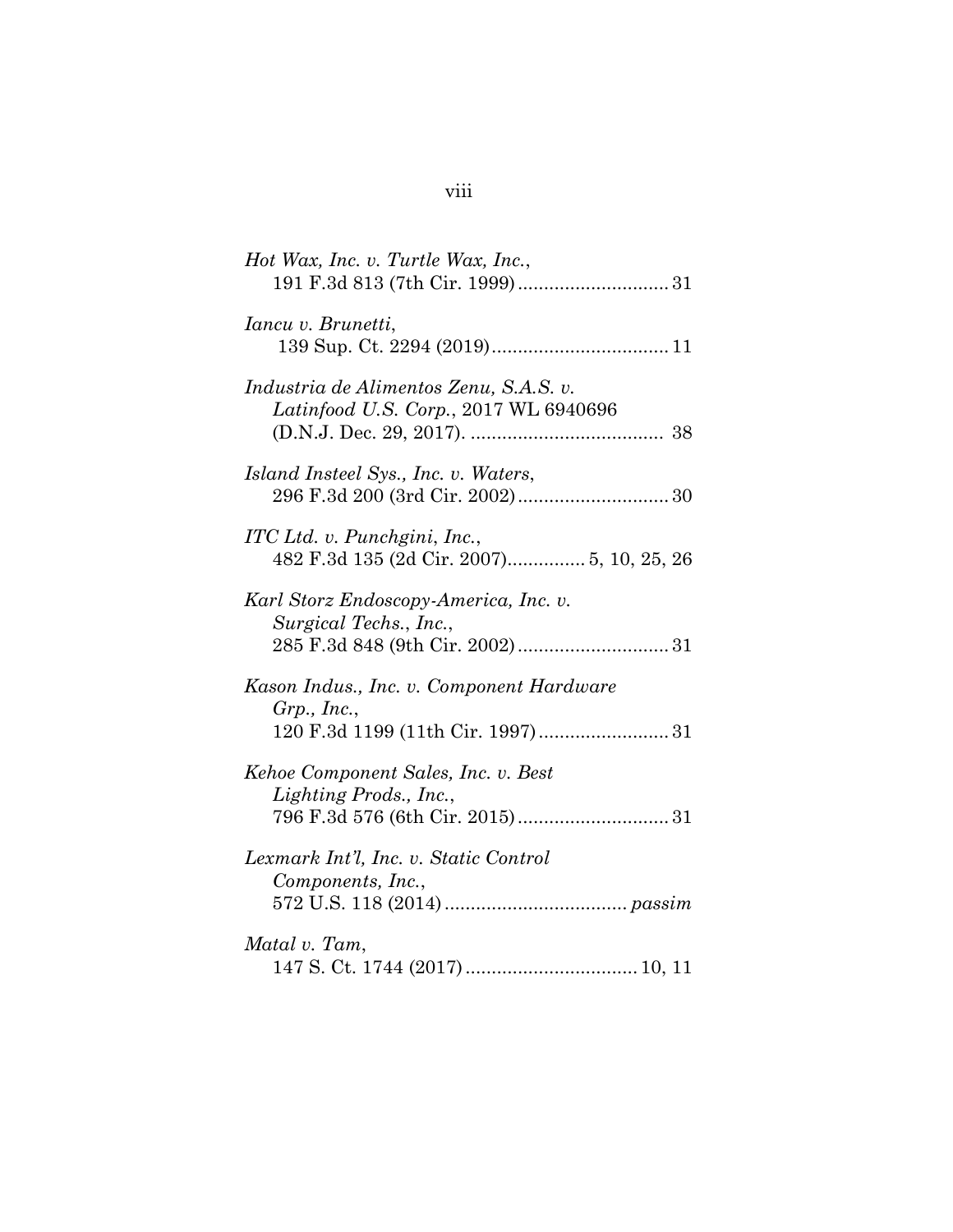| Palleteria La Michoacana, Inc. v. Productos<br>Lacteos Tacumbo S.A. de C.V.,<br>No. 17-1075 (D.C. Cir. Aug. 10, 2018)  38 |  |
|---------------------------------------------------------------------------------------------------------------------------|--|
| Park 'N Fly, Inc. v. Dollar Park 'N Fly, Inc.,                                                                            |  |
| Person's Co., Ltd. v. Christman,<br>900 F.2d 1565 (Fed. Cir. 1990).  5, 22, 23, 24                                        |  |
| POM Wonderful LLC v. Coca-Cola Co.,                                                                                       |  |
| PTO v. Booking.com B.V.,                                                                                                  |  |
| Romag Fasteners, Inc. v. Fossil, Inc.,                                                                                    |  |
| San Miguel Pure Foods Co. v. Ramar Int'l<br>Corp.,<br>No 13-55537 (9th Cir. Aug. 27, 2015)                                |  |
| Tandy Corp. v. Malone & Hyde, Inc.,                                                                                       |  |
| Two Pesos, Inc. v. Taco Cabana, Inc.,                                                                                     |  |
| Working Films, Inc. v. Working Narratives,<br>Inc.,<br>2021 WL 1196189 (E.D.N.C. Mar. 29,                                 |  |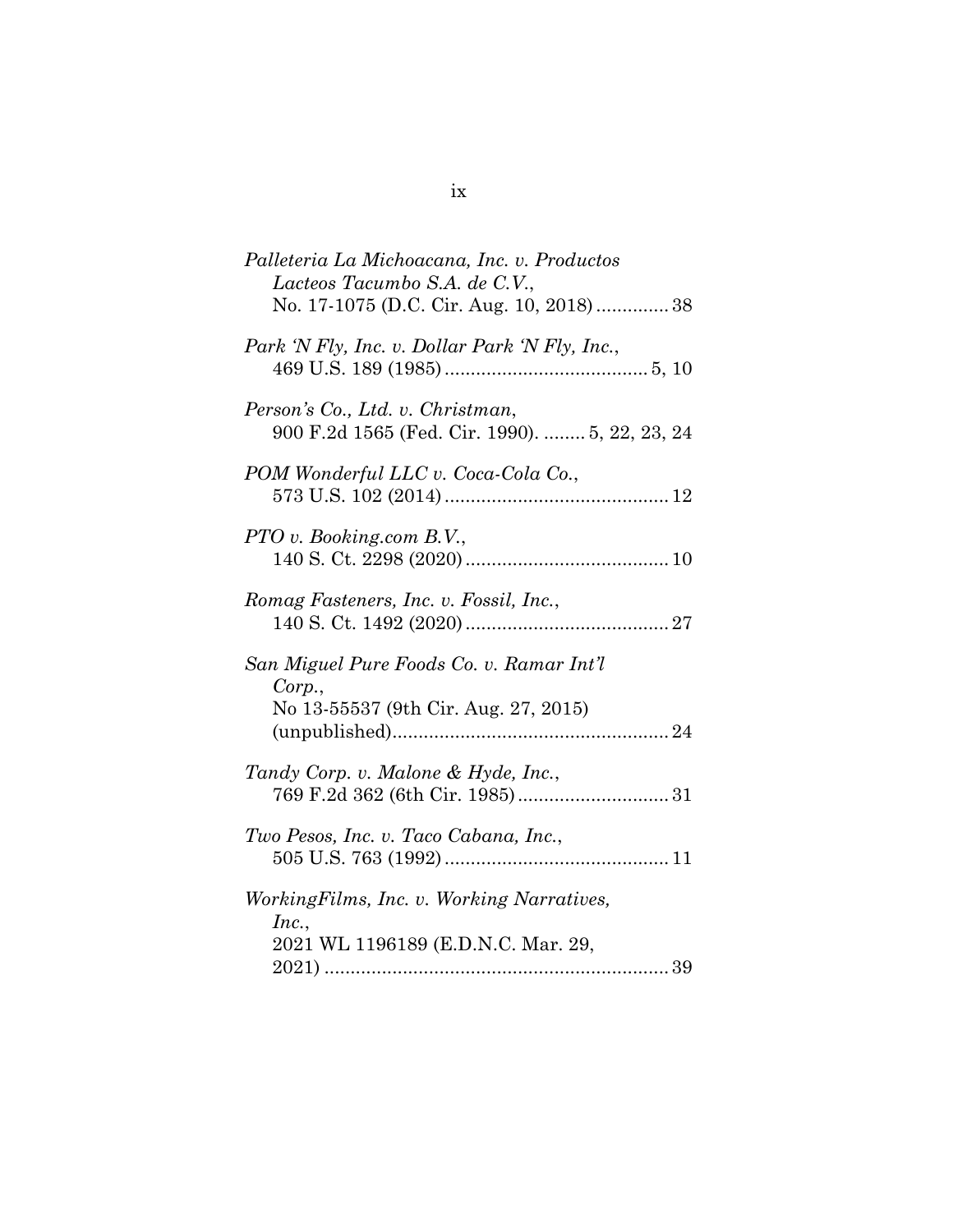## **Statutes**

| Lanham Act, 15 U.S.C. § 1051 et seq.                                    |
|-------------------------------------------------------------------------|
|                                                                         |
|                                                                         |
|                                                                         |
| 15 U.S.C. $\S$ 1125(a)                                                  |
| 15 U.S.C. $\S$ 1125(a)(1)(A)<br>[Lanham Act § 43(a)(1)(A)].  11, 33, 38 |
| 15 U.S.C. $\S$ 1125(a)(1)(B)                                            |
|                                                                         |
| 15 U.S.C. § 1064(3)                                                     |
| 15 U.S.C. § 1071(b)                                                     |
|                                                                         |
|                                                                         |
|                                                                         |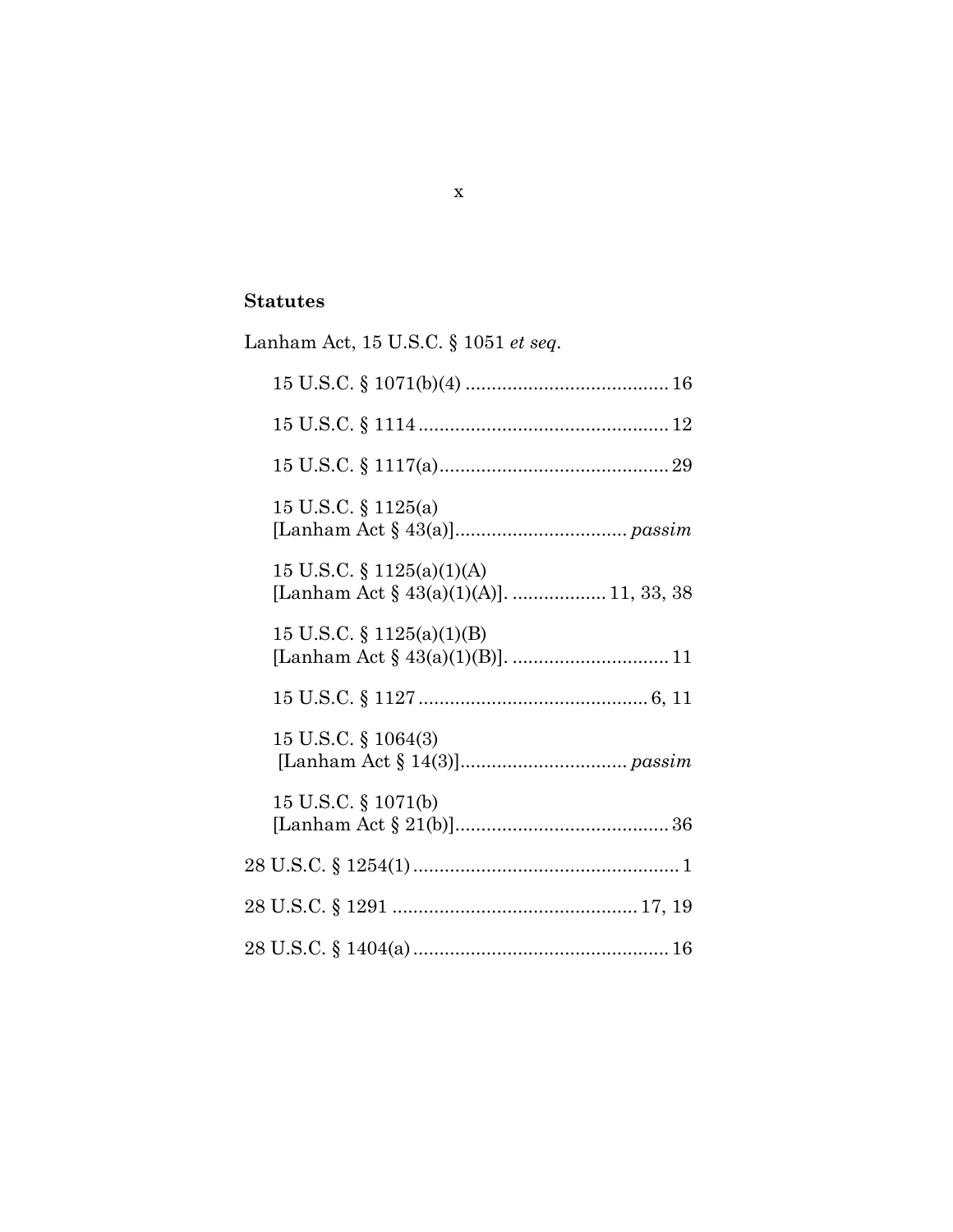# **Other Authorities**

| Barton Beebe, What Trademark Law Is<br>Learning from the Right of Publicity, 42                                                                                                                                                                                                                     |
|-----------------------------------------------------------------------------------------------------------------------------------------------------------------------------------------------------------------------------------------------------------------------------------------------------|
| Christine Haight Farley, No Trademark, No<br>Problem,<br>23 B.U. J. Sci. & Tech. L. 304                                                                                                                                                                                                             |
|                                                                                                                                                                                                                                                                                                     |
| Christine Haight Farley, The Lost Unfair<br>Competition Law, 110 Trademark Rep.                                                                                                                                                                                                                     |
| Connie Davis Powell Nichols, <i>Article 6bis of</i><br>the Paris Convention for Well-Known<br>Marks: Does It Require Use or a<br>Likelihood of Consumer Confusion for<br>Protection? Did Belmora LLC v. Bayer<br>Consumer Care AG. Resolve This<br><i>Question?</i> , 30 Ind. Int'l & Comp. L. Rev. |
| Deepa Singh, Comment, <i>Article 6bis of the</i><br>Paris Convention: How the United States<br>Court of Appeals for the Second Circuit is<br>Violating International Law, 35 Am. U.                                                                                                                 |
| Food and Drug Administration Adverse<br>Events Reporting System (FAERS)<br>Public Dashboard (Mar. 31, 2021),<br>available at https://tinyurl.com/6pyafzb414                                                                                                                                         |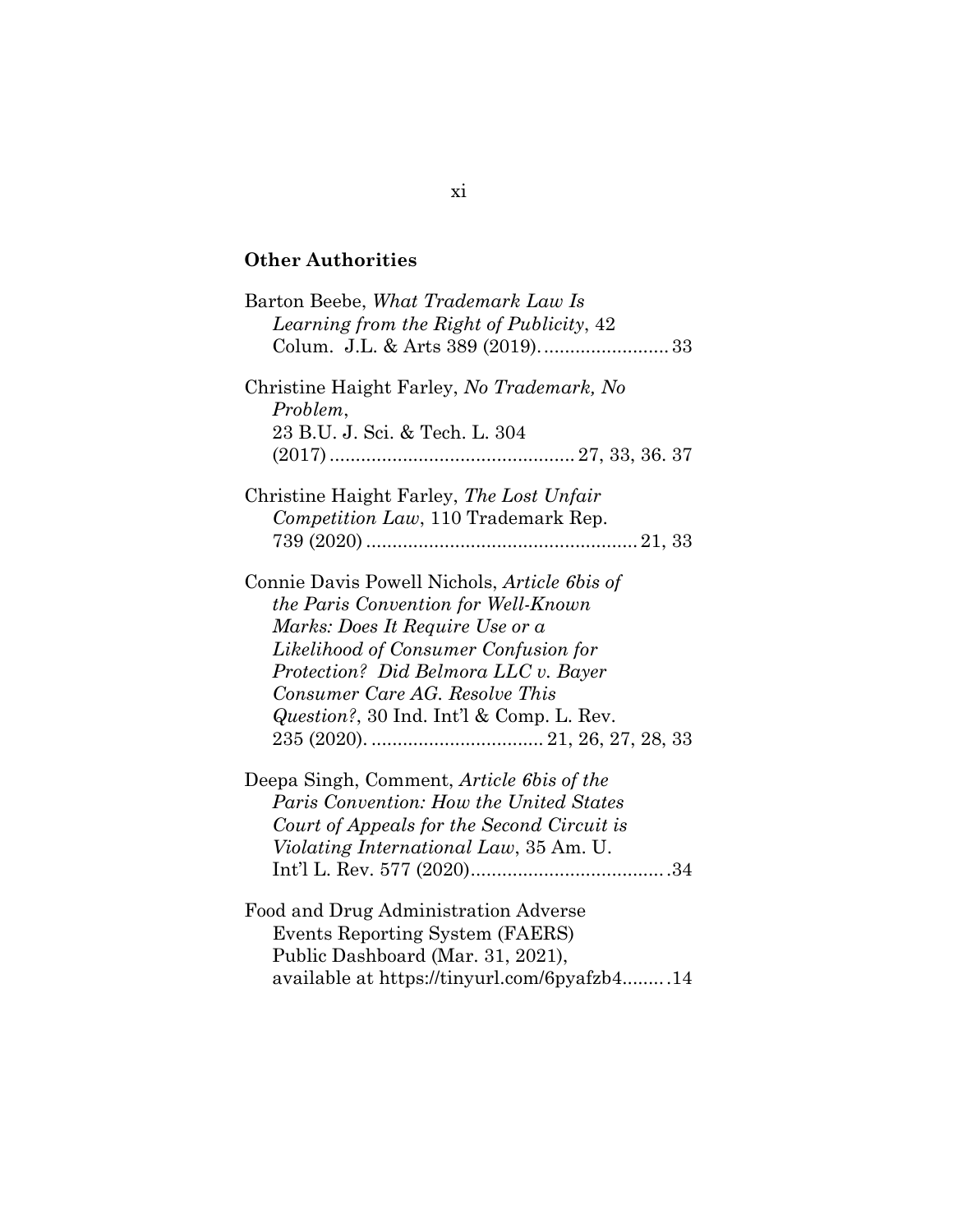| J. Thomas McCarthy, 5 McCarthy on             |  |
|-----------------------------------------------|--|
| Trademarks and Unfair Competition             |  |
|                                               |  |
| Jones Day, Standing to Enforce Foreign        |  |
| Trademark Rights After Belmora v.             |  |
| Bayer Certiorari Denial, Commentaries         |  |
| (Mar. 2017), available at                     |  |
|                                               |  |
| Mark P. McKenna, Property and Equity in       |  |
| <i>Trademark Law</i> , 23 Marq. Intell. Prop. |  |
|                                               |  |
| Mark P. McKenna & Shelby Niemann, 2016        |  |
| Trademark Year in Review, 92 Notre            |  |
|                                               |  |
| Su Li, Note, <i>Belmora LLC v. Bayer</i>      |  |
| Consumer Care AG: Unfair Competition          |  |
| as an Alternative Approach to Penetrate       |  |
| the Territorial Principle in U.S.             |  |
| Trademark Law, 31 Berkeley Tech. L.J.         |  |
|                                               |  |
| Wee Jin Yeo, Belmora LLC v. Bayer             |  |
| Consumer Care AG-The Well-Known               |  |
| <i>Marks Doctrine Reconsidered, 73 Wash.</i>  |  |
|                                               |  |

# xii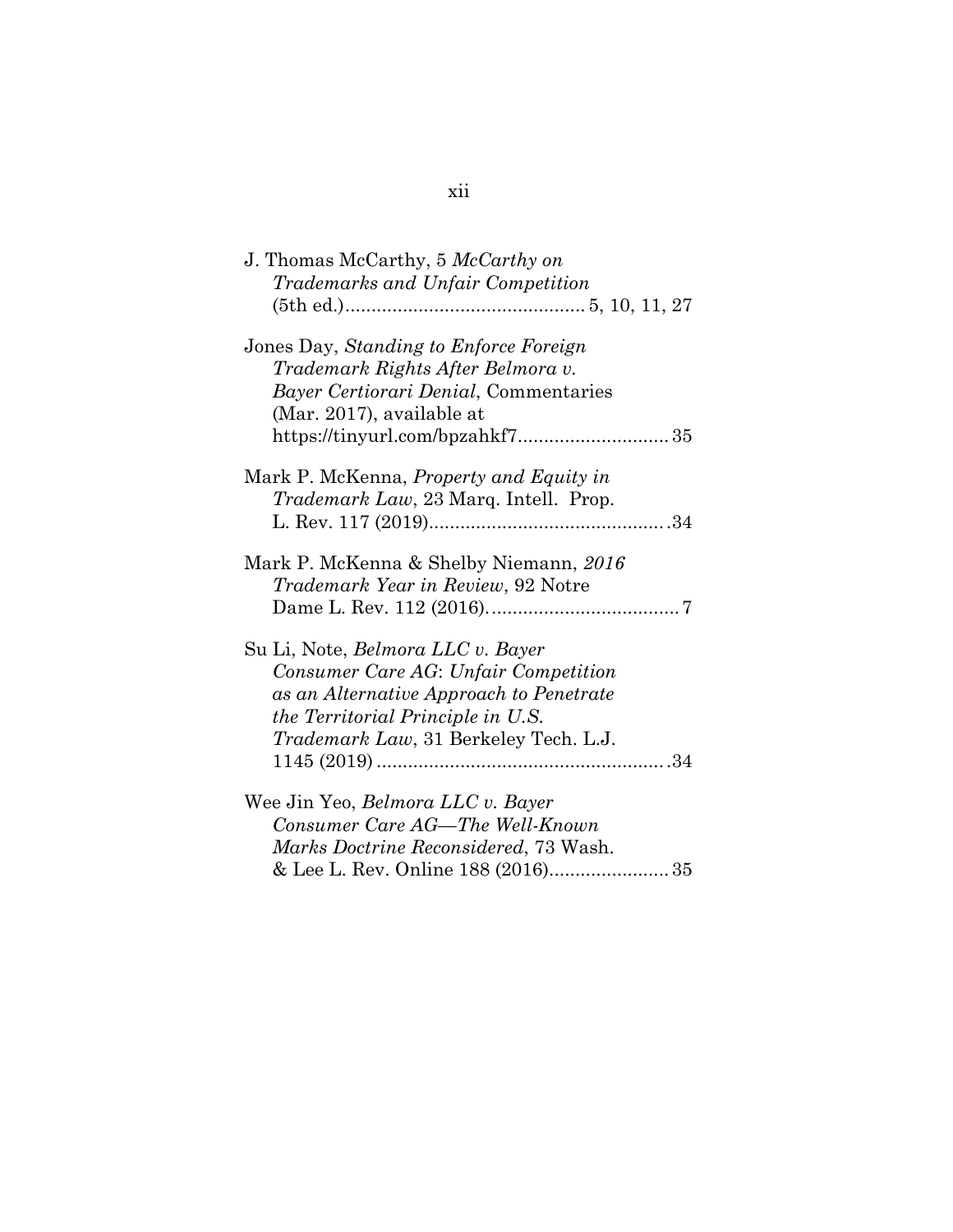White House Office of Trade and Mfg. Policy, *How China's Economic Aggression Threatens the Technologies and Intellectual Property of the United States and the World* (June 2018) ......................6

# xiii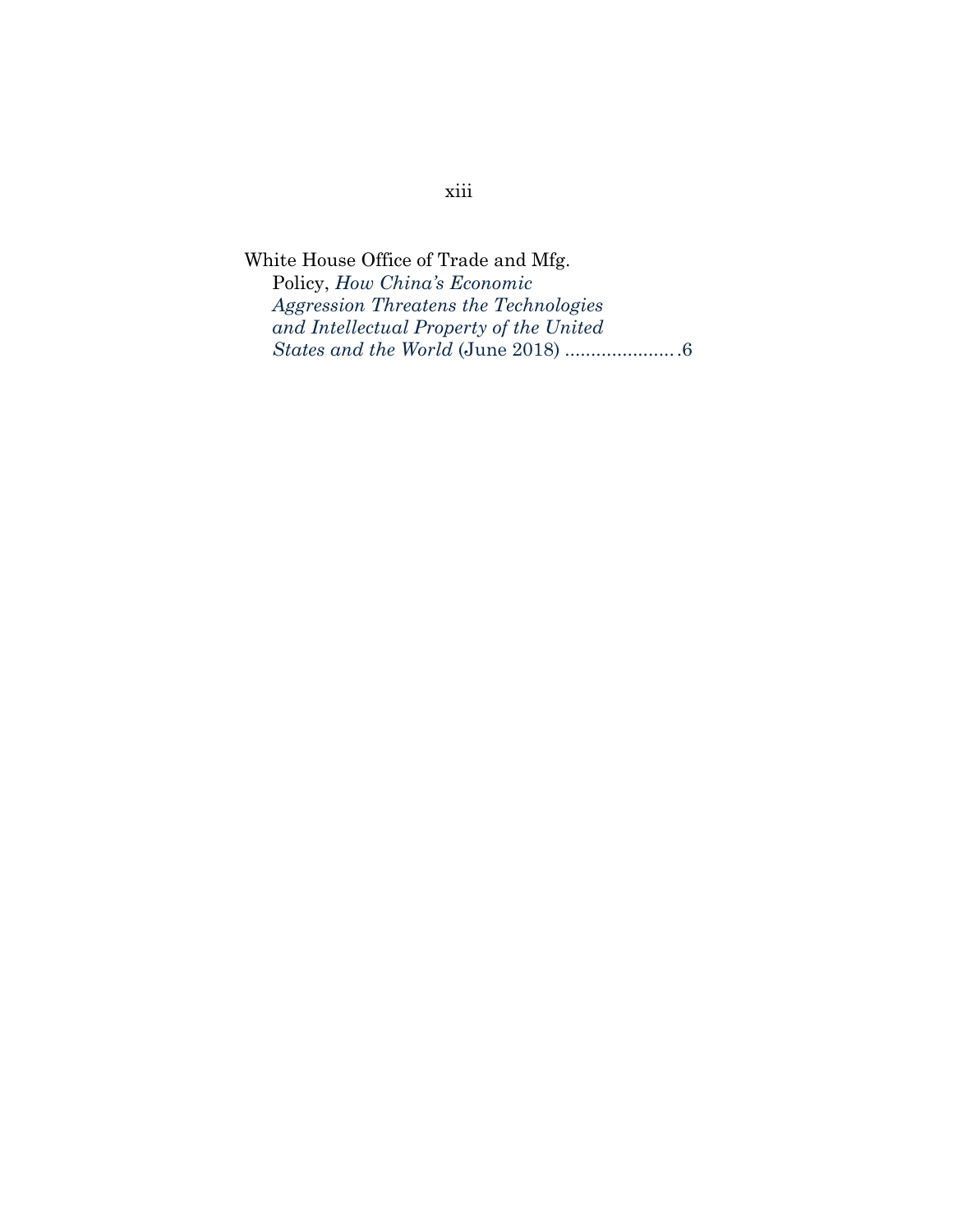#### **PETITION FOR A WRIT OF CERTIORARI**

Petitioners Belmora LLC and Jamie Belcastro respectfully request the Court to issue a writ of certiorari to review the judgments of the U.S. Court of Appeals for the Fourth Circuit in this litigation.

### **OPINIONS BELOW**

The Fourth Circuit's 2021 opinion is reported at 987 F.3d 284. App. 1a-27a. The Eastern District of Virginia's 2018 opinion is reported at 338 F. Supp. 3d 477. App. 62a-81a. The Fourth Circuit's 2016 opinion is reported at 819 F.3d 697. App. 28a-61a. The Eastern District of Virginia's 2015 opinion is reported at 84 F. Supp. 3d 490. App. 82a-140a. The USPTO Trademark Trial and Appeal Board (TTAB) opinion is published at 110 U.S.P.Q.2d 1623. App. 148a-186a.

#### <span id="page-14-1"></span>**JURISDICTION**

The Fourth Circuit denied Belmora's petition for rehearing on March 16, 2021. App. 141a-143a. This Court's jurisdiction is invoked under 28 U.S.C. § 1254(1).

#### <span id="page-14-0"></span>**STATUTORY PROVISIONS INVOLVED**

Section 43 of the Lanham Act, 15 U.S.C. § 1125, states in relevant part as follows:

## **False designations of origin, false descriptions, and dilution forbidden**

**(a) Civil action**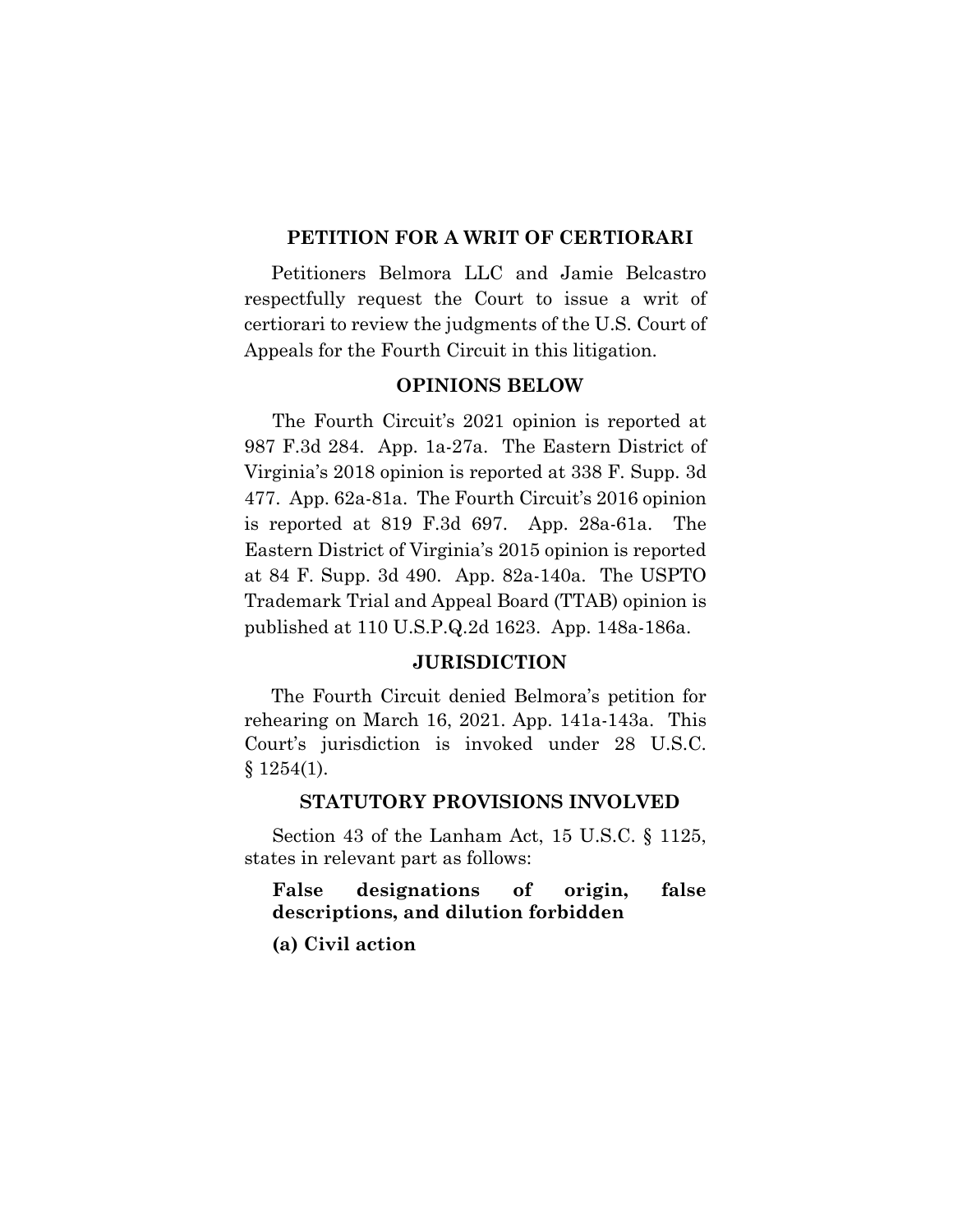(1) Any person who, on or in connection with any goods or services, or any container for goods, uses in commerce any word, term, name, symbol, or device, or any combination thereof, or any false designation of origin, false or misleading description of fact, or false or misleading representation of fact, which—

 (A) is likely to cause confusion, or to cause mistake, or to deceive as to the affiliation, connection, or association of such person with another person, or as to the origin, sponsorship, or approval of his or her goods, services, or commercial activities by another person, or

 (B) in commercial advertising or promotion, misrepresents the nature, characteristics, qualities, or geographic origin of his or her or another person's goods, services, or commercial activities,

 shall be liable in a civil action by any person who believes that he or she is or is likely to be damaged by such act.

<span id="page-15-0"></span> Section 14 of the Lanham Act, 15 U.S.C. § 1064, states in relevant part as follows:

### **Cancellation of Registration**

A petition to cancel a registration of a mark, stating the grounds relied upon, may, upon payment of the prescribed fee, be filed as follows by any person who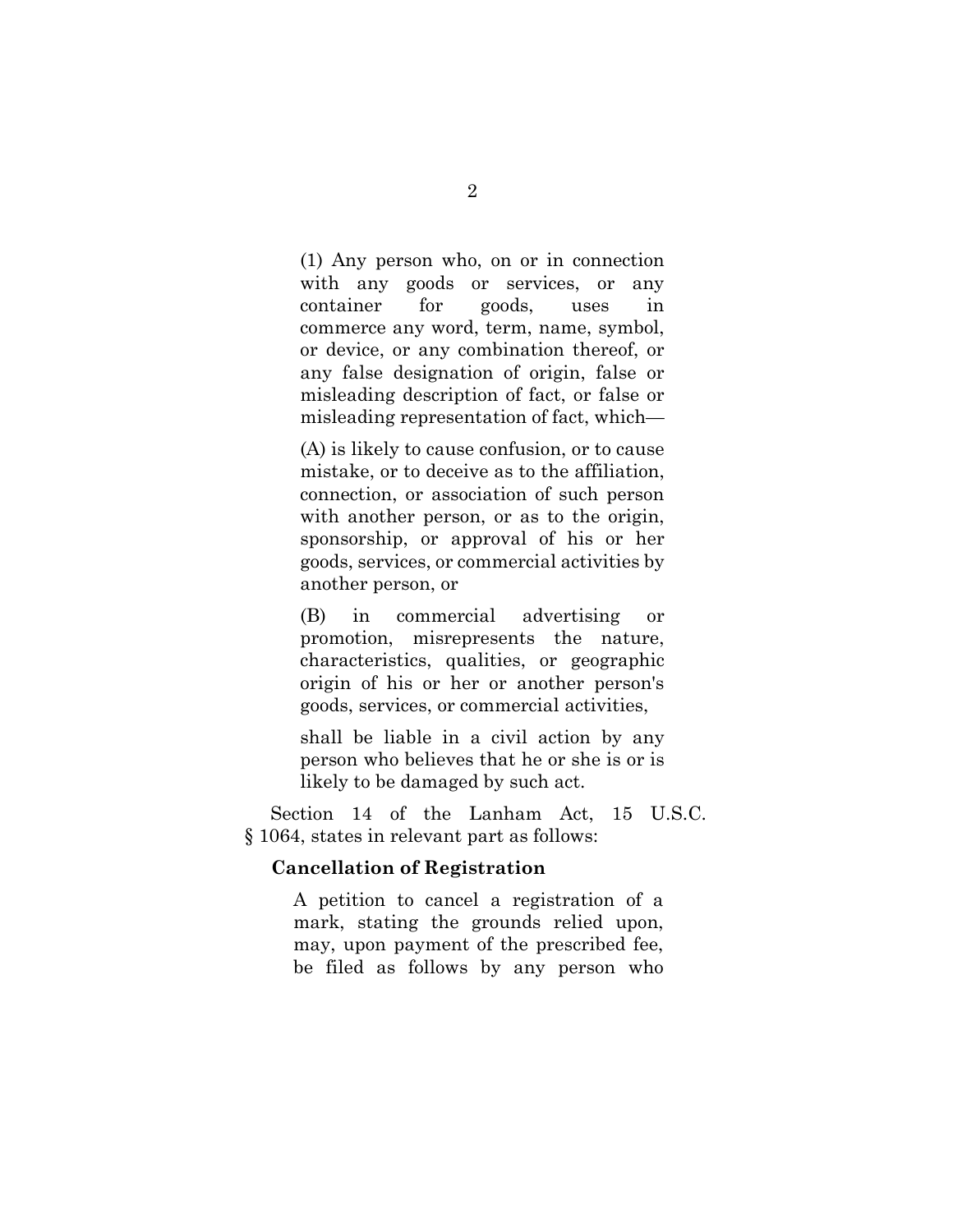believes that he is or will be damaged . . .

 (3) At any time if the registered mark . . . is being used by, or with the permission of, the registrant so as to misrepresent the source of the goods or services on or in connection with which the mark is used.

### **INTRODUCTION**

This appeal presents the Court with an ideal opportunity to address two fundamental questions of trademark law that continue to divide the circuits, create significant legal and commercial uncertainty for owners of U.S. trademarks, and expose American businesses to anticompetitive Lanham Act attacks by foreign corporations.

 Petitioner Belmora, a small, Virginia-based pharmaceutical company, applied for, and in February 2005 obtained, a U.S. trademark registration for FLANAX, an FDA-approved, over-thecounter (i.e., non-prescription) analgesic containing naproxen sodium. Belmora uses the FLANAX name in commerce throughout the United States, particularly in Hispanic neighborhoods, where Belmora's Flanax Pain Reliever Tablets are sold with unique bilingual packaging and labeling for the benefit of Spanish-speaking consumers. In addition, Belmora's trademarked name, its distinctive, registered "cupped hands" logo, and its specially designed medical pictographs appear on the packaging of the company's Flanax products, which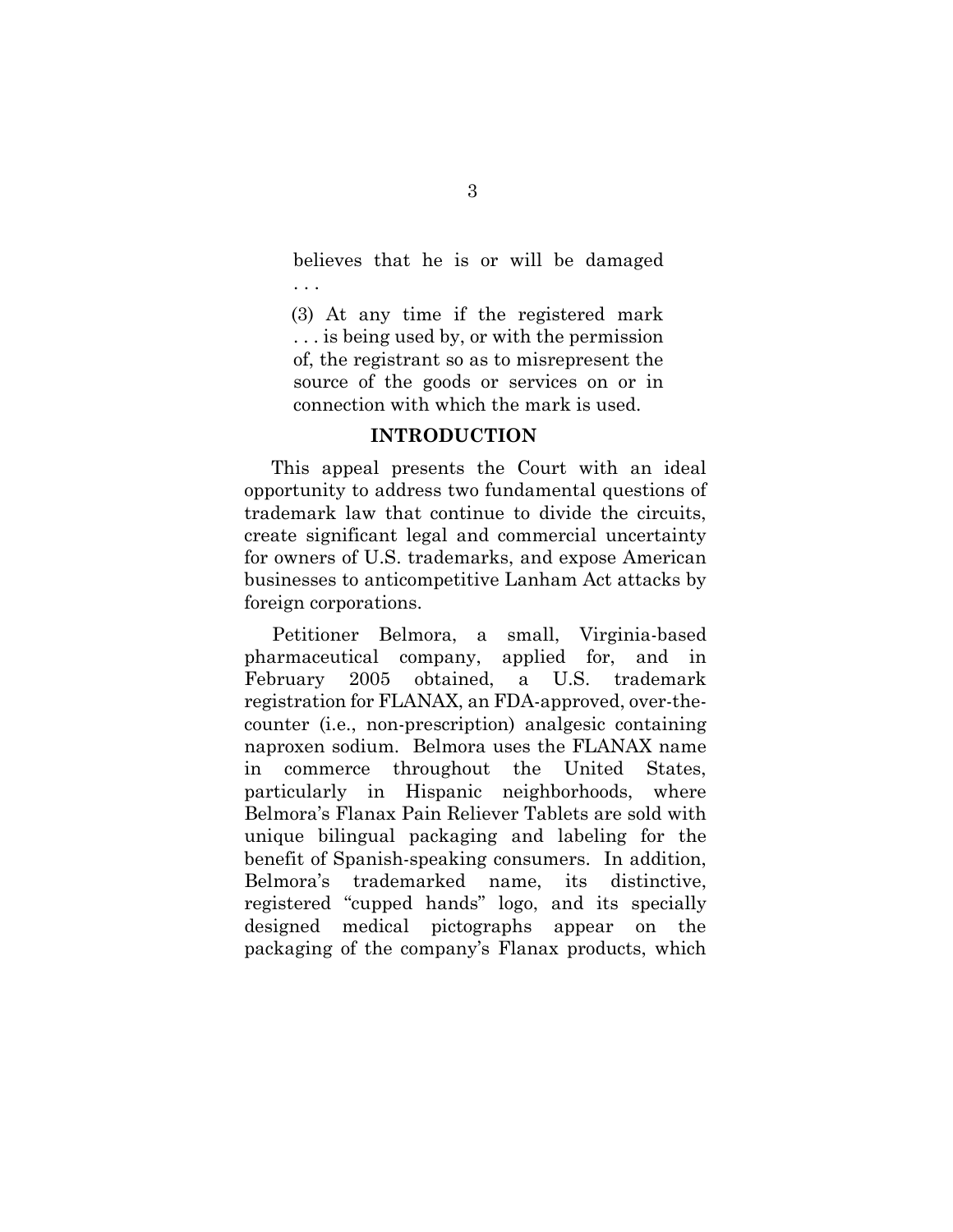also include Flanax Liniment and Flanax Cough Lozenges. *See* flanaxusa.com.<sup>[1](#page-17-0)</sup>

Respondent Bayer Consumer Care AG, a Swiss corporation, acquired the Mexican trademark for FLANAX from Hoffmann-La Roche in September 2005, and since that time has used the FLANAX name to sell, through a Mexican affiliate, a high-strength, over-the-counter naproxen sodium product in Mexico, where Syntex, an unrelated company, introduced Flanax to Mexican consumers in 1976. Neither Bayer Consumer Care AG nor any other subsidiary of its German parent, Bayer AG, ever has registered or used, or attempted to register or use, the FLANAX name in the United States. Instead, a different Bayer AG subsidiary, Respondent Bayer Healthcare LLC, markets naproxen sodium products in the United States under the brand name ALEVE.

 Since 2007 Respondents ("Bayer" unless otherwise indicated) have pursued Lanham Act actions intended to put Belmora out of business. The Lanham Act questions presented by this appeal arise from the two published Fourth Circuit opinions issued in this longrunning litigation. *See* App. 1a-27a & 28a-61a.

The *first* question is whether the owner of a foreign trademark that has deliberately chosen *not* to use or register the mark in the United States—here, the name FLANAX—is entitled to bring false association and false advertising (i.e., unfair

<span id="page-17-0"></span><sup>&</sup>lt;sup>1</sup> This Petition utilizes all-caps when referring to a trademark (e.g., FLANAX), and initial-caps when referring to the product itself (e.g., Flanax).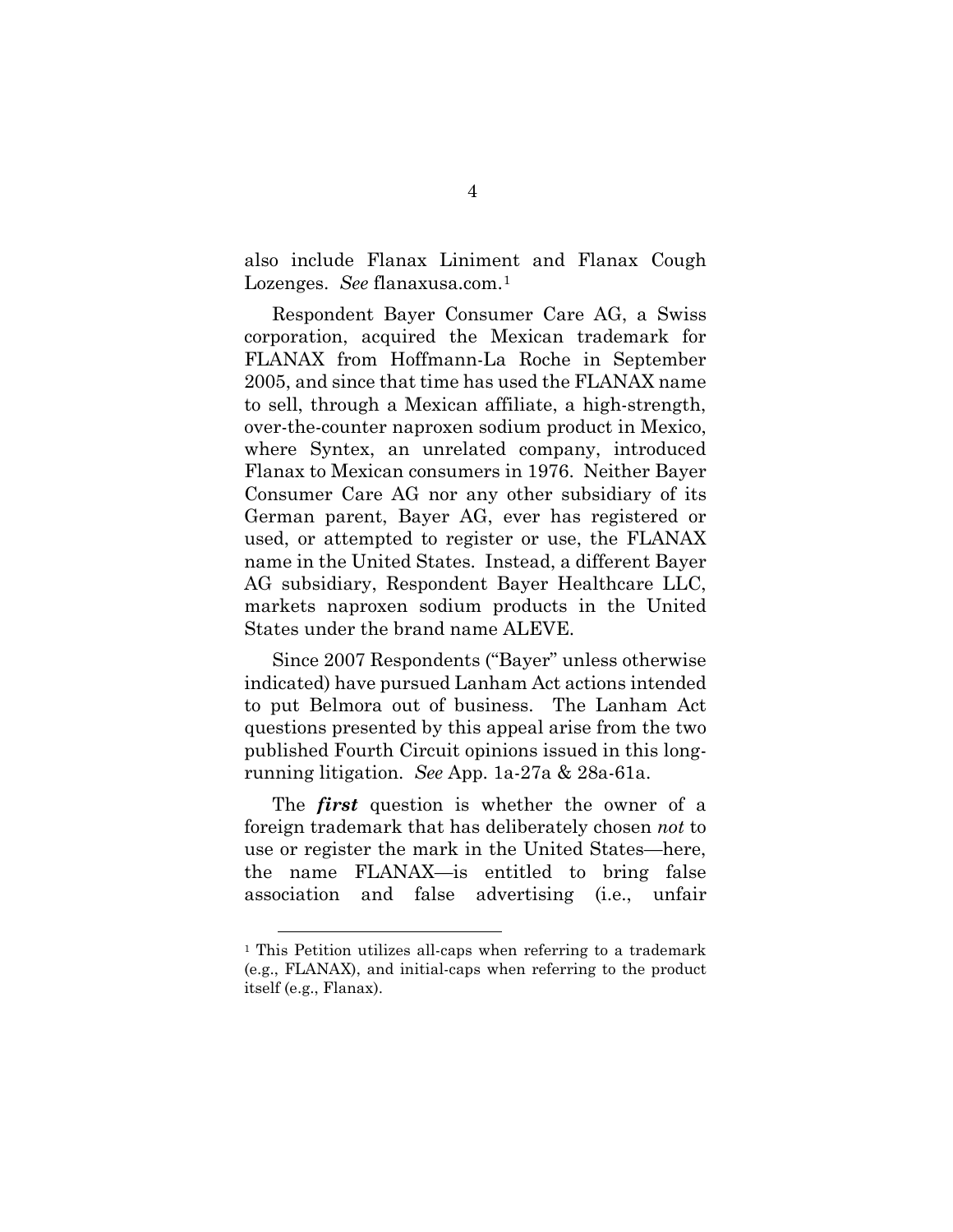competition) claims under Lanham Act § 43(a), 15 U.S.C. § 1125(a), and to file a trademark cancellation petition under § 14(3), 15 U.S.C. § 1064(3), on the theory that its *foreign* trademark has been damaged by a U.S. company that has followed the procedures to obtain a U.S. registration for the same mark and uses that mark to sell products exclusively in the United States.

<span id="page-18-3"></span><span id="page-18-2"></span><span id="page-18-1"></span><span id="page-18-0"></span> The recurring question of what rights, if any, §§ 43(a) and 14(3) afford owners of foreign trademarks is an issue that has divided at least four circuits, including the Federal and Fourth circuits, where many trademark appeals are heard. It is an issue that implicates one of U.S. trademark law's first principles: that trademark protection is territorial, i.e., that "because a trademark has a separate legal existence under each country's laws, ownership of a mark in one country does not confer upon the owner the exclusive right to use that mark in another country." *ITC Ltd. v. Punchgini*, *Inc.*, 482 F.3d 135, 155 (2d Cir. 2007); *see also Park 'N Fly, Inc. v. Dollar Park 'N Fly, Inc.*, 469 U.S. 189, 198 (1985) (the Lanham Act provides "national protection of trademarks"); *Person's Co., Ltd. v. Christman*, 900 F.2d 1565, 1568-69 (Fed. Cir. 1990) ("The concept of territoriality is basic to trademark law; trademark rights exist in each country solely according to that country's statutory scheme."); J. Thomas McCarthy, 5 *McCarthy on Trademarks and Unfair Competition* § 29.1 (5th ed.) (World priority—Territoriality principle) ("Under the territoriality doctrine, a trademark is recognized as having a separate existence in each sovereign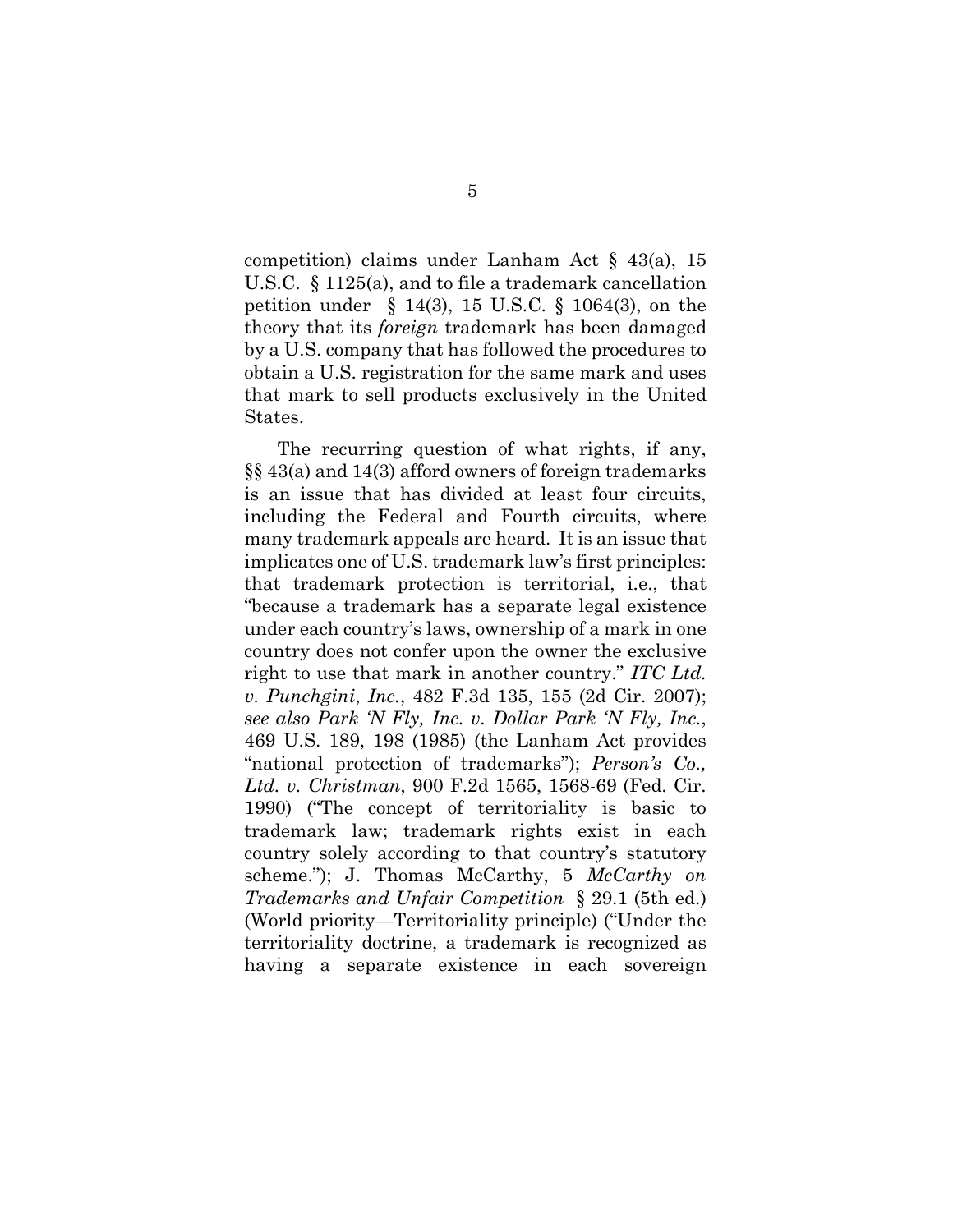territory in which it is registered or legally recognized as a mark.").

This Court never has addressed the right to sue a U.S. trademark owner for unfair competition under Lanham Act §43(a), or to petition the USPTO for trademark cancellation under § 14(3), against the backdrop of the trademark territoriality principle.

<span id="page-19-0"></span>In *Lexmark International, Inc. v. Static Control Components, Inc.*, 572 U.S. 118 (2014), the Court identified a two-part test (zone of interests and proximate cause) for determining whether a particular plaintiff falls within the class of plaintiffs that Congress authorized to sue for false advertising under § 43(a). *See id.* at 129, 132, 139. But *Lexmark* involved claims brought by one U.S. company against another. The Court referred to the Lanham Act's statement of intent concerning regulation of commerce "within the control of Congress," *id.* at 131 (quoting 15 U.S.C. § 1127), but was not called upon to consider the trademark territoriality question presented by this appeal—whether the "zone of interests" covered by  $\S$  43(a) (and by  $\S$  14(3)) extends to claims brought by the owner of a foreign trademark that has neither registered the mark nor used it, or seeks to do so, in the United States.

<span id="page-19-1"></span> This issue potentially affects a multitude of registered trademark owners across the entire spectrum of U.S. businesses and industries that may be targeted by foreign competitors, particularly competitors supported by economic behemoths such as China, which is engaged in "economic aggression [that] now threatens . . . the U.S. economy." W.H.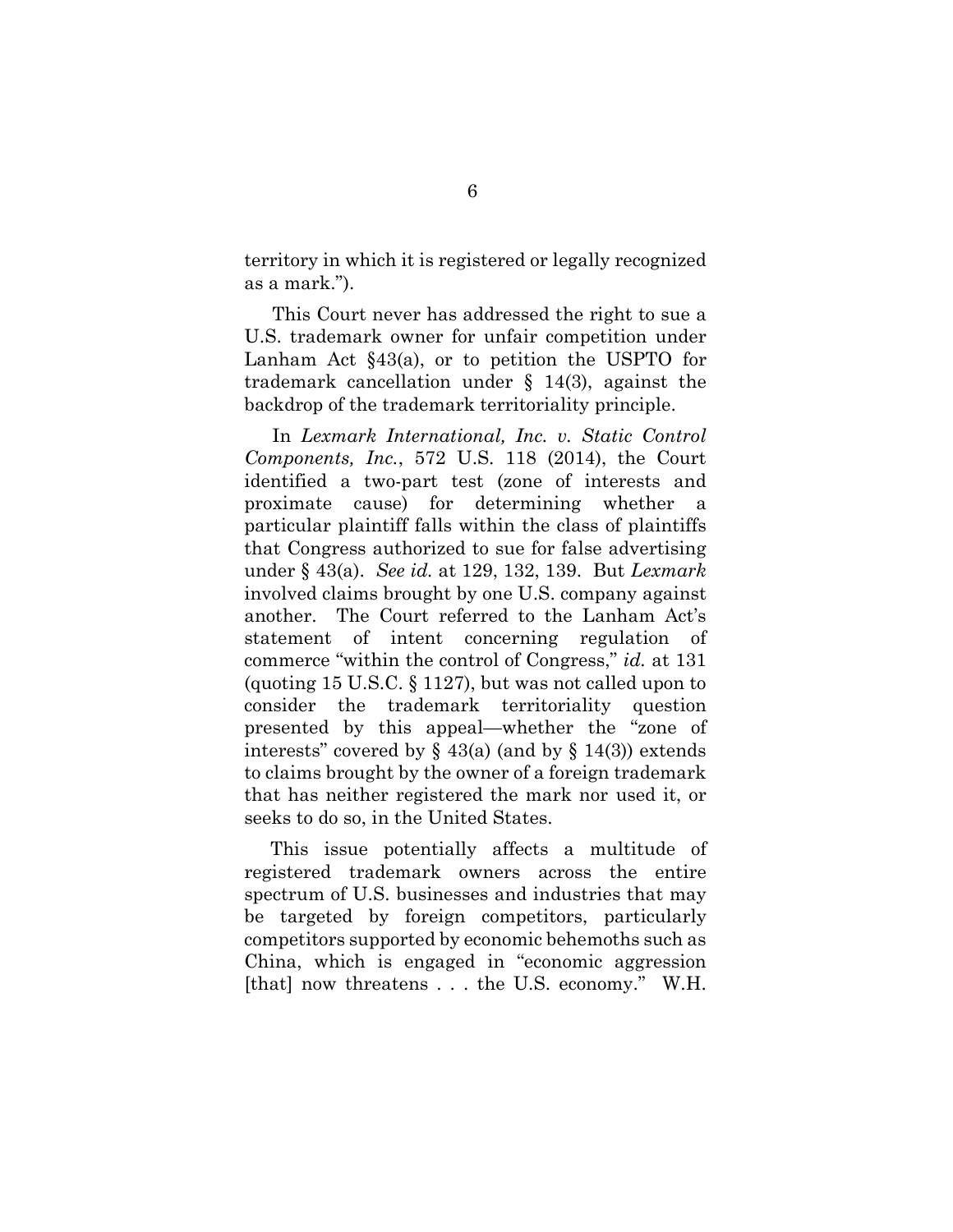Office of Trade and Mfg. Policy, *How China's Economic Aggression Threatens the Technologies and Intellectual Property of the United States and the World* (June 2018), Part I. At the very least, the circuits' conflicting views invite forum shopping by multinational corporations like Bayer, which on the pretense of alleged damage to their *foreign* trademarks (e.g., Mexican FLANAX), seek to utilize the Lanham Act for the purpose of extinguishing or suppressing competition against the *American*branded products (e.g., ALEVE) that they sell in the United States.

<span id="page-20-0"></span>In its 2016 opinion the Fourth Circuit held that "the Lanham Act's plain language contains no unstated requirement that a  $\S$  43(a) plaintiff have used a U.S. trademark in U.S. commerce to bring a Lanham Act unfair competition claim." App. 49a. Although the court of appeals purported to heed *Lexmark*'s "primary lesson" that "courts must interpret the Lanham Act according to what the statute says," App. 44a, the Fourth Circuit's decision was *utterly oblivious* to the trademark territoriality principle. This startling and profound failure overlooks the Court's teaching in *Lexmark* that "a straightforward question of statutory interpretation" does not require that a statute—and specifically § 43(a)—be "[r]ead literally," but instead, should be interpreted "in light of . . . relevant background principles." *Lexmark*, 572 U.S. at 129. The principle of trademark territoriality is unquestionably a background principle that is relevant to any interpretation of § 43(a). *See, e.g.*, Mark P. McKenna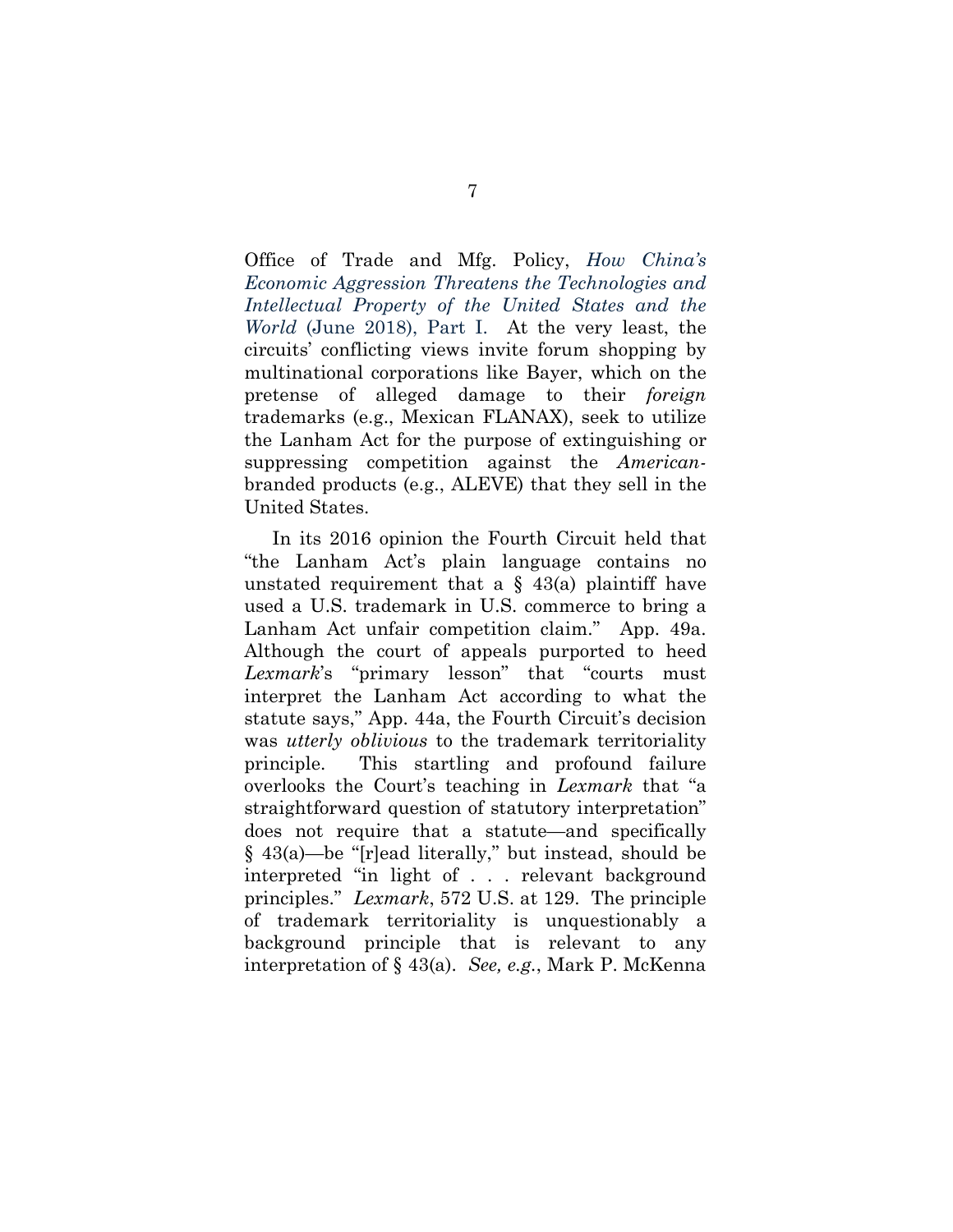& Shelby Niemann, *2016 Trademark Year in Review*, 92 Notre Dame L. Rev. Online 112, 122 (2016) ("Few concepts are more fundamental in trademark law than the notion that rights are territorial in nature.").

Ignoring the principle of trademark territoriality, the Fourth Circuit held that Bayer can proceed under Lanham Act  $\S$  43(a) and 14(3) merely based on allegations that sales of its *Mexican* FLANAX in *Mexico* are adversely affected by Belmora's use of the FLANAX mark within the United States along the Southern border. *See* App. 51a-52a. Although Bayer's flimsy and speculative economic and reputational harm is narrowly focused on Hispanic consumers who supposedly "buy the Belmora FLANAX in the United States instead of purchasing [Bayer's] FLANAX in Mexico," *id.* at 51a, it is hardly a coincidence that Belmora's FLANAX directly competes against Bayer's ALEVE for Hispanic-American consumers in 15,000 retail outlets throughout 40 States and Puerto Rico.

Petitioners filed a timely petition for a writ of certiorari after the Fourth Circuit issued its 2016 opinion. The International Trademark Association ("INTA") supported Belmora's petition, explaining in its amicus brief that "this case presents *critical questions* about standing to assert Lanham Act claims," and that the "Fourth Circuit's ruling *widens an already-existing split of authority* among the Circuit Courts of Appeals on the issue of whether a foreign trademark owner has standing to pursue claims under the Lanham Act." INTA Br. at 3 (No. 16- 548) (emphasis added). INTA urged this Court "to provide clarity and guidance on an issue of great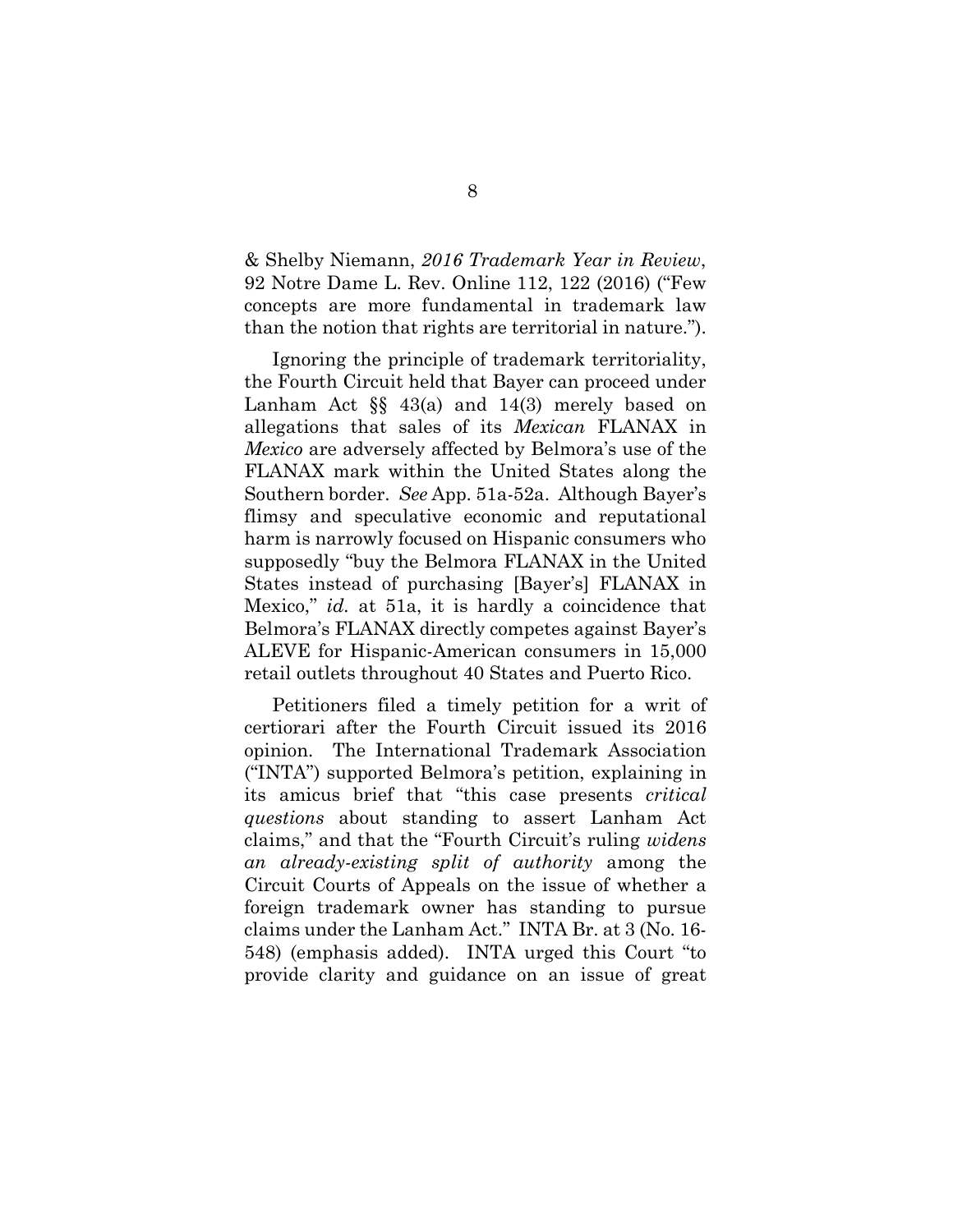importance to trademark owners," *id.* at 4, but the Court denied review.

Although the USPTO's Director argued against review, her brief recognized that "[i]f the district court enters a judgment against petitioners on remand, they will have the opportunity to raise the issues they currently press, together with any other issues that may arise from the further proceedings, in a single petition for a writ of certiorari." Br. for Fed. Resp. at 24 (No. 16-548). This is that petition.

The *second* fundamental question presented by this appeal is whether the limitations period for bringing § 43(a) claims is governed by the most analogous state-law statute of limitations or by laches. In its second opinion, rendered in February 2021, the Fourth Circuit held, contrary to other circuits' opinions, that "laches, rather than a statute of limitations, is the appropriate defense to . . . § 43(a) claims." App. 4a. But engrafting a vague, flexible laches standard onto  $\S$  43(a) would enable foreign or multinational corporations that have elected to market American-branded rather than foreign-branded products in the United States to launch Lanham Act suits as anticompetitive weapons virtually whenever products sold by U.S. trademark owners pose marketplace threats. This type of Lanham Act abuse appears to be Bayer's strategy for promoting Aleve in U.S. Hispanic neighborhoods, where that product and Belmora's Flanax compete for a rapidly growing number of Hispanic consumers.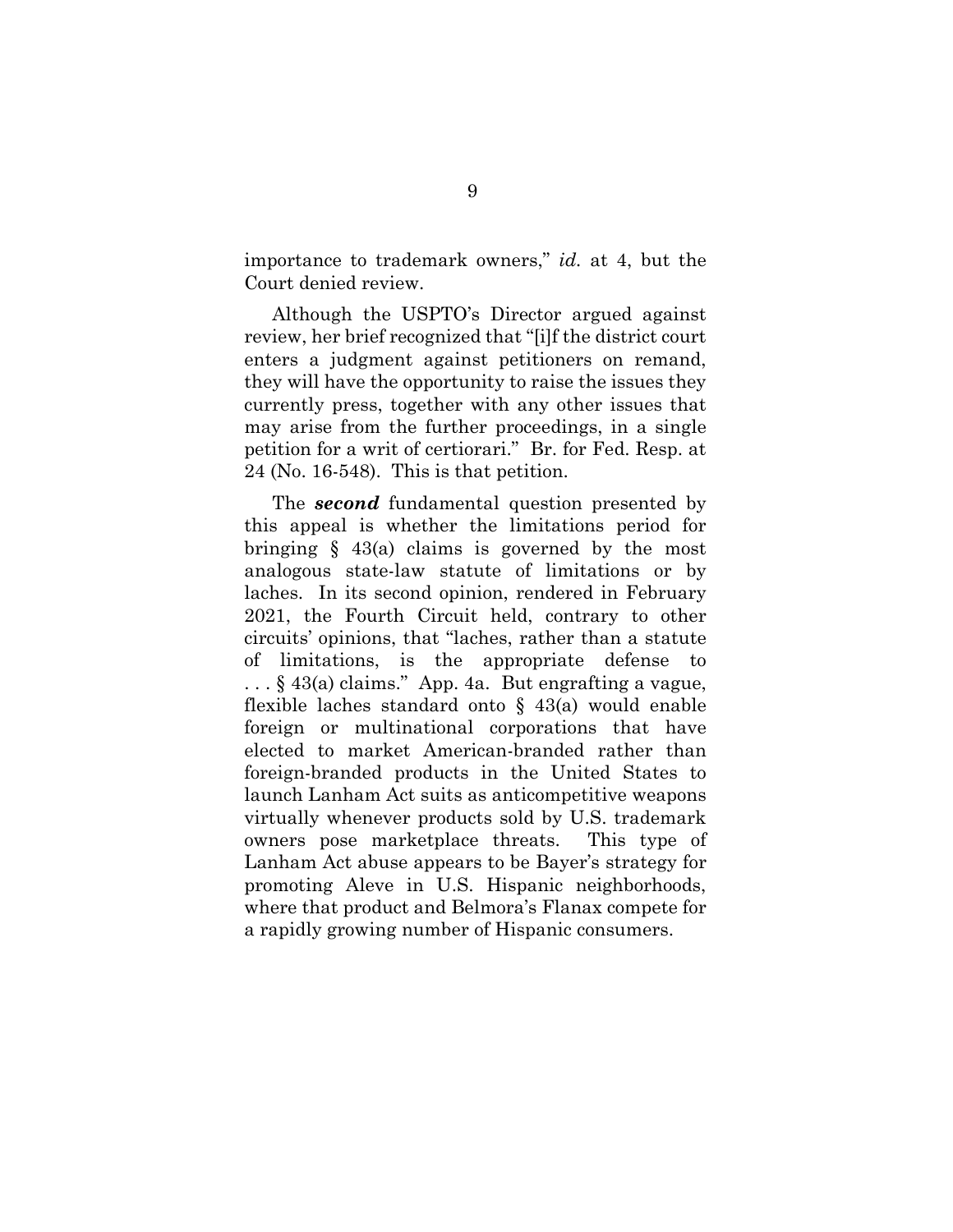The Court should grant certiorari and bring clarity and uniformity to both of these important and stillunresolved questions of U.S. trademark law.

### <span id="page-23-4"></span><span id="page-23-3"></span><span id="page-23-1"></span>**STATEMENT**

<span id="page-23-2"></span>1. a. The Lanham Act is the "foundation of current federal trademark law." *Matal v. Tam*, 147 S. Ct. 1744, 1752 (2017). It was enacted against the backdrop of centuries-old common-law trademark protection. *See id.* at 1751; *Park 'N Fly*, 469 U.S. at 194. This included the principle of territoriality, which "is basic to American trademark law," *Punchgini*, 482 F.3d at 155, and "has a long history in the common law." *Grupo Gigante S.A. de C.V. v. Dallo & Co.*, 391 F.3d 1088, 1097 (9th Cir. 2004); McCarthy, *supra*, § 29.1. "United States trademark rights are acquired by, and dependent upon, priority of use . . . The territoriality principle requires the use to be in the United States for the owner to assert priority rights to the mark under the Lanham Act." *Punchgini*, 482 F.3d at 155.

<span id="page-23-5"></span><span id="page-23-0"></span> "Though federal law does not create trademarks, Congress has long played a role in protecting them." *B & B Hardware, Inc. v. Hargis Indus., Inc.*, 135 S. Ct. 1293, 1299 (2015) (internal citation omitted). "[F]ederal trademark protection, supplementing state law, 'supports the free flow of commerce' and 'foster[s] competition.'" *PTO v. Booking.com B.V.*, 140 S. Ct. 2298, 2302 (2020) (quoting *Matal*, 137 S. Ct. at 1752). "It helps consumers identify goods and services that they wish to purchase, as well as those they want to avoid." *Matal*, 137 F.2d at 1751.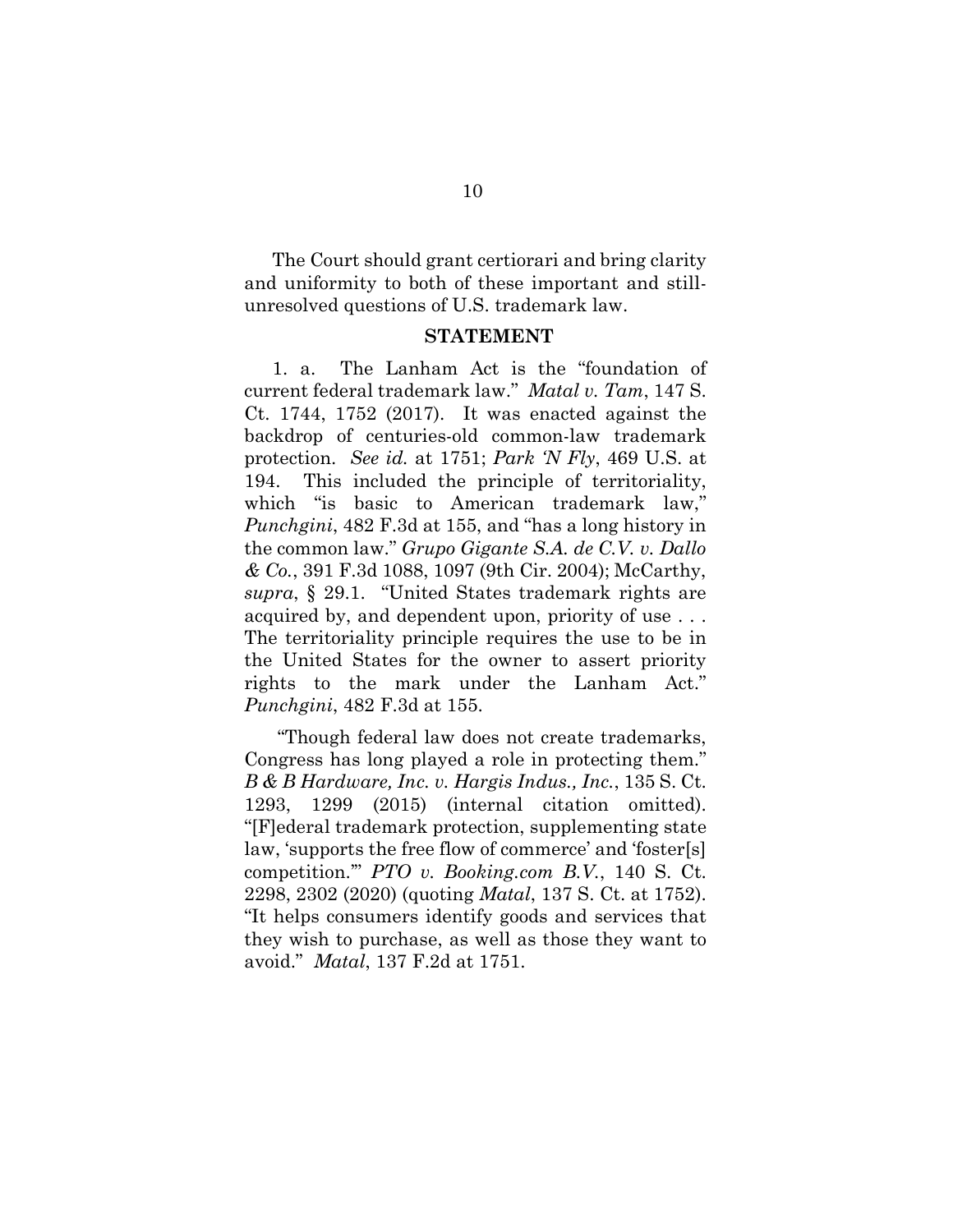<span id="page-24-2"></span><span id="page-24-1"></span>Trademarks include product names as well as symbols. *See* 15 U.S.C. § 1127. "Without federal registration, a valid trademark may still be used in commerce." *Matal*, 137 S. Ct. at 1752. But "[u]nder the Lanham Act, the PTO administers a federal registration system for trademarks [that] gives trademark owners valuable benefits." *Iancu v. Brunetti*, 139 Sup. Ct. 2294, 2297 (2019); *see also B & B Hardware*, 135 S. Ct. at 1317 ("Registration is a creature of the Lanham Act, which confers important legal rights and benefits on trademark owners who register their marks.") (internal quotation marks omitted).

<span id="page-24-0"></span> b. Section 43(a) of the Lanham Act, 15 U.S.C. § 1125(a), "creates two distinct bases of liability: false association, § 1125(a)(1)(A), and false advertising, § 1125(a)(1)(B)." *Lexmark*, 572 U.S. at 122. "Most of the [Act's] enumerated purposes are relevant to falseassociation cases; a typical false-advertising case will implicate only the Act's goal of protecting persons engaged in commerce within the control of Congress against unfair competition." *Id.* at 131 (internal punctuation omitted) (citing 15 U.S.C. § 1127).

<span id="page-24-4"></span><span id="page-24-3"></span>"While Lanham Act  $\S$  43(a)(1)(A) does not explicitly require that the plaintiff be the owner of a protectable mark, the vast majority of plaintiffs suing under this subsection do own a valid mark" in the United States. McCarthy, *supra*, § 27:13; *see Matal*, 137 S. Ct. at 1752 ("even if a trademark is not federally registered, it may still be enforceable under § 43(a)"); *Two Pesos, Inc. v. Taco Cabana, Inc.*, 505 U.S. 763, 768 (1992) ("IIt is common ground that  $\S$  43(a) protects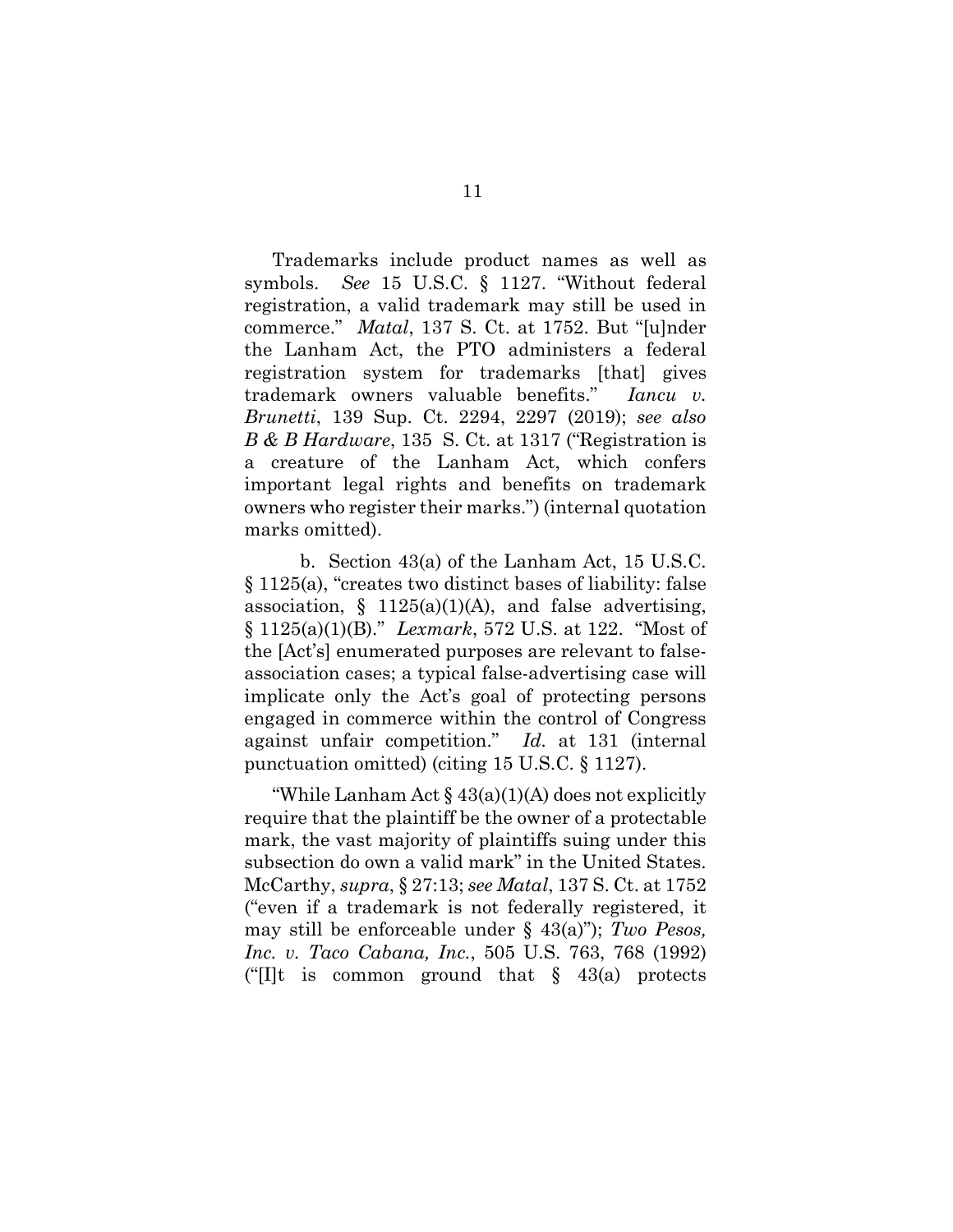qualifying unregistered trademarks, and that the general principles qualifying a mark for registration under § 2 of the Lanham Act are, for the most part, applicable in determining whether an unregistered mark is entitled to protection under  $\S$  43(a)."); *compare* 15 U.S.C. § 1114 (civil action for infringement of registered trademarks).

<span id="page-25-2"></span><span id="page-25-1"></span><span id="page-25-0"></span>In addition, § 43(a) "creates a federal remedy that goes beyond trademark protection." *POM Wonderful LLC v. Coca-Cola Co.*, 573 U.S. 102, 147 (2014) (internal quotation marks omitted). That "broader remedy" is a "cause of action for unfair competition through misleading advertising or labeling." *Id.* But "§ 43(a) does not have boundless application as a remedy for unfair trade practices [and] can apply only to certain unfair trade practices prohibited by its text." *Dastar Corp. v. Twentieth Century Fox Film Corp.*, 539 U.S. 23, 29 (2003) (internal quotation marks omitted). Thus, "to come within the zone of interests in a suit for false advertising under [§ 43(a)], a plaintiff must allege an injury to a commercial interest in reputation or sales." *Lexmark*, 572 U.S. at 131-32. Similarly, to demonstrate proximate cause, "a plaintiff suing under  $[\S 43(a)]$  ordinarily must show economic or reputational injury flowing directly from the deception . . . that occurs when deception of consumers causes them to withhold trade from the plaintiff." *Id.* at 133. Thus, "the cause of action is for competitors, not consumers." *POM Wonderful*, 573 U.S. at 147.

 c. The Lanham Act contains no express limitations period governing the filing of unfair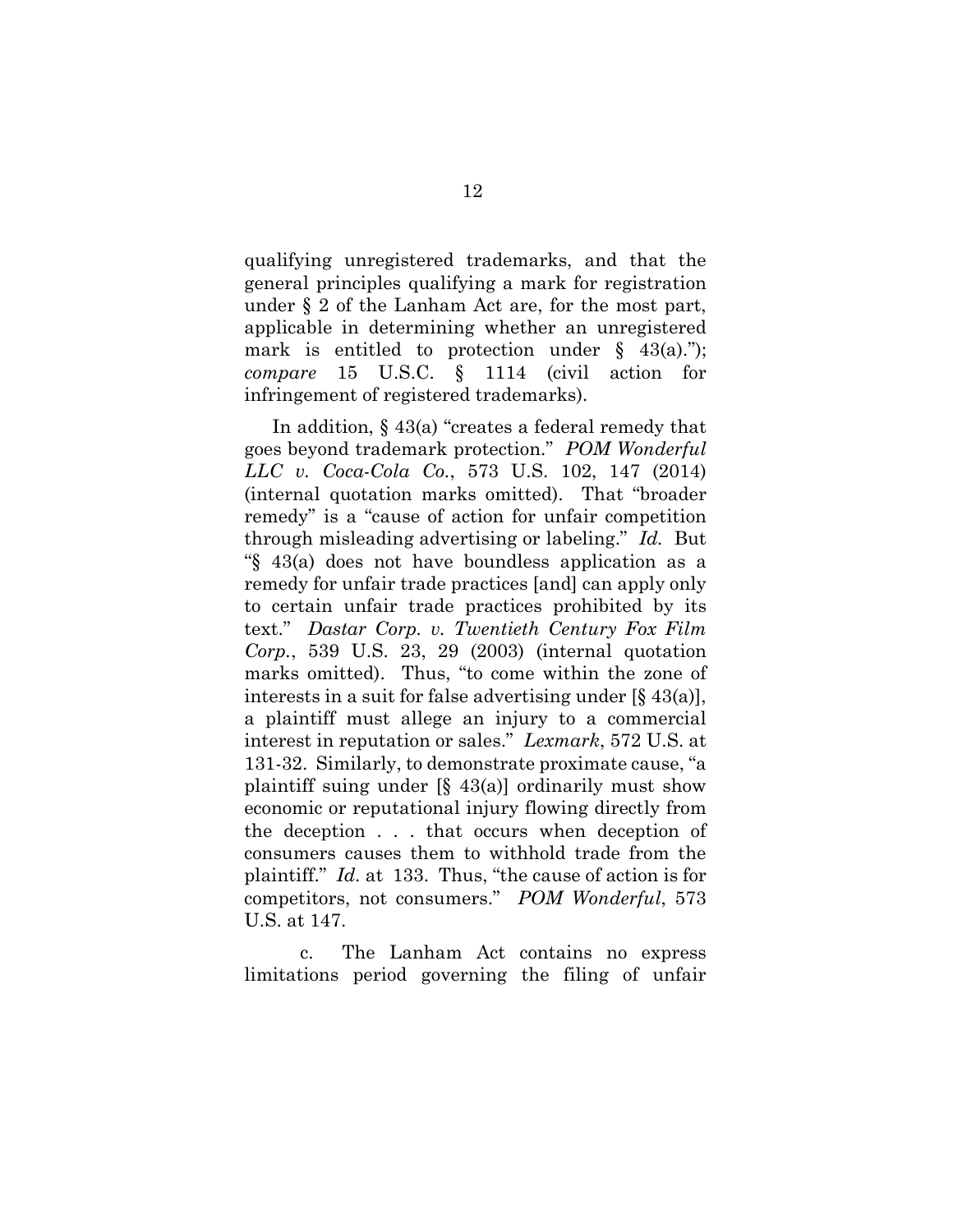competition claims under  $\S$  43(a). In contrast,  $\S$  14(3), 15 U.S.C. § 1064(3), provides in relevant part that "[a] petition to cancel the registration of a mark" can be filed with the USPTO "[a]t any time" on the grounds specified in that provision, including "if the registered mark is being used by . . . the registrant so as to misrepresent the source of the goods [on] which the mark is used."

2. a. Respondent Bayer Consumer Care AG purchased the rights to the Mexican FLANAX trademark in September 2005 from Hoffman-La Roche AG, which had acquired the original Mexican trademark owner, Syntex, in 1994. App. 6a n.3; 168a-169a. Syntex began selling Flanax in Mexico in 1976. App. 168a. Since 2005, a Bayer affiliate, Bayer de Mexico, S.A. de C.V., has distributed Flanax in Mexico, where it is a "top-selling pain reliever." App. 5a; 168a. Mexican Flanax, however, is sold over-thecounter to Mexican consumers at a high strength (275 mg per tablet) that is approved by the FDA *only for prescription use* in the United States. The FDA has approved non-prescription (over-the-counter) sale and use of Belmora's Flanax and Bayer's Aleve at the lower strength of 220 mg per tablet.

In the United States, Respondent Bayer Healthcare LLC acquired the rights to ALEVE from Proctor & Gamble, and began distributing that overthe-counter naproxen sodium product here in 1994. Respondents explained to the Fourth Circuit that "Bayer has made a conscious business decision not to compete against itself by offering its FLANAX medicine in the United States." Br. for Appellants at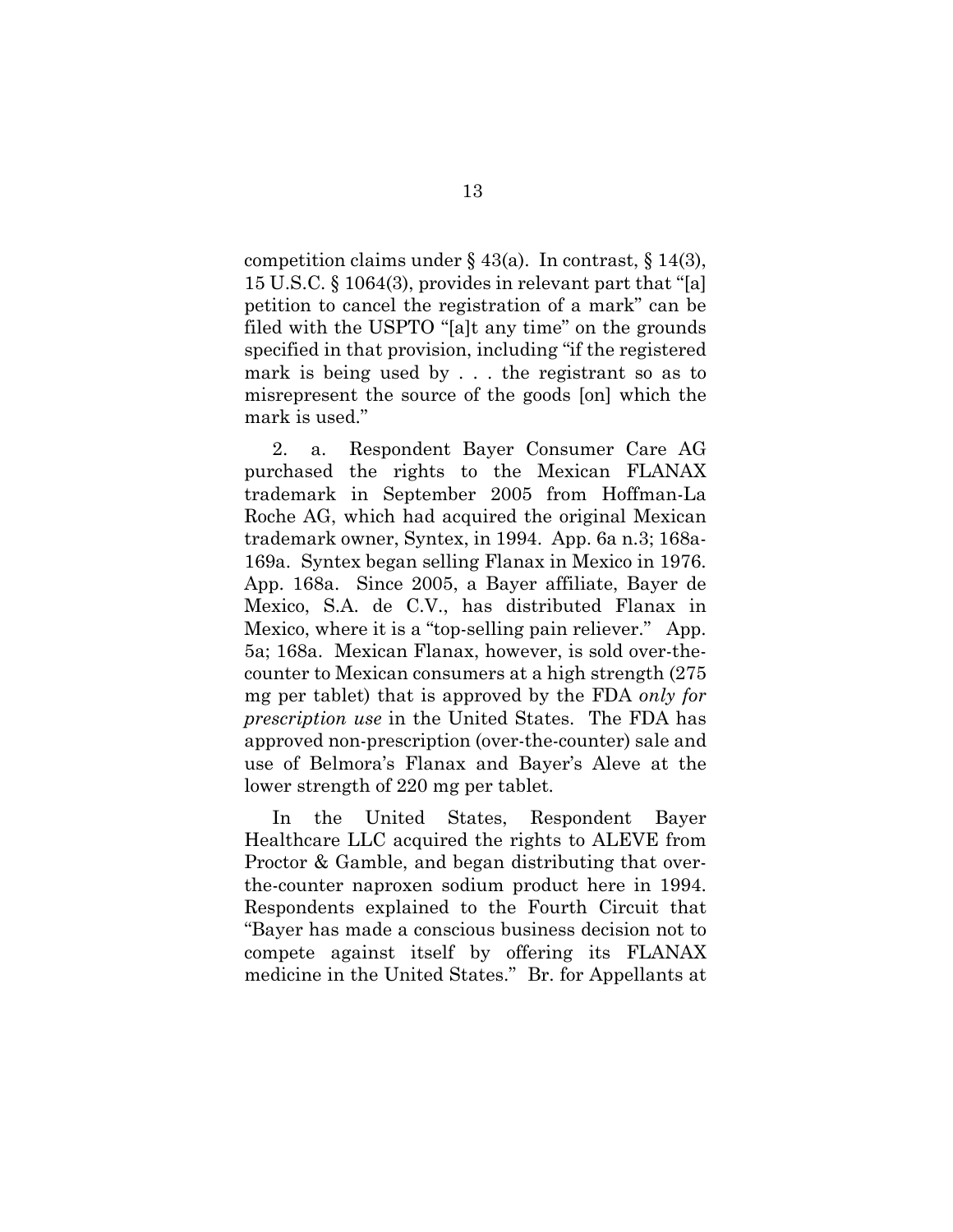46, *Belmora LLC v. Bayer Consumer Care AG & Bayer Healthcare LLC*, 819 F.3d 697 (4th Cir. 2016) (No.15- 1335). Bayer complained, however, that "Belmora's FLANAX products compete directly with [Bayer Healthcare's] ALEVE products." *Id.* at 12.

b. Petitioner Jamie Belcastro, a registered pharmacist, established Belmora LLC in 2002 "to provide a user-friendly menu of OTC drug products for common ailments to U.S. residents of Hispanic background." App. 167a. "Given the familiarity with FLANAX among a large subset of consumers in the United States, Belmora saw an opportunity to sell naproxen sodium pain relievers under the FLANAX name to American consumers." App. 5a. Belmora was motivated in part by the fact that high-strength Mexican Flanax—a strength not approved by the FDA for over-the-counter use in the United States nonetheless is being illegally imported by third parties and used by some Hispanic-American consumers who have experienced serious adverse effects that have been reported to the FDA. *See* App. 20a ("Given the widespread availability of Bayer's FLANAX in Mexico, it is small wonder that the product has occasionally made it way across the border."); *see also* FDA Adverse Events Reporting System (FAERS) Public Dashboard (listing serious cases involving U.S. consumers' use of Bayer's Flanax).[2](#page-27-0)

<span id="page-27-0"></span><sup>2</sup> Available at https://tinyurl.com/6pyafzb4 (data reported as of March 31, 2021) (search for "Flanax naproxen").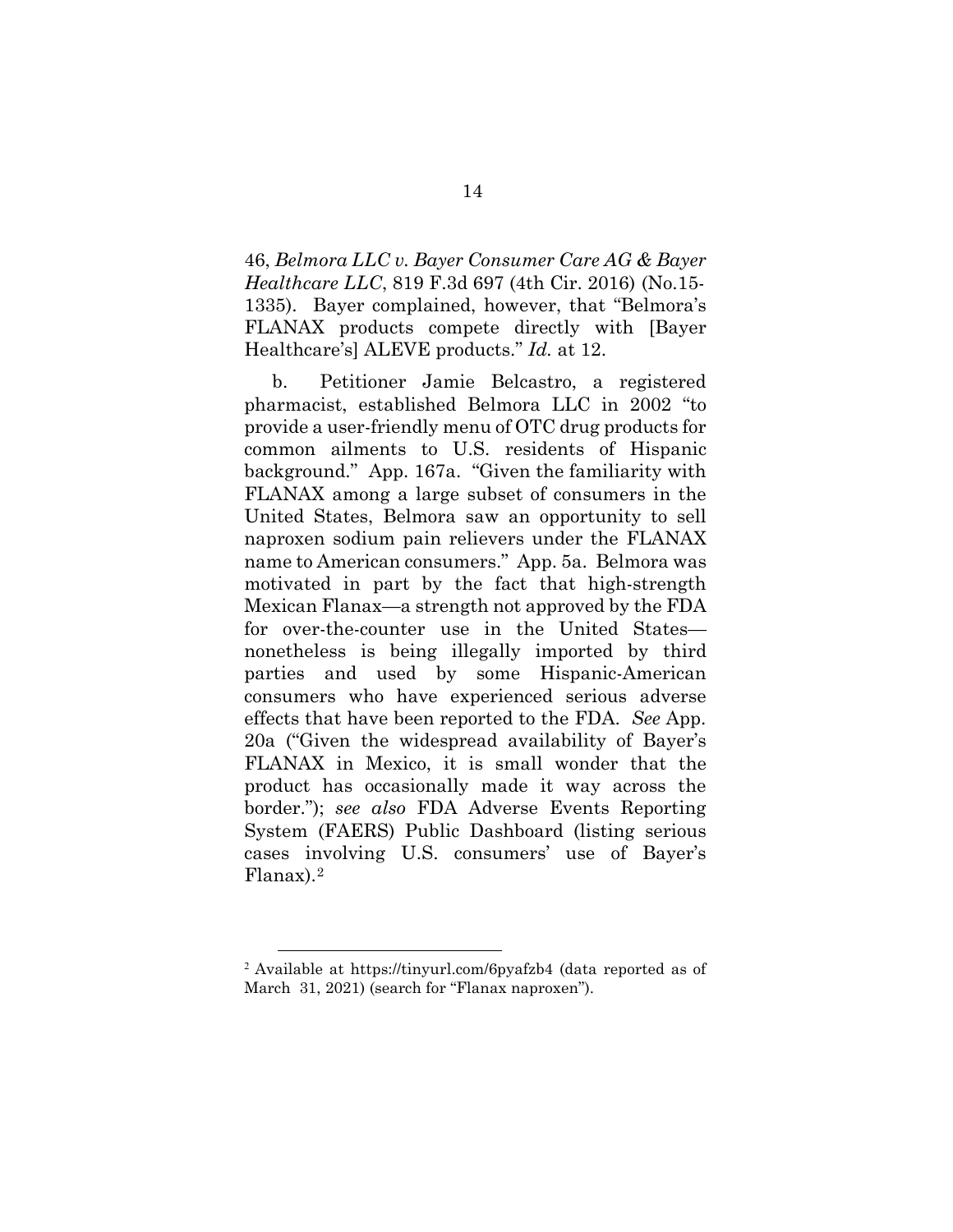In October 2003 Belmora petitioned the USPTO to register the FLANAX mark. App. 6a. USPTO granted Belmora's trademark registration for FLANAX in February 2005—7 months prior to Bayer Consumer Care AG's acquisition of the Mexican FLANAX trademark. *Id.* Meanwhile, a U.S. affiliate of Hoffmann-La Roche AG had filed a competing application with the USPTO, *see* App. 6a n.3., which refused that application since Belmora's had been filed first. After Hoffman-La Roche failed to submit any evidence or arguments in response to the refusal, the USPTO deemed the company's application abandoned. App. 6a.

Utilizing bilingual (Spanish and English) packaging and labeling, and Spanish advertising, Belmora began selling its FDA-approved Flanax Pain Reliever Tablets in 2004, primarily in neighborhoods with 10% or higher minority populations. App. 5a-6a; 32a. In addition, Belmora's trademarked name, its distinctive, copyrighted "cupped hands" company logo, and its specially designed medical pictographs appear on the packaging of the company's Flanax products, which also include Flanax Liniment and Flanax Cough Lozenges. *See* flanaxusa.com.

3. In June 2007 Bayer Consumer Care AG petitioned the USPTO's Trial and Appeal Board (TTAB) under Lanham Act § 14(3) to cancel Belmora's FLANAX registration. App. 6a. Seven years later, in April 2014, and following a hearing, the TTAB issued a decision cancelling the registration. App. 148a-186a. The TTAB found that although Bayer Consumer Care AG does not have a U.S. trademark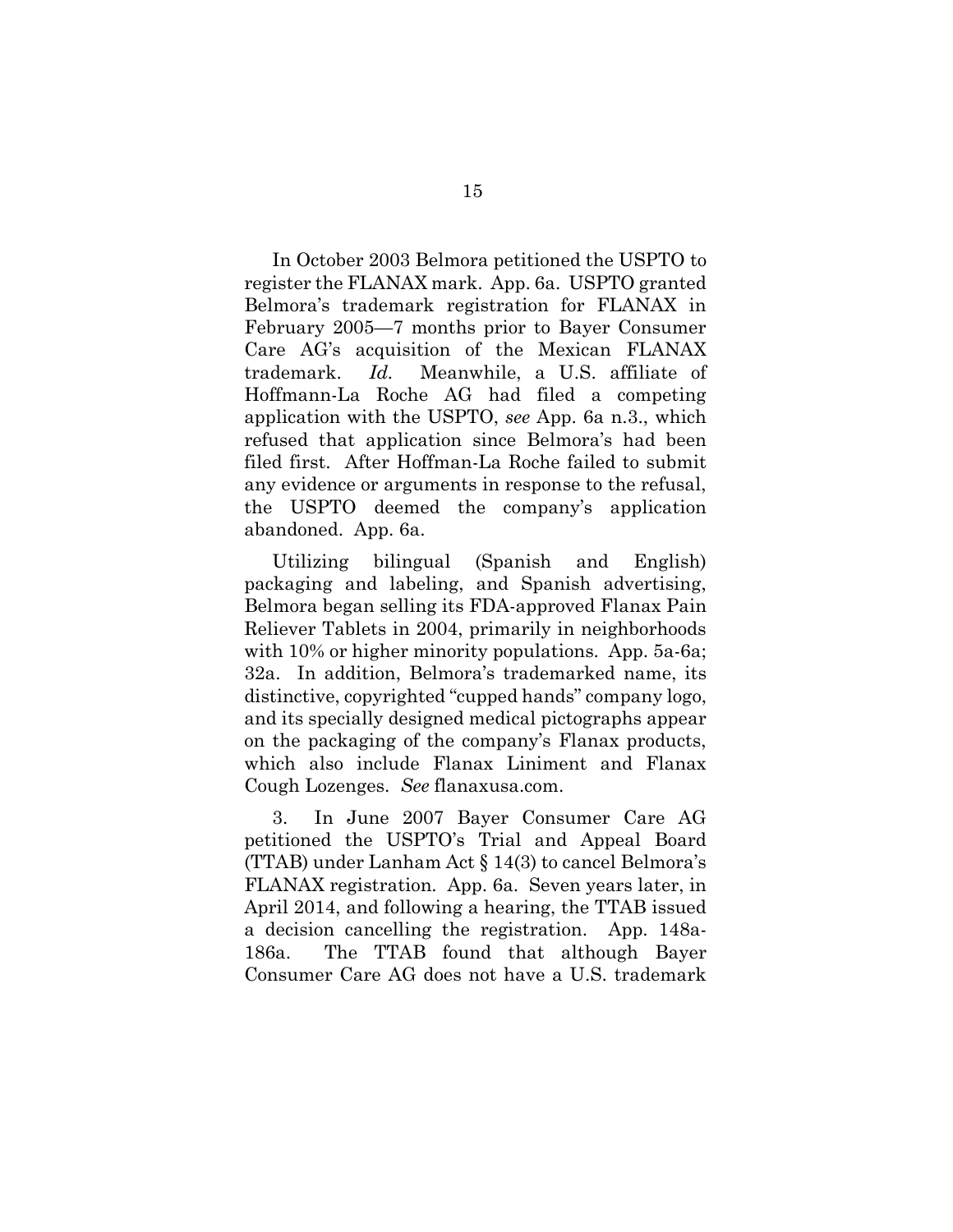registration for FLANAX, or sell a product with that name in the United States, it had standing to petition for cancellation of Belmora's FLANAX registered trademark. App. 171a. Further, the TTAB granted the cancellation petition based on a finding that Belmora "is using the mark FLANAX so as to misrepresent the source of the goods on which the mark is used." App. 186a.

4. Belmora has continued to sell its products in the United States, using the FLANAX name, bilingual packaging and labeling, and Spanish-language advertising, throughout the course of this litigation.

<span id="page-29-1"></span><span id="page-29-0"></span> a. In July 2014 Belmora challenged the TTAB's decision by filing a district court suit against Bayer Consumer Care AG in the Eastern District of Virginia under 15 U.S.C. § 1071(b)(4). A month earlier, both Respondents sued Belmora in California under Lanham Act § 43(a) and corresponding state law for false association and false advertising. Over its objection, Bayer's district court suit was transferred under 28 U.S.C. § 1404(a) from the Central District of California to the Eastern District of Virginia, and then consolidated with Belmora's suit. *See* Civil Minutes, *Bayer Consumer Care AG v. Belmora, LLC,* No. 2:14 cv-04433 (C.D. Cal. July 11, 2014), Doc. 37 at 5 ("Plaintiffs' filing of an action against Defendants in a forum approximately 3000 miles from both their own and Defendants' headquarters, raises the potential that Plaintiffs chose an inconvenient forum to unfairly increase Defendants' defense costs and obtain an advantage in this litigation. The interests of justice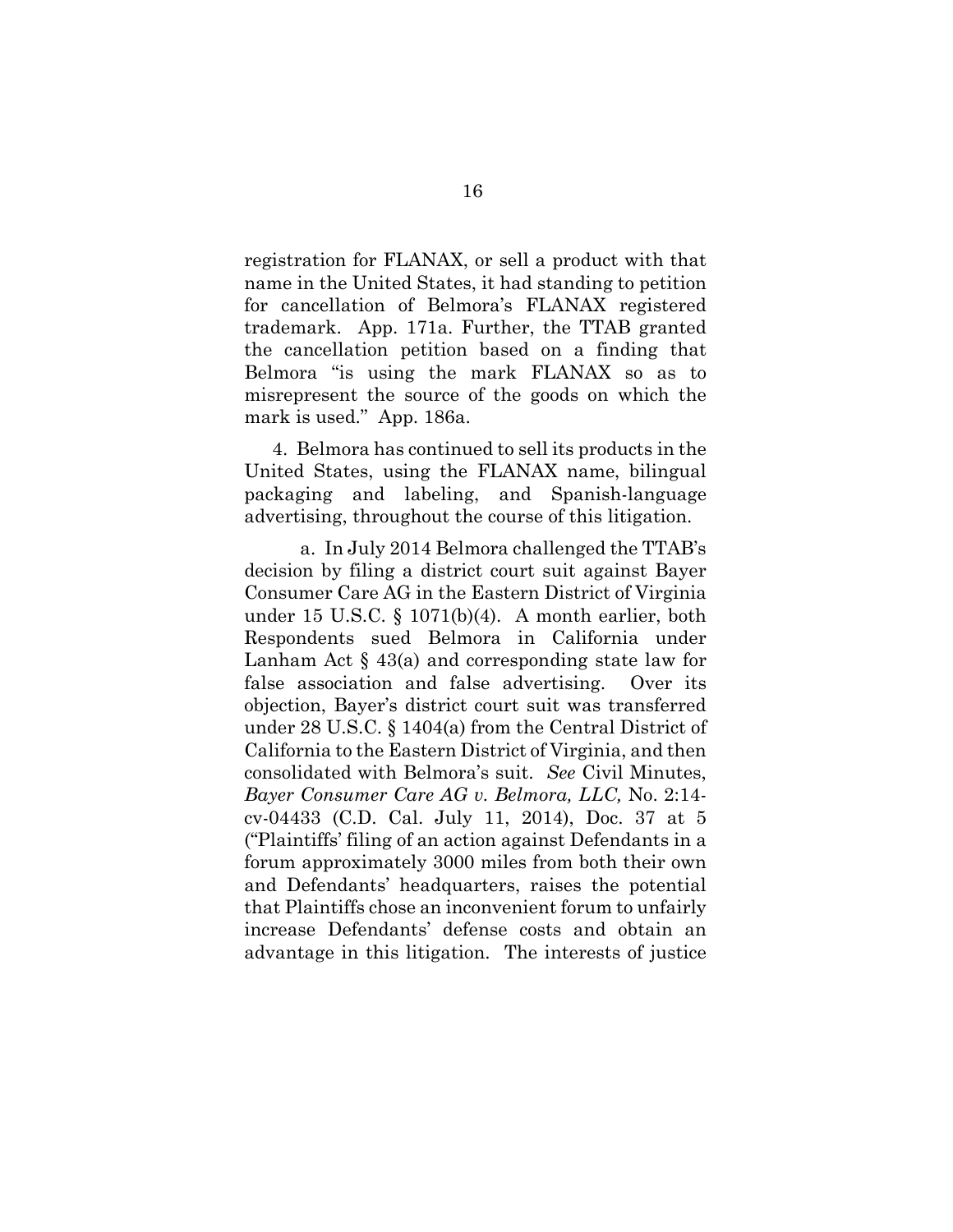therefore weigh in favor of transfer to the Eastern District of Virginia.").

Citing *Lexmark*'s zone of interests/proximate cause test, *see* 572 U.S. at 129, 132, the district court granted Belmora's motion to dismiss Bayer's § 43(a) claims (and also Bayer's pendent California state-law claims). App. 84a-85a. The district court held that the Lanham Act does not "allow the owner of a foreign mark that is not registered in the United States and further has never used the mark in United States commerce [to] assert priority rights over a mark that is registered the United States by another party and used in United States commerce." App. 84a.The court explained that allowing Bayer to proceed "would eviscerate the territoriality principle of trademark law; a principle that has been accepted by the Supreme Court for nearly one hundred years and remains essentially unassailable in each circuit court except for the Ninth Circuit." App. 122a.

For the same reason, the district court reversed the TTAB cancellation decision rendered under § 14(3). App. 136a; 140a.

<span id="page-30-0"></span>b. Bayer appealed to the Fourth Circuit under 28 U.S.C. § 1291. Reversing the district court, the panel held in its 2016 opinion that "the Lanham Act's plain language contains no unstated requirement that a § 43(a) plaintiff have used a U.S. trademark in U.S. commerce to bring a Lanham Act unfair competition claim." App. 49a. Relying on *Lexmark*, the court of appeals then concluded that Bayer had adequately pleaded § 43(a) unfair competition claims, App. 56a, and remanded the case to the district court for further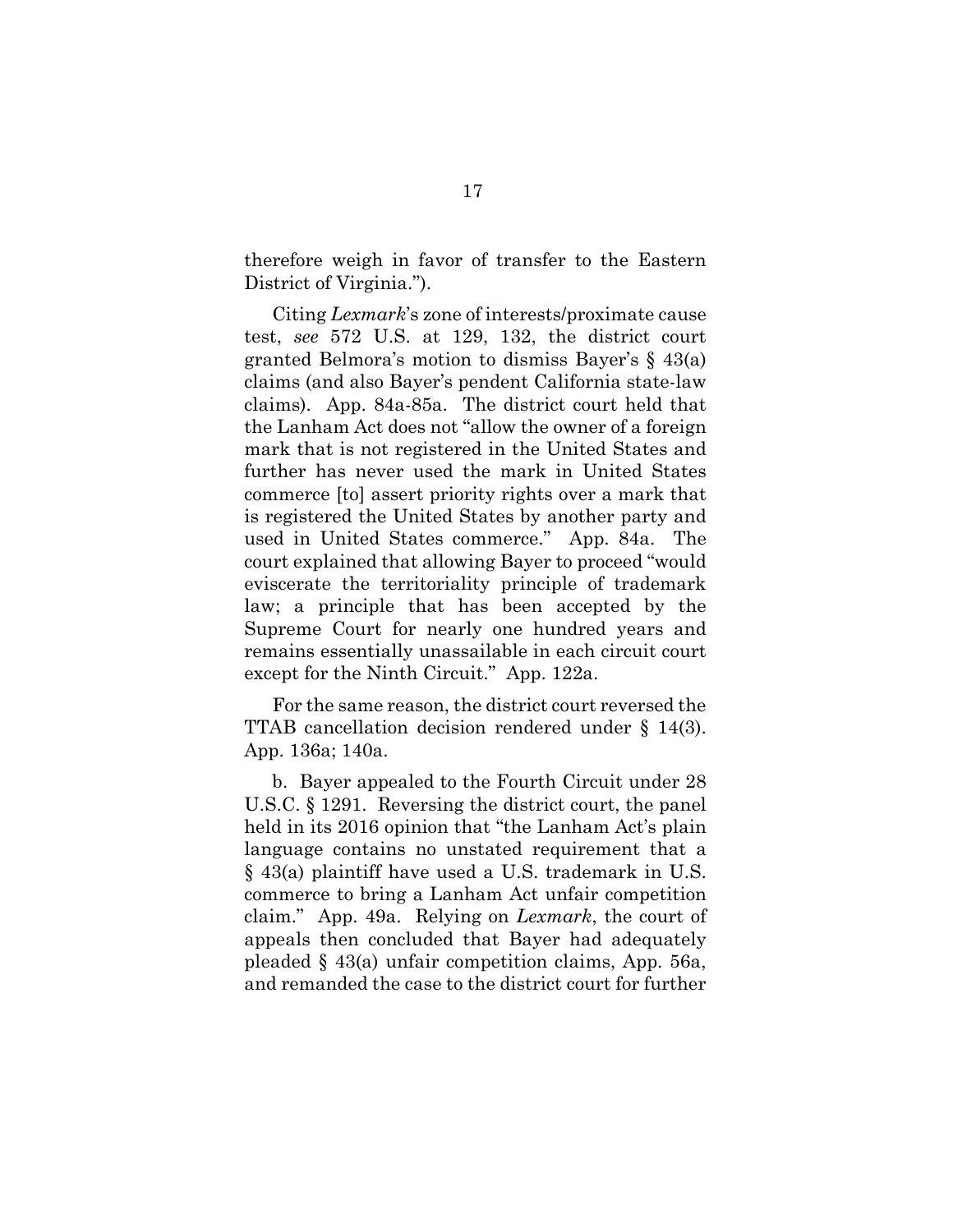proceedings. According to the Fourth Circuit, although Belmora's Flanax is sold in thousands of retail outlets throughout the nation, Bayer satisfied *Lexmark*'s zone of interests and proximate cause requirements by alleging that its sales of Mexican Flanax are adversely affected by Mexican consumers who "cross into the United States and may purchase Belmora FLANAX here before returning to Mexico," and by "Mexican-Americans [who] may forego [sic] purchasing the FLANAX they know when they cross the border to visit Mexico." App. 52a.

 Noting that "§ 14(3) pertains to the same conduct targeted by  $\S$  43(a) false association actions," the panel, "[a]pplying the framework from Lexmark," also concluded that "the Lanham Act authorizes [Bayer Consumer Care AG to bring its  $\S 14(3)$  action against Belmora." App. 60a, 61a. The Fourth Circuit denied rehearing en banc, App. 144a-145a, and this Court denied Belmora's petition for a writ of certiorari. 137 S. Ct. 1202 (2017).

c. On remand Belmora filed Lanham Act and state-law counterclaims against Bayer, and the parties filed cross-motions for summary judgment. App. 69a-70a. The district court granted both Belmora's and Bayer's summary judgment motions, and dismissed the litigation. App. 81a.

As to Bayer's unfair competition claims, "[b]ecause the Lanham Act does not contain an express statute of limitations, the [district] court follow[ed] the traditional practice of borrowing the most analogous statute of limitations from state law"—in this case, the law of California, where Bayer originally filed its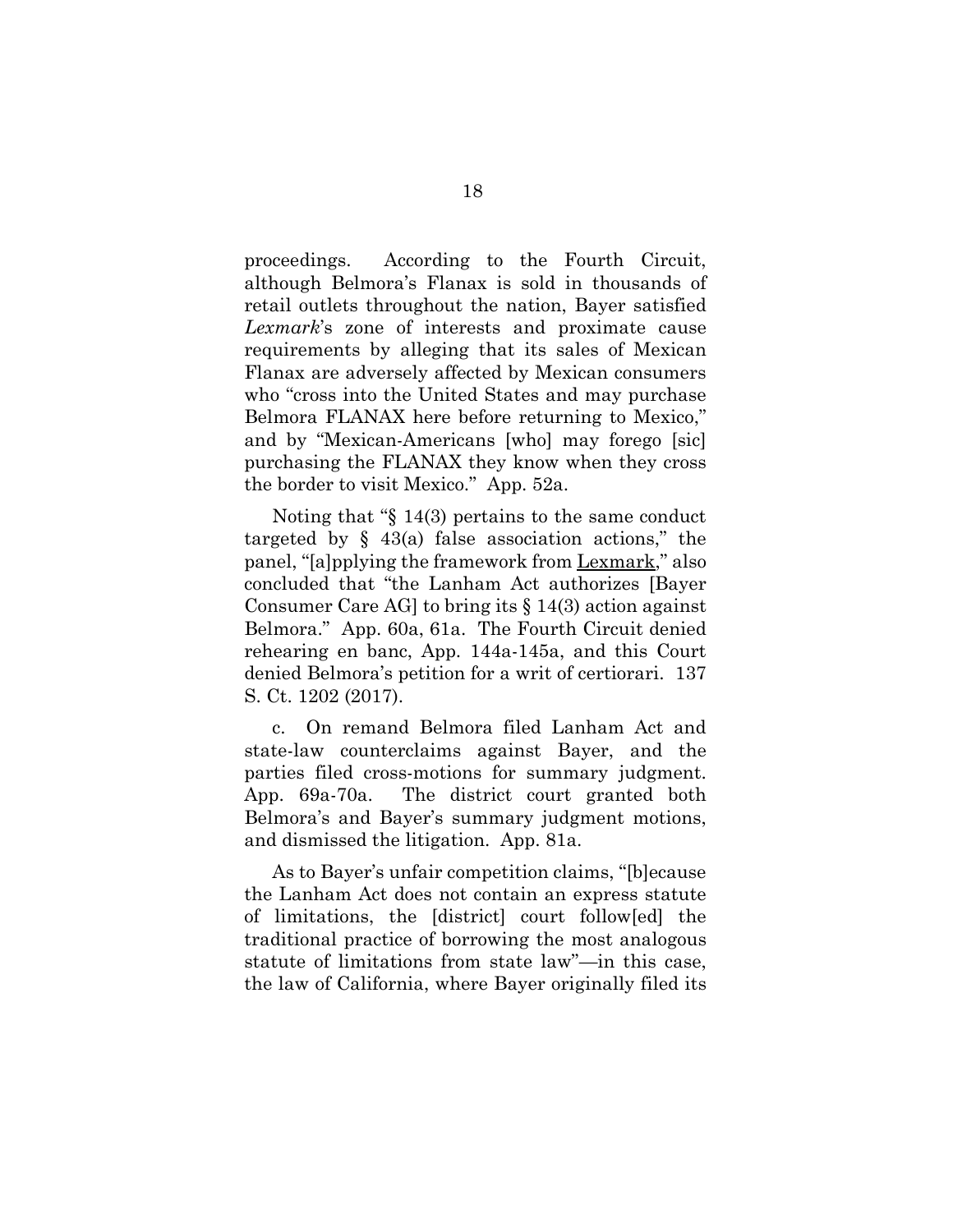§ 43(a) claims. App. 72a. The court held that "[w]hether a three or four-year statute of limitations is applied in this case is immaterial," because Bayer's "filing of this action misses the statute of limitations by almost a decade." App. 72-73a; *id.* at 73(a) ("There are at least six different dates that establish that Bayer knew or should have known of its Lanham Act rights."). For this reason district the court concluded that "Bayer's claims fail." App. 75a.

In addition the district court dismissed each of Belmora's counterclaims for lack of adequate evidence, App. 75a-80a, and affirmed the TTAB's trademark cancellation determination on the ground that Belmora had not offered any new evidence that would require a de novo review of the TTAB record. App. 81a.

<span id="page-32-0"></span>d. Bayer again appealed to the Fourth Circuit, and Belmora filed a cross-appeal, under 28 U.S.C. § 1291. The court of appeals held in its February 2021 opinion that applying the most analogous state statute of limitations is the "incorrect legal standard" for determining the timeliness of Bayer's § 43(a) claims. App. 16a. Instead, the panel held that "laches is the appropriate defense to § 43(a) claims." App. 15a.The court vacated the grant of summary judgment to Belmora and remanded to the district court to determine whether Bayer's § 43(a) claims "are barred by laches and to make any further factual findings to support that determination." App. 16a. The court also remanded for a district court determination as to whether the California limitations period for Bayer's state-law unfair competition claims was tolled while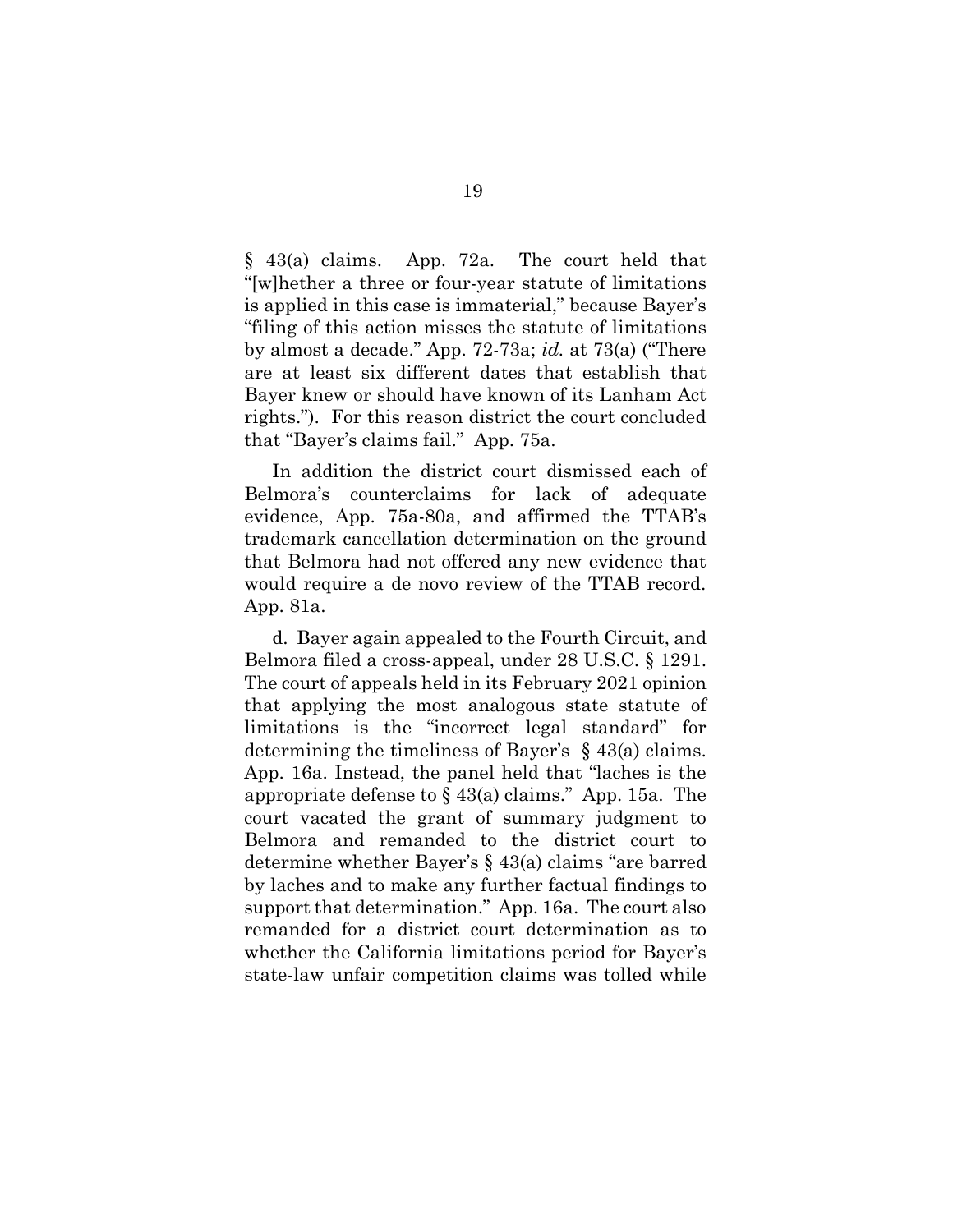Bayer's cancellation petition was pending before the TTAB. App. 18a.

In addition the court of appeals affirmed the district court's dismissal of Belmora's counterclaims, App. 18a-24a, and also the TTAB's trademark cancellation decision, which the United States supported as *amicus curiae*. App. 27a. Belmora's timely petition for rehearing en banc was denied. App. 141a-143a.

5. At Belmora's request, the district court has entered an Order staying further proceedings while Belmora appeals to this Court. App. 146a-147a.

#### **REASONS FOR GRANTING THE PETITION**

### **I. The Circuits Are Divided On Both Questions Presented**

**A. Four circuits follow three conflicting approaches regarding whether the owner of a foreign trademark can pursue claims under Lanham Act §§ 43(a) & 14(3)** 

In its 2016 opinion the Fourth Circuit held without anywhere acknowledging the principle of trademark territoriality—that Lanham Act §§ 43(a) and 14(3) extend to owners of foreign trademarks that do not use, or have any intention of using, their foreign marks in the United States. *See* App. 45a, 49a, 59a-60a. The ensuing five years only have solidified the inter-circuit divisions, and perpetuated the resultant marketplace uncertainty, regarding whether §§ 43(a) and 14(3) leave U.S. trademark owners vulnerable to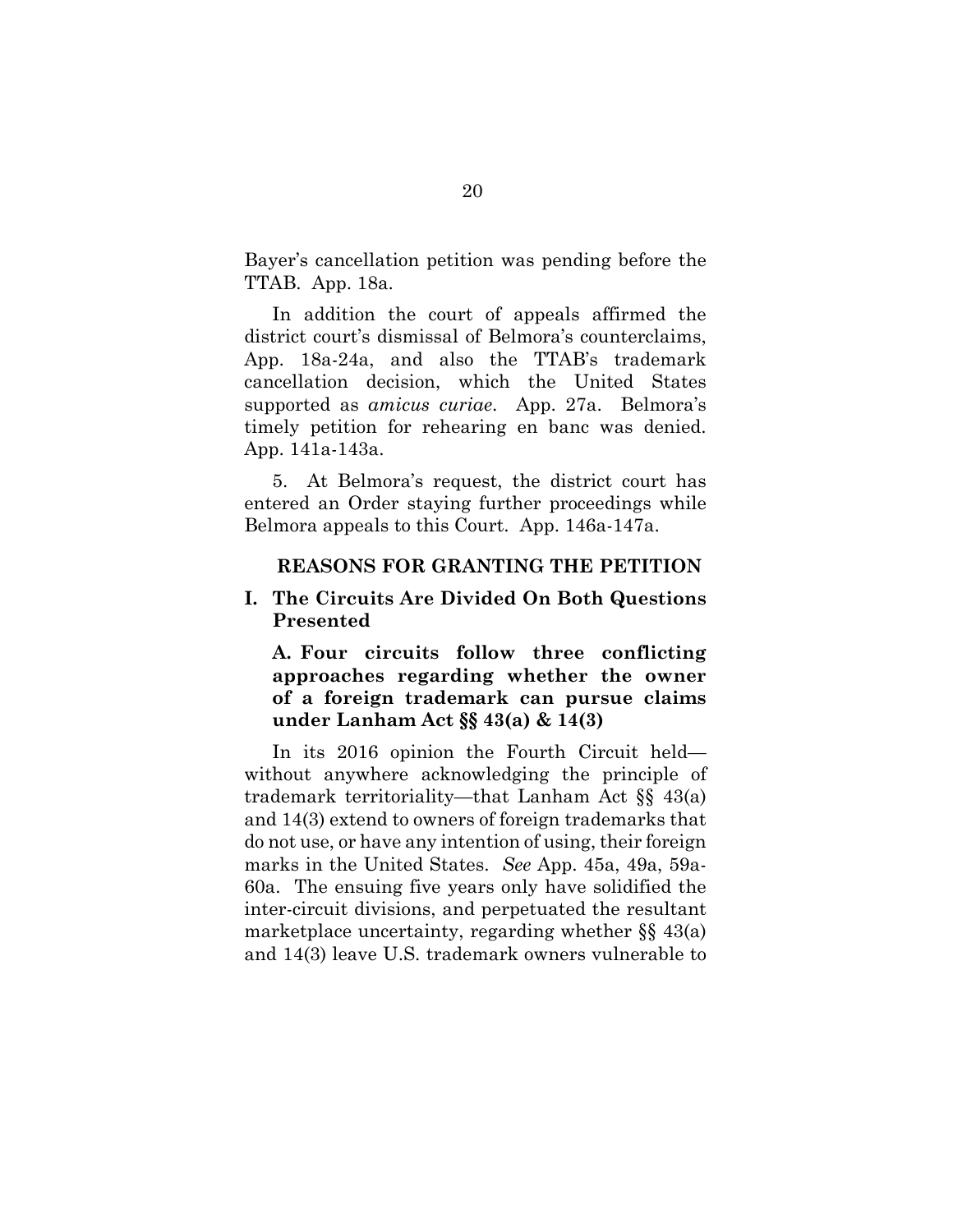the anticompetitive efforts of foreign trademark owners such as Bayer.

 A prominent intellectual property law professor recently explained that

> [i]n *Belmora*, the central issue was the extent of Section 43(a)'s unfair competition protection in the absence of a protectable mark. One may wonder how such a *staggeringly basic question could still be unclear* fifty years after passage of the Lanham Act.

Christine Haight Farley, *The Lost Unfair Competition Law*, 110 Trademark Rep. 739, 743 (2020) (emphasis added). And another leading intellectual property scholar expressed concern that the Fourth Circuit's 2016 opinion "*deepened the split* that existed in the circuits and added *more confusion* to a *critically important question of trademark law* in a global marketplace." Connie Davis Powell Nichols, *Article 6bis of the Paris Convention for Well-Known Marks: Does It Require Use or a Likelihood of Consumer Confusion for Protection? Did Belmora LLC v. Bayer Consumer Care AG. Resolve This Question?*, 30 Ind. Int'l & Comp. L. Rev. 235, 248 (2020) (emphasis added).

This Court's 2014 *Lexmark* opinion addressed "a straightforward question of statutory interpretation: Does the cause of action in  $[\S 43(a)]$  extend to plaintiffs like Static Control?" 572 U.S. at 129. But unlike Bayer, Static Control was not the owner of a foreign trademark seeking to pursue § 43(a) unfair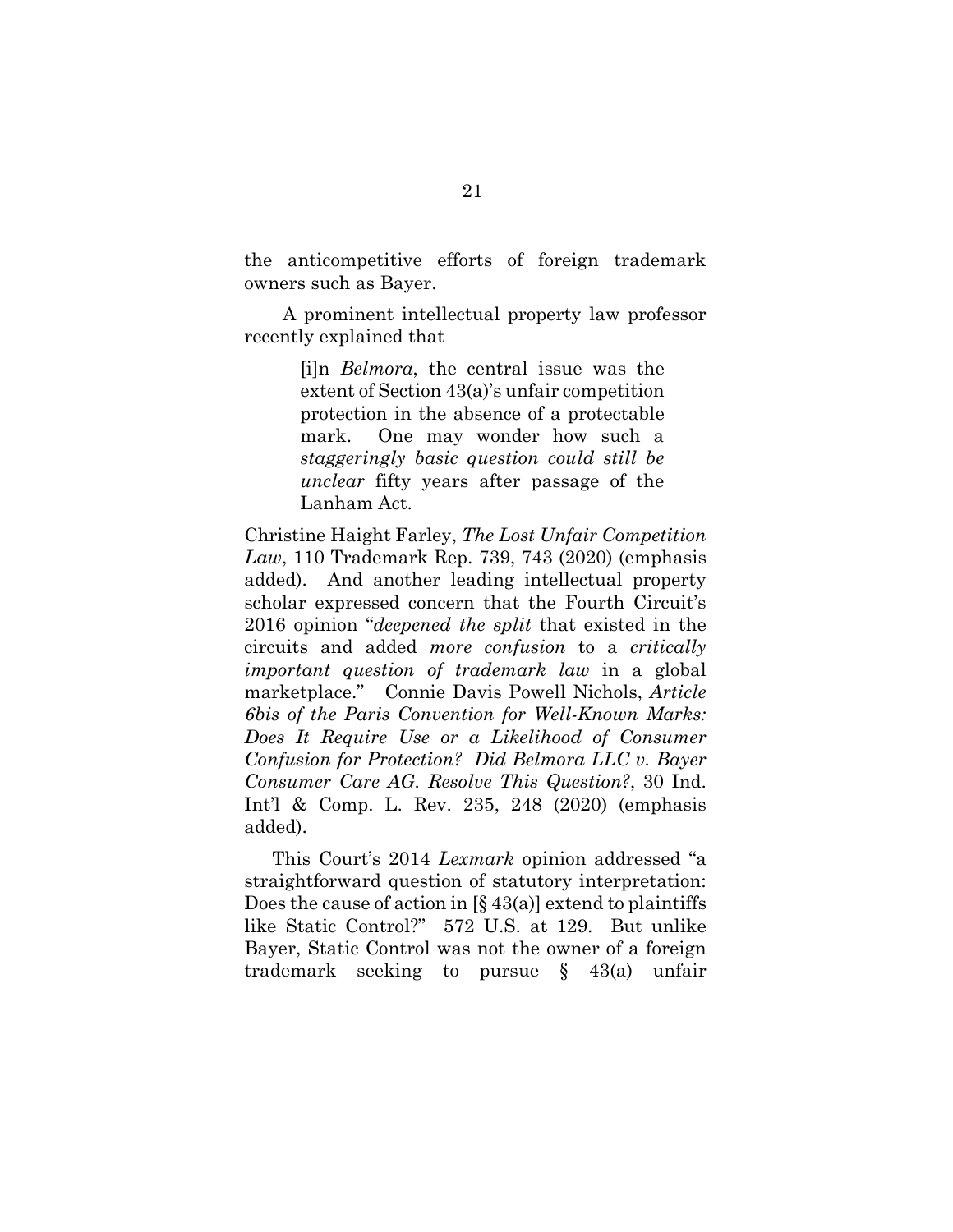competition claims (or § 14(3) trademark cancellation claims) against the owner of a USPTO-registered trademark. In fact, *Lexmark* is not a trademark case at all. The Court explained in *Lexmark* "that a statutory cause of action extends only to plaintiffs whose interests fall within the zone of interests protected by the law invoked," *id.* at 129 (internal quotation marks omitted), and that "a statutory cause of action is limited to plaintiffs whose injuries are proximately caused by violations of the statute." *Id.* at 132. *Lexmark* makes clear that a § 43(a) plaintiff must fall within that provision's zone of interests, *id.*  at 129-32, but does not address whether, in light of U.S. trademark law's territoriality principle, that zone of interests extends to owners of foreign trademarks. Four circuits, both before and after *Lexmark*, have considered this question and/or the parallel zone-of-interests question under § 14(3). These four circuits have adopted three different and conflicting approaches to the issue of foreign trademark owners' "standing," i.e., eligibility, to pursue  $\S$  43(a) actions.

<span id="page-35-0"></span>● In *Person's Co., Ltd. v. Christman*, 900 F.2d 1565 (Fed. Cir. 1990), the Federal Circuit affirmed the TTAB's dismissal of a petition filed by a Japanese company (Person's) to cancel a U.S. trademark registration for use of the Person's logo on a line of sportswear. Christman, an American entrepreneur, obtained a trademark registration for the Person's logo, and began using it on clothing sold by his company (Team Concepts), after seeing it on apparel that Person's sold in Japan. After Person's decided to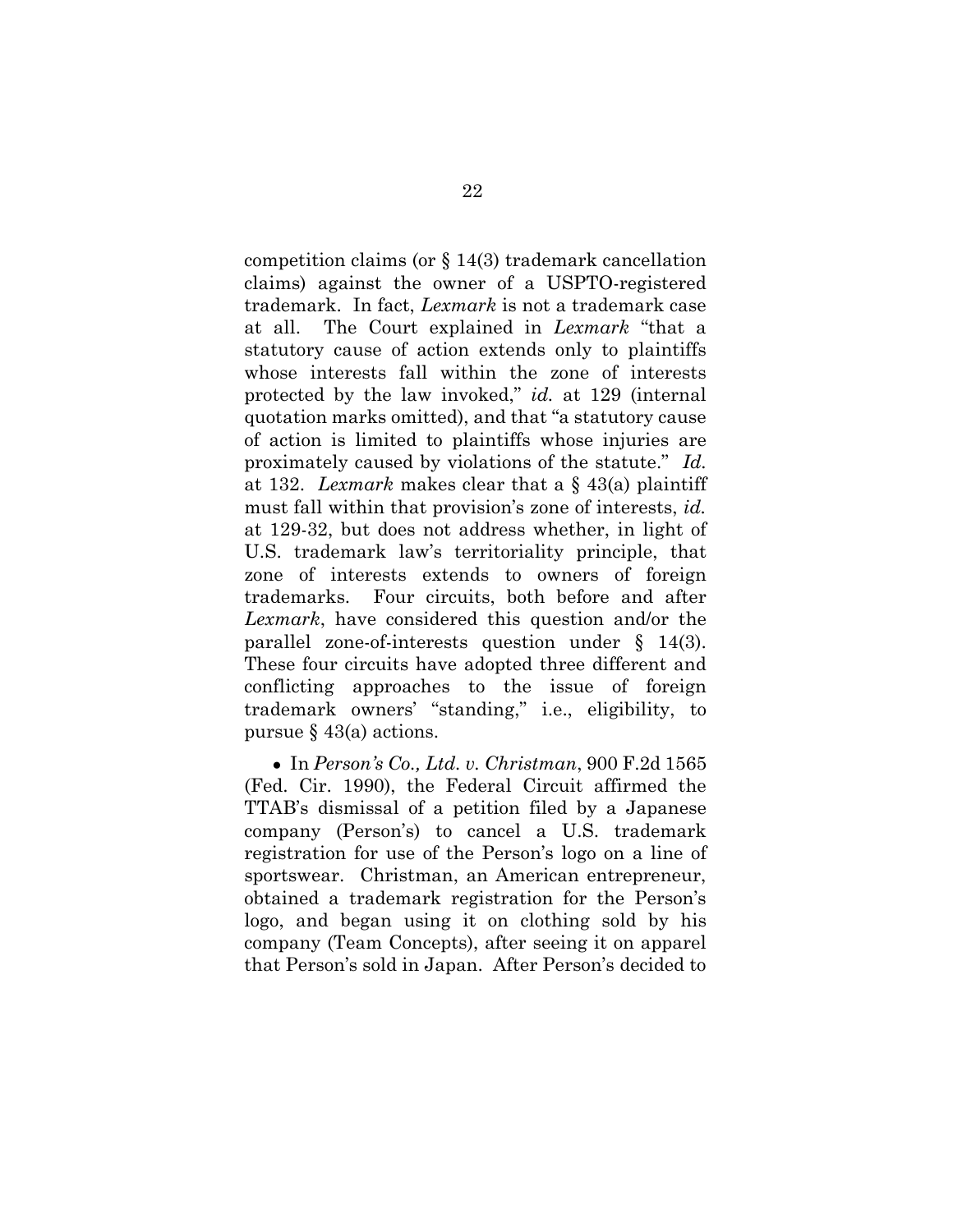expand into the United States, it filed a petition with the TTAB to cancel Christman's trademark registration. *See id.* at 1566-67.

<span id="page-36-1"></span> "All the sportswear marketed by Team Concepts bore either the mark 'PERSON'S' or a copy of [Person's] globe logo; many of the clothing styles were apparently copied directly from [Person's] designs." Id. at 1567. Nonetheless, explaining that "the concept" of territoriality is basic to trademark law," *id.* at 1568- 69, the Federal Circuit agreed with the TTAB that Person's could not "rel[y] on its use of the mark in Japan in an attempt to support its claim for priority in the United States." *Id.* at 1568. The court of appeals explained that "[s]uch foreign use has no effect on U.S. commerce and cannot form the basis for a holding that [Person's] has priority here." *Id.*

<span id="page-36-0"></span>In *Person's* "Christman was the first to use the mark in United States commerce and the first to obtain a federal registration." *Id.* at 1569. Here, the facts supporting the territoriality principle are even *more compelling* since unlike Person's, which sought a U.S. trademark registration, Bayer represented to the court of appeals that it has no intention of using its FLANAX mark in the United States. Similarly, Bayer is different from the foreign plaintiff in *Australian Therapeutic Supplies Pty. Ltd. v. Naked TM, LLC*, 965 F.3d 1370, 1374, 1375 (Fed. Cir. 2020), which was able "to demonstrate a real interest" in a § 14(3) cancellation proceeding based on likelihood of confusion, and a "reasonable belief of damage," because unlike Bayer, it had advertised and sold a product bearing its unregistered trademark in the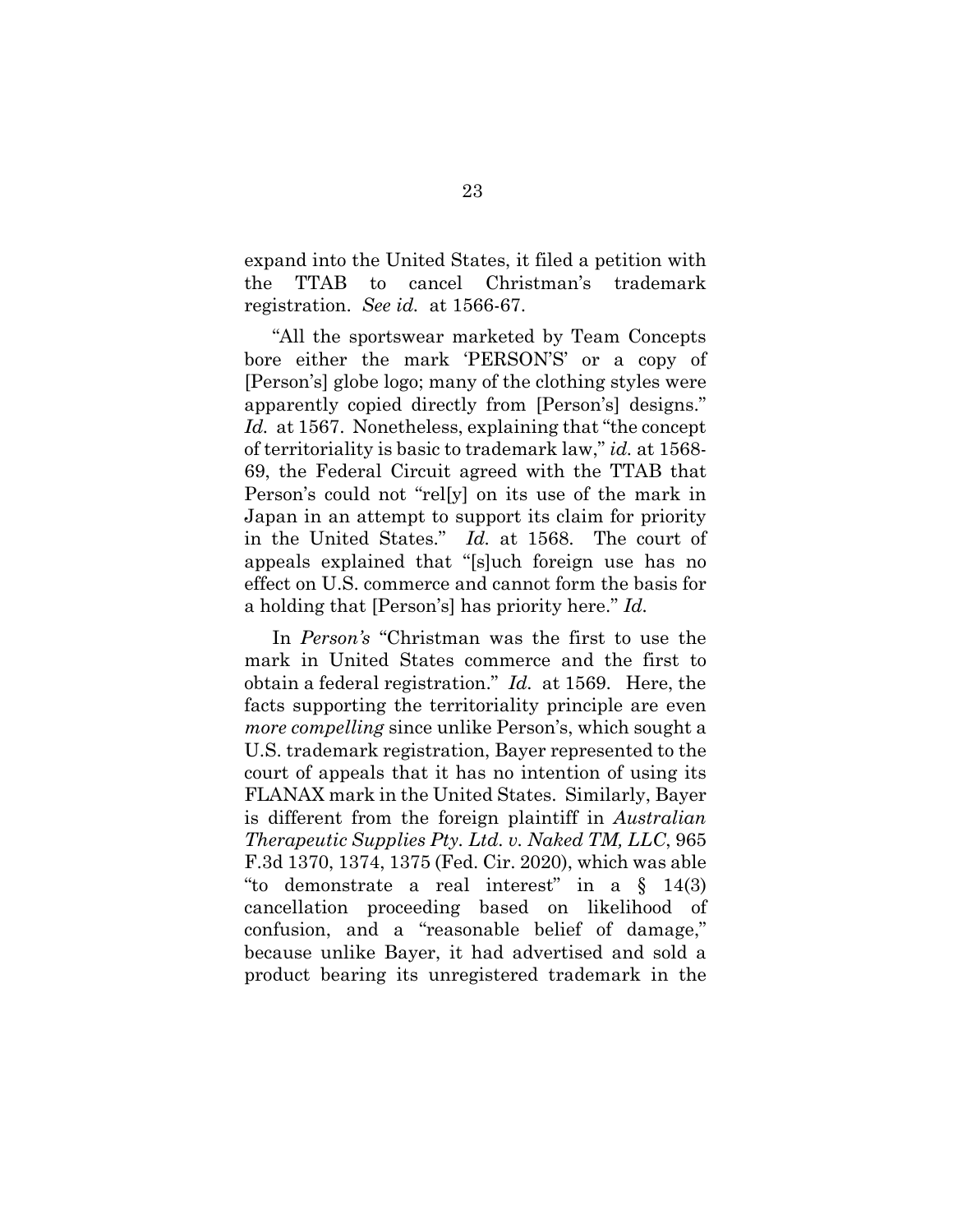United States and had submitted a USPTO trademark registration application that was refused.

<span id="page-37-1"></span> The Federal Circuit in *Person's* also rejected that company's contention that Christman had adopted the logo in bad faith, explaining that "adoption of the mark occurred at a time when [Person's] had not yet entered U.S. commerce." *Id.* at 1570. The court indicated that "Christman's conduct in appropriating and using [Person's] mark in a market where he believed the Japanese manufacturer did not compete can hardly be considered unscrupulous commercial conduct." *Id.*

<span id="page-37-2"></span><span id="page-37-0"></span>● Like the Federal Circuit in *Person's*, the Ninth Circuit in *Grupo Gigante S.A. de C.V. v. Dallo & Co.*, 391 F.3d 1088 (9th Cir. 2004), recognized that § 43(a) unfair competition claims brought by a foreign trademark owner "implicate [a] well-established principle of trademark law, the 'territoriality principle.'" *Id.* at 1093. Specifically, "[e]arlier use in another country usually just does not count." *Id.* (citing *Person's*, 900 F.2d at 1569-70). But the Ninth Circuit unequivocally held in *Grupo Gigante* that "there is a famous marks exception to the territoriality principle." *Id.* at 1094. Acknowledging that "[t]here is no circuit-court authority — from this or any other circuit — applying a famous mark exception to the territoriality principle," the court nonetheless held that "when foreign use of a mark achieves a certain level of fame for that mark within the United States, the territoriality principle no longer serves to deny priority to the earlier foreign user." *Id.* at 1093; *see also San Miguel Pure Foods Co. v. Ramar Int'l Corp.*,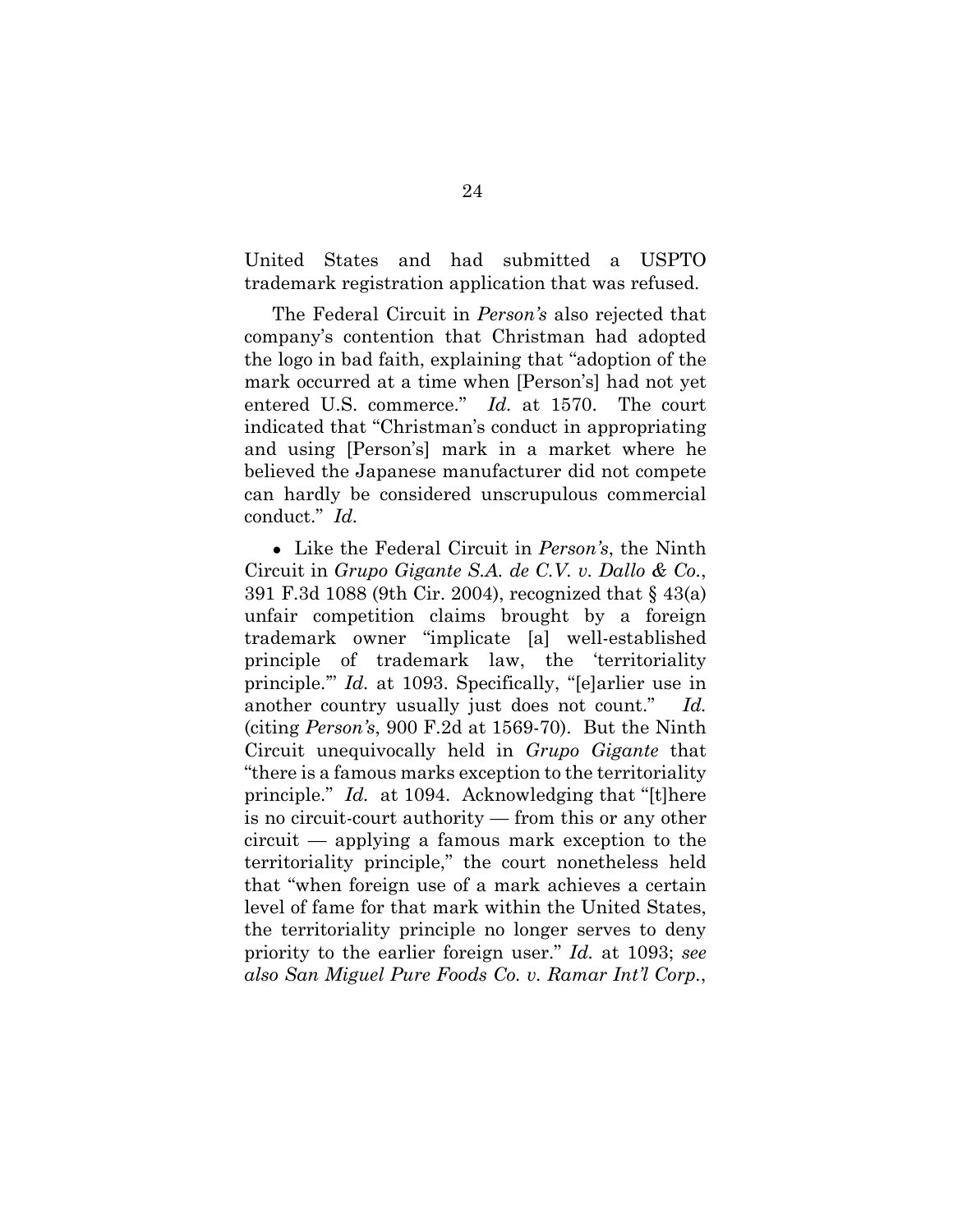No 13-55537, slip op. at 6 (9th Cir. Aug. 27, 2015) (unpublished) ("the Ninth Circuit recognizes the 'famous-mark' exception") (citing *Grupo Gigante*).

 The Mexican corporate plaintiff, Grupo Gigante, operated a chain of "Gigante" grocery stores in Mexico, and had obtained a Mexican trademark registration for the GIGANTE name. After the U.S. defendant opened two San Diego grocery stores using the name "Gigante Market," Grupo Gigante opened three Los Angeles stores under the "Gigante" name. Neither party held a U.S. trademark registration for GIGANTE. *See id.* at 1091-92. The parties filed § 43(a) unfair competition claims against each other. *See id.* at 1092 n.3 & 4.

<span id="page-38-0"></span>The Ninth Circuit asserted, as a matter of public policy, that "[w]hile the territoriality principle is a long-standing and important doctrine within trademark law. . . [a]n absolute territoriality rule without a famous-mark exception would promote consumer confusion and fraud. . . . There can be no justification for using trademark law to fool immigrants into thinking that they are buying from the store they liked back home." *Id.* at 1094. The court of appeals remanded the case for a determination regarding whether its newly adopted famous-mark exception applied under the facts of the case. *Id.* at 1098-99.

<span id="page-38-1"></span>● The Second Circuit in *ITC Ltd. v. Punchgini*, *Inc.*, 482 F.3d 135 (2d Cir. 2007), "considered the Ninth Circuit's opinion in *Grupo Gigante* and *expressly rejected* the rationale of the court," explaining that the "Ninth Circuit based its decision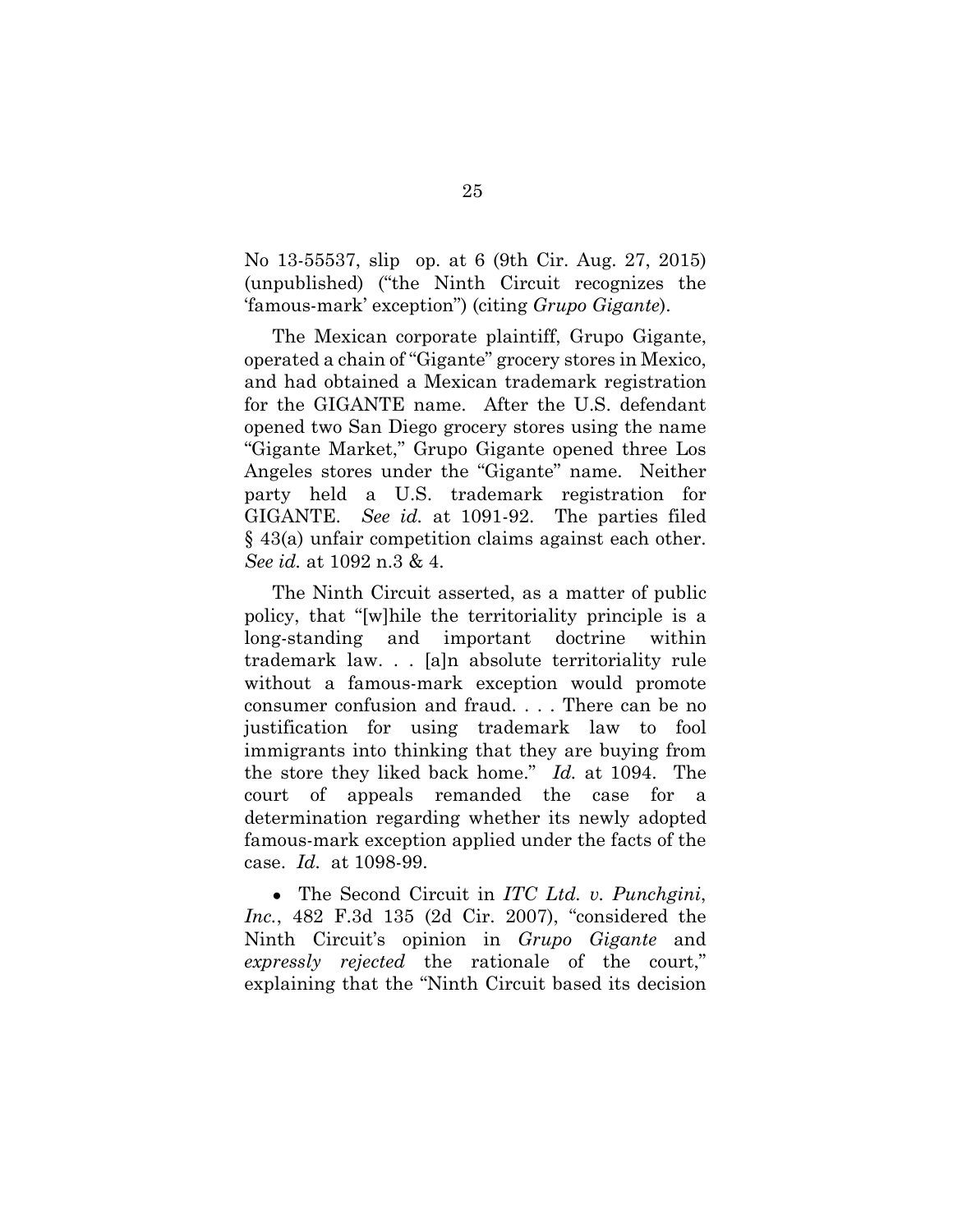on policy and not on a federal law." Nichols, *supra*, at 246 (emphasis added). Analogous to *Gigante*, *Punchgini* involved, *inter alia*, § 43(a) unfair competition claims brought by the foreign owner of a well-known, international chain of "Bukhara" restaurants against the owners of two New York restaurants named "Bukhara Grill." The court noted that "[q]uite apart from the obvious similarity in name, defendants' restaurants mimic the ITC Bukharas' logos, decor, staff uniforms, wood-slab menus, and red-checkered customer bibs." *Punchini*, 482 F.3d at 144.

<span id="page-39-0"></span>The Second Circuit held that despite certain nonself-executing multinational treaties that recognize a "famous marks" exception to trademark territoriality (e.g., Article 6*bis* of the Paris Convention for the Protection of Industrial Property), "no famous marks rights are independently afforded by the Lanham Act." *Punchgini*, 482 F.3d at 163. "[M]indful that Congress has not hesitated to amend the Lanham Act to effect its intent with respect to trademark protection," the court of appeals explained that "the absence of any statutory provision expressly incorporating the famous marks doctrine . . . is all the more significant." *Id.* at 164. The court also observed that *Grupo Gigante* "did not reference . . . the language of the Lanham Act," but instead, "it appears that the Ninth Circuit recognized the famous marks doctrine as a matter of sound policy." *Id.* at 160.Unlike the Ninth Circuit, however, the Second Circuit concluded that "although a persuasive policy argument can be advanced in support of the famous marks doctrine,"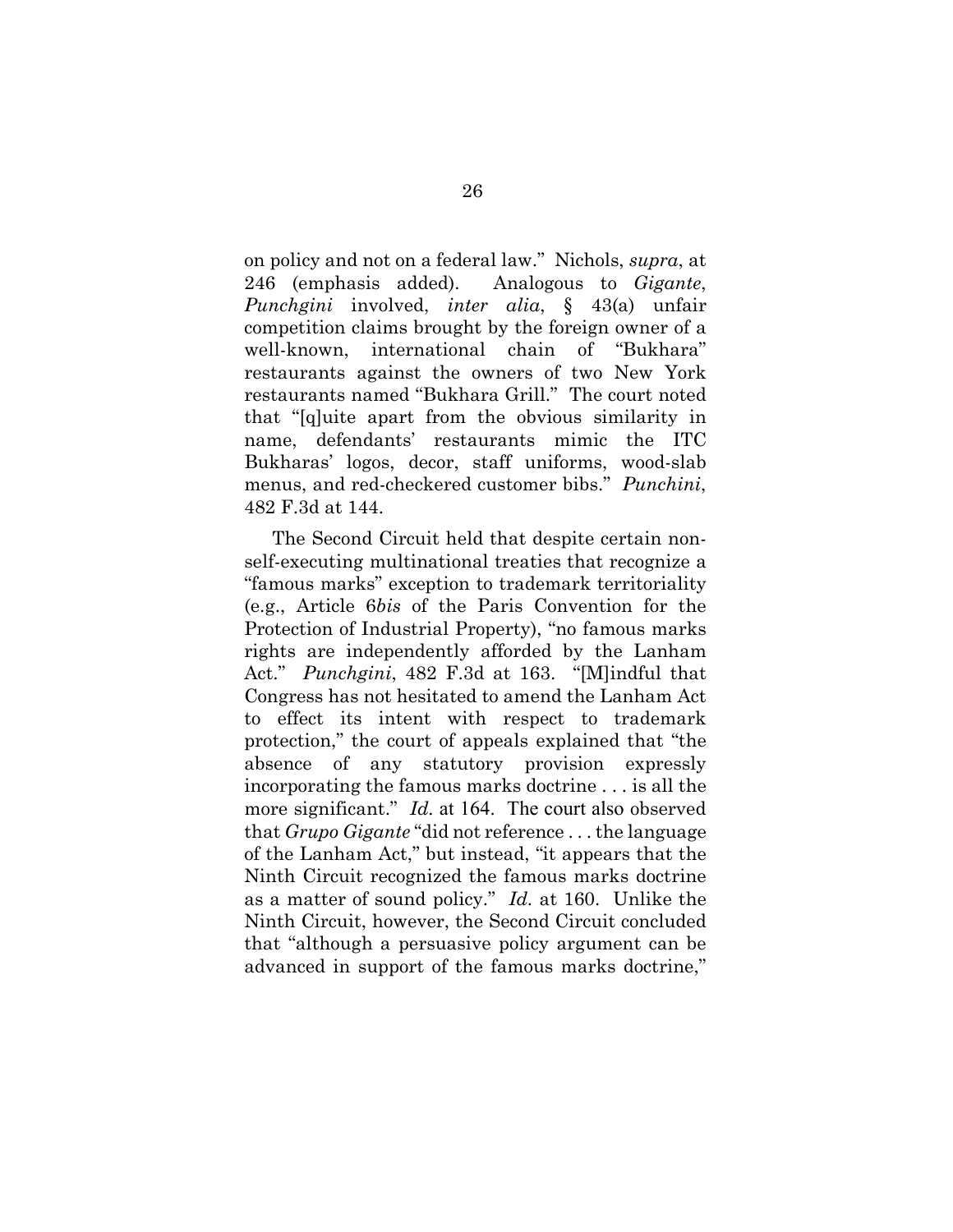<span id="page-40-0"></span>the court cannot "grant judicial recognition to the famous marks doctrine simply as a matter of sound policy." *Id.* at 165. As the Court recently explained in *Romag Fasteners, Inc. v. Fossil, Inc.*, 140 S. Ct. 1492, 1497 (2020), a case involving interpretation of § 43(a), "the place for reconciling competing and incommensurable policy goals . . . is before policy makers."

<span id="page-40-1"></span>• The Fourth Circuit's 2016 opinion in the present litigation purported to "consider whether the Lanham Act permits the owner of a *foreign trademark* and its sister company to pursue false association, false advertising, and trademark cancellation claims against the owner of the same mark in the United States." App. 30a (emphasis added). Yet, the court of appeals "sidestepped altogether the territoriality doctrine that concerned the other three circuits' rulings," and "on its face is a complete break from the tenets of territoriality." Nichols, *supra*, at 248, 249. "[W]hat is especially notable about *Belmora* is its failure to recognize the implications of its decision for the territoriality of trademark rights." McKenna & Niemann, *supra*, at 122. "In fact [the Fourth Circuit's opinion] did not even once mention the territoriality doctrine . . . . the Fourth Circuit failed to acknowledge that its ruling challenged fundamental principles of trademark law." Christine Haight Farley, *No Trademark, No Problem*, 23 B.U. J. Sci. & Tech. L. 304, 312-13 (2017). Nor did the Fourth Circuit "discuss, distinguish, or cite to either *Grupo Gigante*, *Punchgini*, or *Person's*." *Id.* at 312; *see also* McCarthy,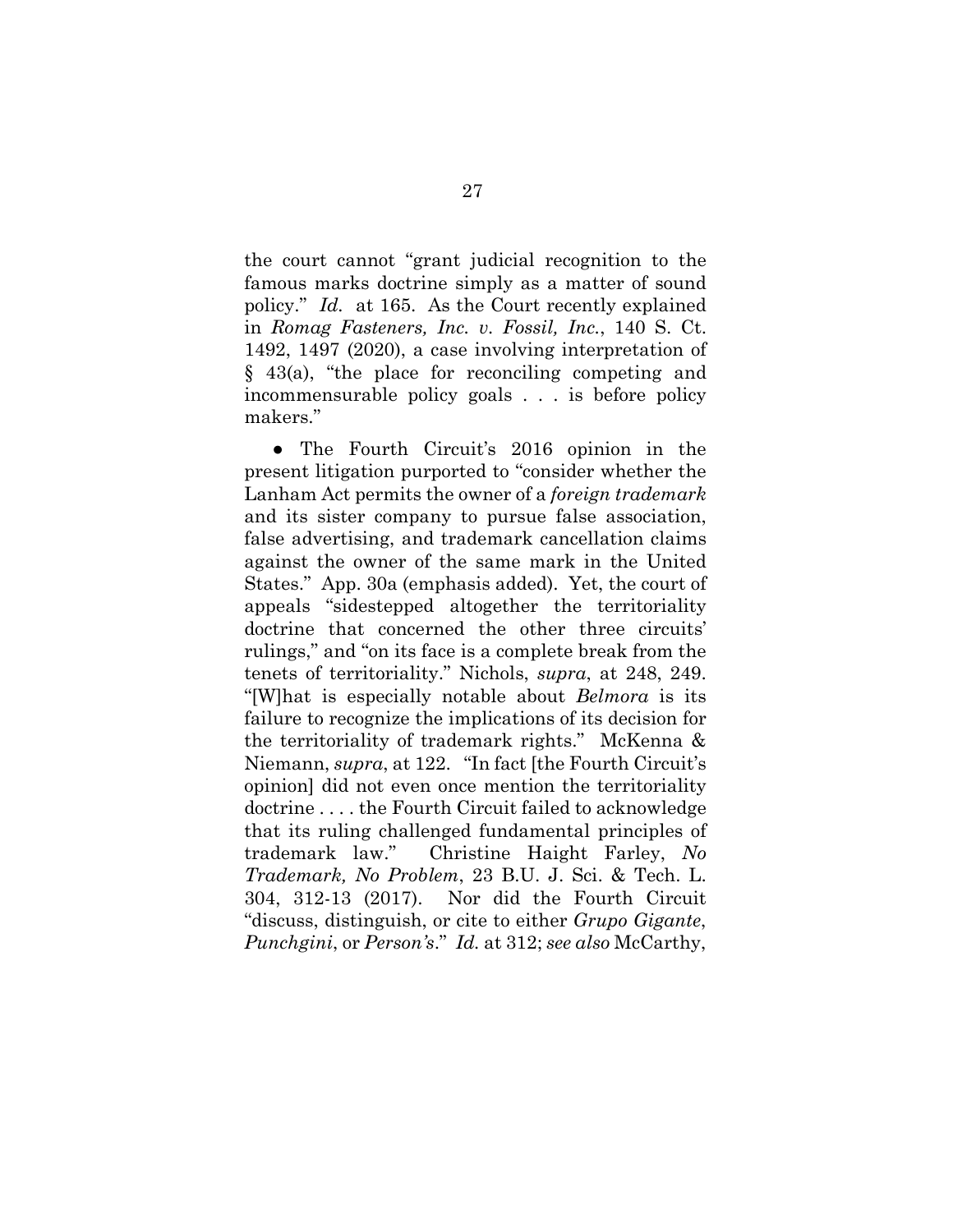*supra*, at § 29:1 n. 14.50 ("The court made no mention of the territoriality principle.").

Instead, expressly disclaiming at least one of its own prior precedents, App. 47a, the Fourth Circuit held that "§ 43(a) actions do not require, implicitly or otherwise, that a plaintiff have first used its own mark in United States commerce." *Id.* 49a. In so doing, the Fourth Circuit simply assumed that *Lexmark*'s analytical framework applies to owners of foreign trademarks. *Id.* 44a, 45a. According to the court of appeals, Bayer satisfies *Lexmark*'s zone of interest and proximate cause requirements merely because its complaint alleges that Belmora "has caused BCC [Bayer Consumer Care AG] customers to buy the Belmora FLANAX in the United States instead of purchasing BCC's FLANAX in Mexico." *Id.* 51a.

The Fourth Circuit's 2016 opinion, therefore, not only "made the waters murky," but also "further expands the divergent case law" on whether Lanham Act unfair competition and trademark cancellation claims can be pursued by owners of foreign trademarks that are not registered or used in the United States. Nichols, *supra*, at 248, 249.

### **B. The circuits also are divided on what governs the timeliness of § 43(a) claims**

In its second opinion in this litigation, the Fourth Circuit panel (composed of the same three circuit judges who issued the 2016 opinion) was called up to "decide whether to apply a statute of limitations borrowed from the most analogous state law or instead some other 'timeliness rule[] drawn from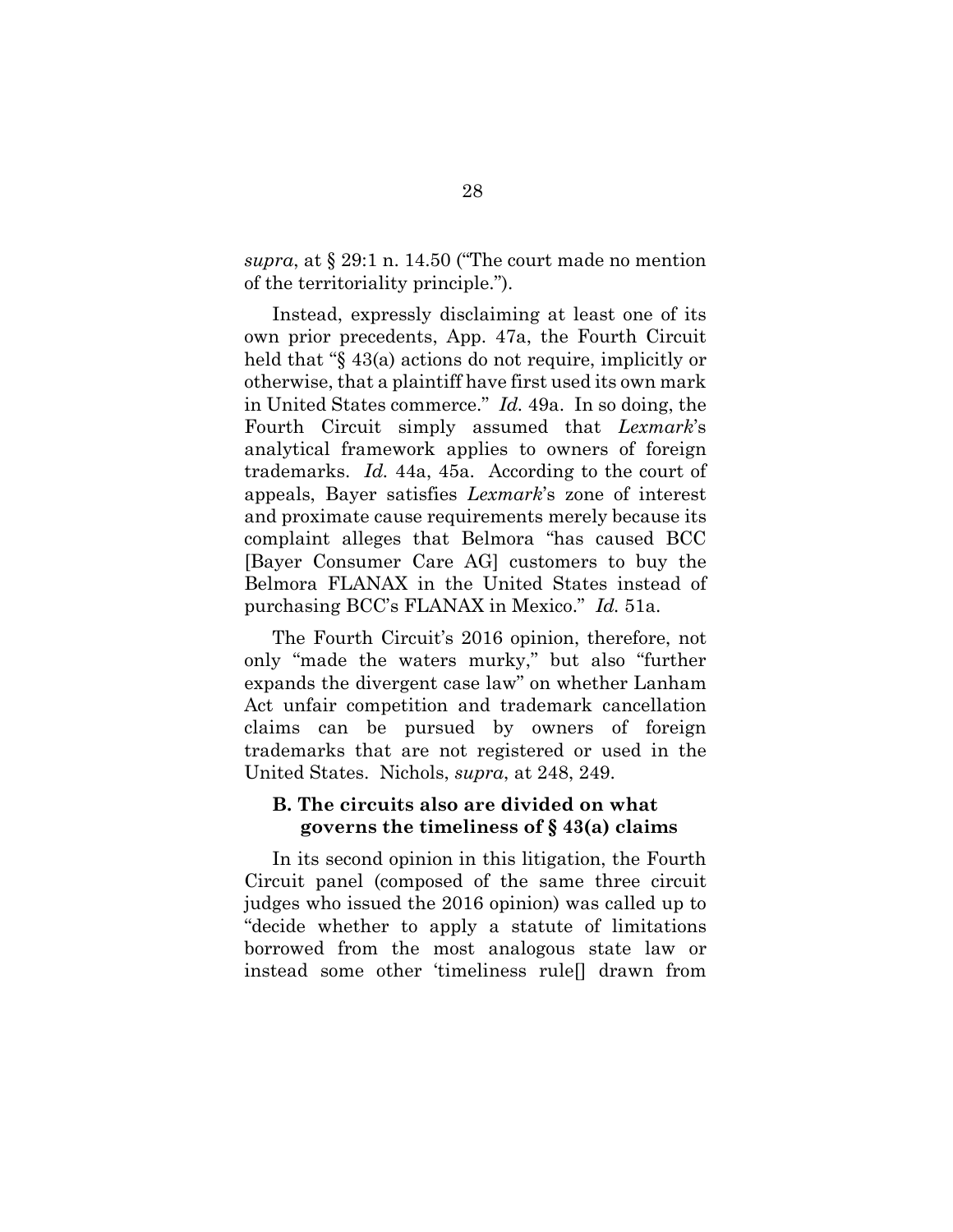<span id="page-42-0"></span>federal law' to claims under § 43(a) of the Lanham Act, which does not expressly contain a limitations period for those claims." App. 13a (quoting *DelCostello v. Int'l Brotherhood of Teamsters,* 462 U.S. 151, 162 (1983)). Reversing the district court—which held that under the most analogous California law, Bayer "misse[d] the statute of limitations by almost a decade," App. 72a-73a—the panel held in its 2021 opinion that  $\S 43(a)$  is a "federal law for which a state statute of limitations would be an unsatisfactory vehicle for enforcement." App. 14a. Instead, according to the court of appeals, because "§ 43(a) claims for damages are 'subject to the principles of equity," App. 15a (quoting 15 U.S.C.  $\S$  1117(a)), "laches is the appropriate defense to  $\S$  43(a) claims." *Id.* (The ruling is limited to  $\S$  43(a) because  $\S$  14(3) trademark cancellation petitions can be filed "[a]t any time." 15 U.S.C. § 1064(3).)

<span id="page-42-1"></span>The court's conclusion that laches, not the most analogous state statute of limitations, governs the timeliness of § 43(a) claims exacerbates the already mature split of authority on this issue. Coupled with the same panel's 2016 opinion discarding the principle of trademark territoriality, the 2021 opinion affords foreign owners of foreign trademarks virtually free rein to use  $\S$  43(a) as a lethal weapon against U.S. competitors.

In *DelCostello*, this Court explained that

 [a]s is often the case in federal civil law, there is no federal statute of limitations expressly applicable to [a] suit. In such situations we do not ordinarily assume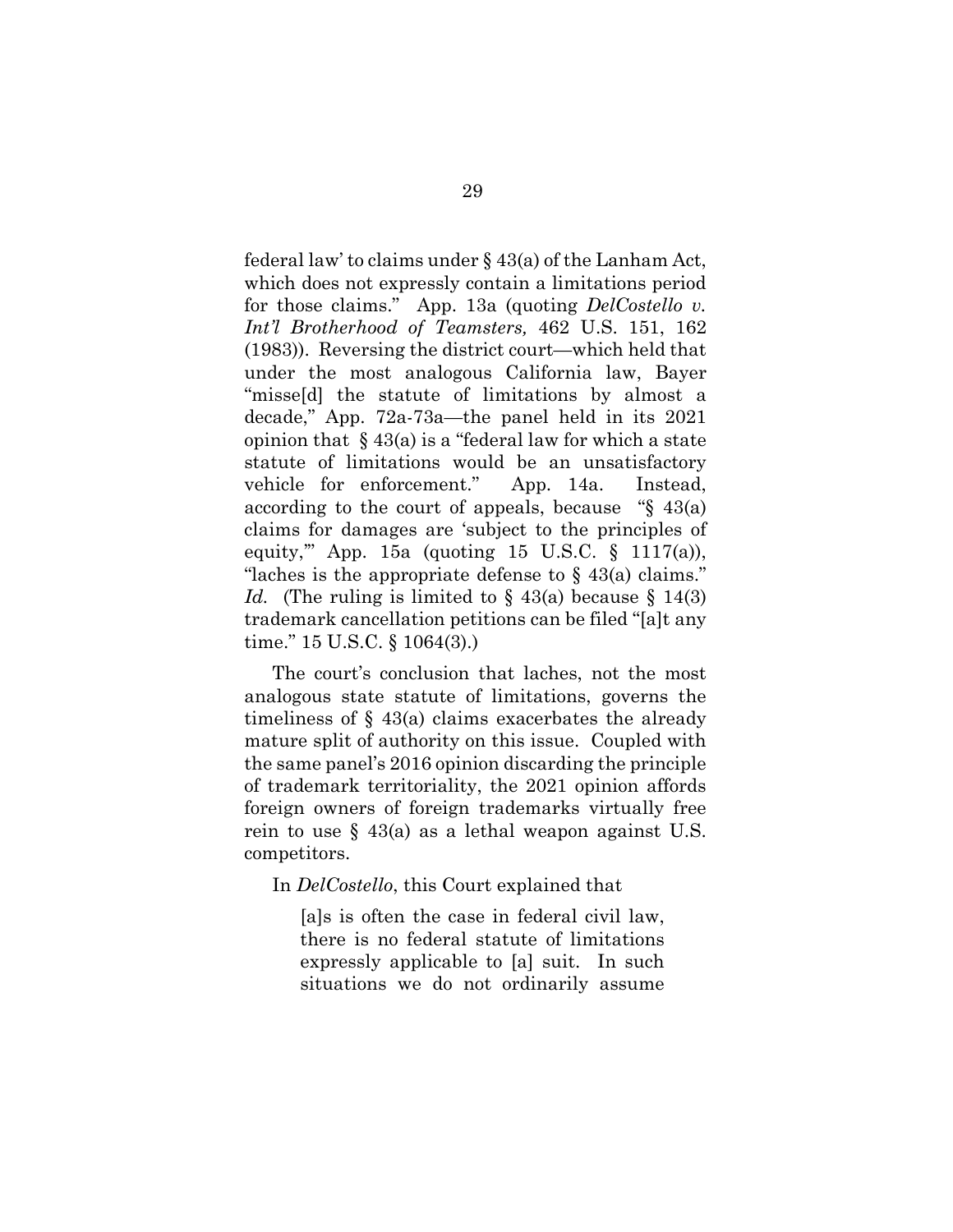that Congress intended that there be no time limit on actions at all; rather, our task is to "borrow" the most suitable statute or other rule of timeliness from some other source. *We have generally concluded that Congress intended that the courts apply the most closely analogous statute of limitations under state law*.

<span id="page-43-1"></span>462 U.S. at 158 (emphasis added). "In some circumstances, however, state statutes of limitations can be unsatisfactory vehicles for the enforcement of federal law," and the Court has "instead used timeliness rules drawn from federal law — either express limitations periods drawn from related federal statutes, or such alternatives as laches." *Id.* at 161-62.

<span id="page-43-2"></span><span id="page-43-0"></span> At least two circuits have applied analogous statelaw statutes of limitations to determine the timeliness of § 43(a) claims. For example, in *Island Insteel Sys., Inc. v. Waters*, 296 F.3d 200, 206 (3rd Cir. 2002), a § 43(a) trademark infringement case, the Third Circuit—applying the Virgin Islands statute of limitations governing deceptive trade practices indicated that "[b]ecause the Lanham Act does not contain an express statute of limitations, we follow the traditional practice of borrowing the most analogous statute of limitations from state law." *See also Beauty Time, Inc. v. VU Skin Sys., Inc.*, 118 F.3d 140, 143 (3rd Cir. 1997) (a "claim for fraud under the Lanham Act conforms to [the] general rule" that "when a federal statute provides no limitations for suits, the court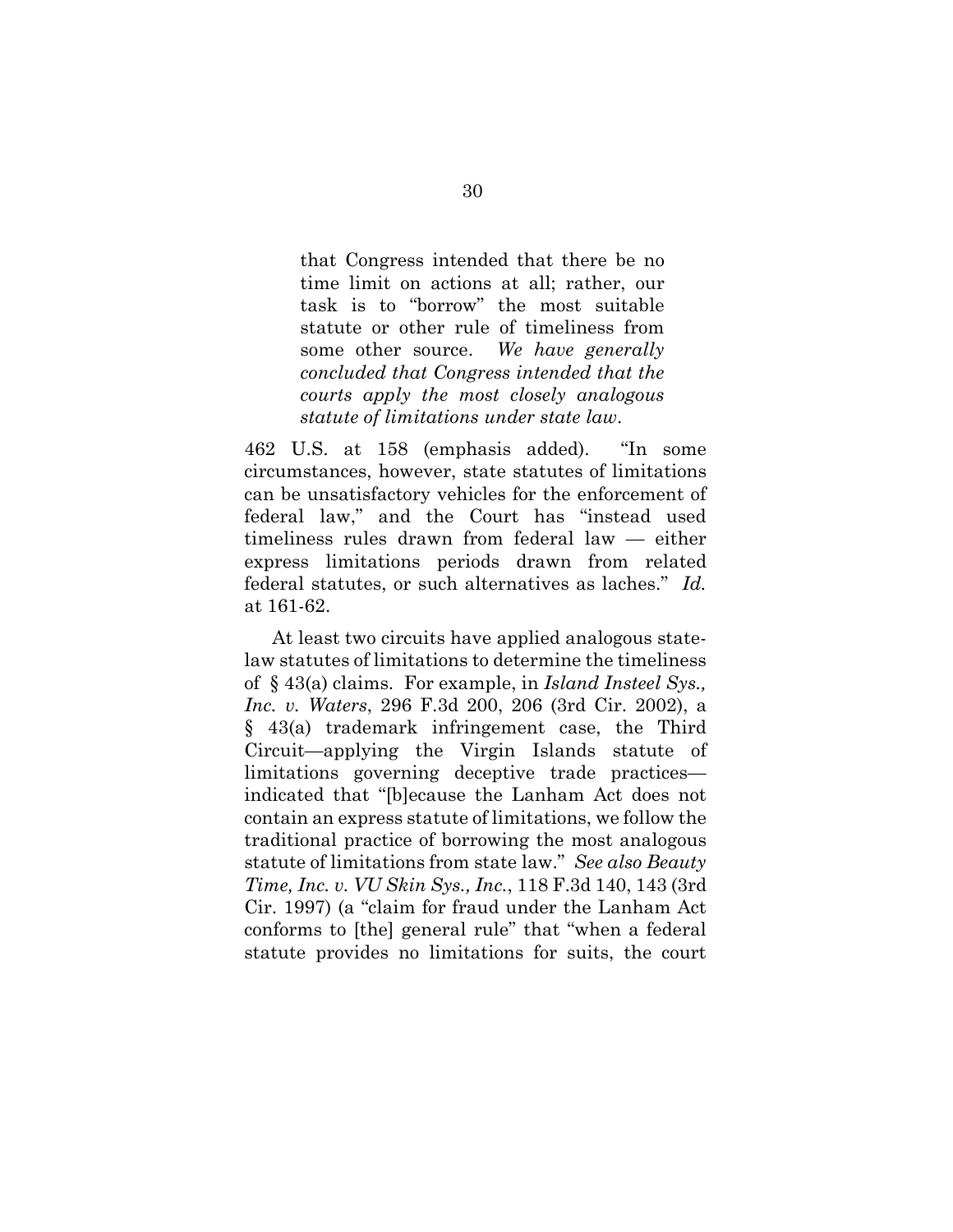must look to the state statutes of limitations for analogous types of actions").

<span id="page-44-2"></span> Similarly, in *Karl Storz Endoscopy-America, Inc. v. Surgical Techs.*, *Inc.*, 285 F.3d 848, 857 (9th Cir. 2002), where the plaintiff alleged  $\S$  43(a) trademark infringement and other Lanham Act claims, the Ninth Circuit—citing the California statute of limitations governing fraudulent business practices—indicated that the plaintiff's "Lanham Act claims are subject to a three-year statute of limitations." *See also Gen. Bedding Corp. v. Echevarria*, 947 F.2d 1395, 1397 n.2 (9th Cir. 1991) (noting that "federal claims, such as plaintiff's Lanham Act claim . . . borrow state statutes of limitations").

<span id="page-44-5"></span><span id="page-44-4"></span><span id="page-44-3"></span><span id="page-44-1"></span><span id="page-44-0"></span>Other circuits, however, apply laches, sometimes informed by an analogous state statute of limitations, to determine the timeliness of a  $\S$  43(a) claim. For example, in *Kehoe Component Sales, Inc. v. Best Lighting Prods., Inc.*, 796 F.3d 576, 584 (6th Cir. 2015), the Sixth Circuit indicated that "determining whether a Lanham Act claim is time-barred depends upon the defendant's ability to show that the claim is barred by laches." *See also Tandy Corp. v. Malone & Hyde, Inc.*, 769 F.2d 362, 365 (6th Cir. 1985) ("Under equitable principles the statute of limitations applicable to analogous actions at law is used to create a 'presumption of laches.'"). The Eleventh Circuit "in trademark cases . . . has followed the Sixth Circuit, which applies the period for analogous state law claims as the touchstone for laches." *Kason Indus., Inc. v. Component Hardware Grp., Inc.*, 120 F.3d 1199, 1203 (11th Cir. 1997); *see also Hot Wax, Inc. v. Turtle*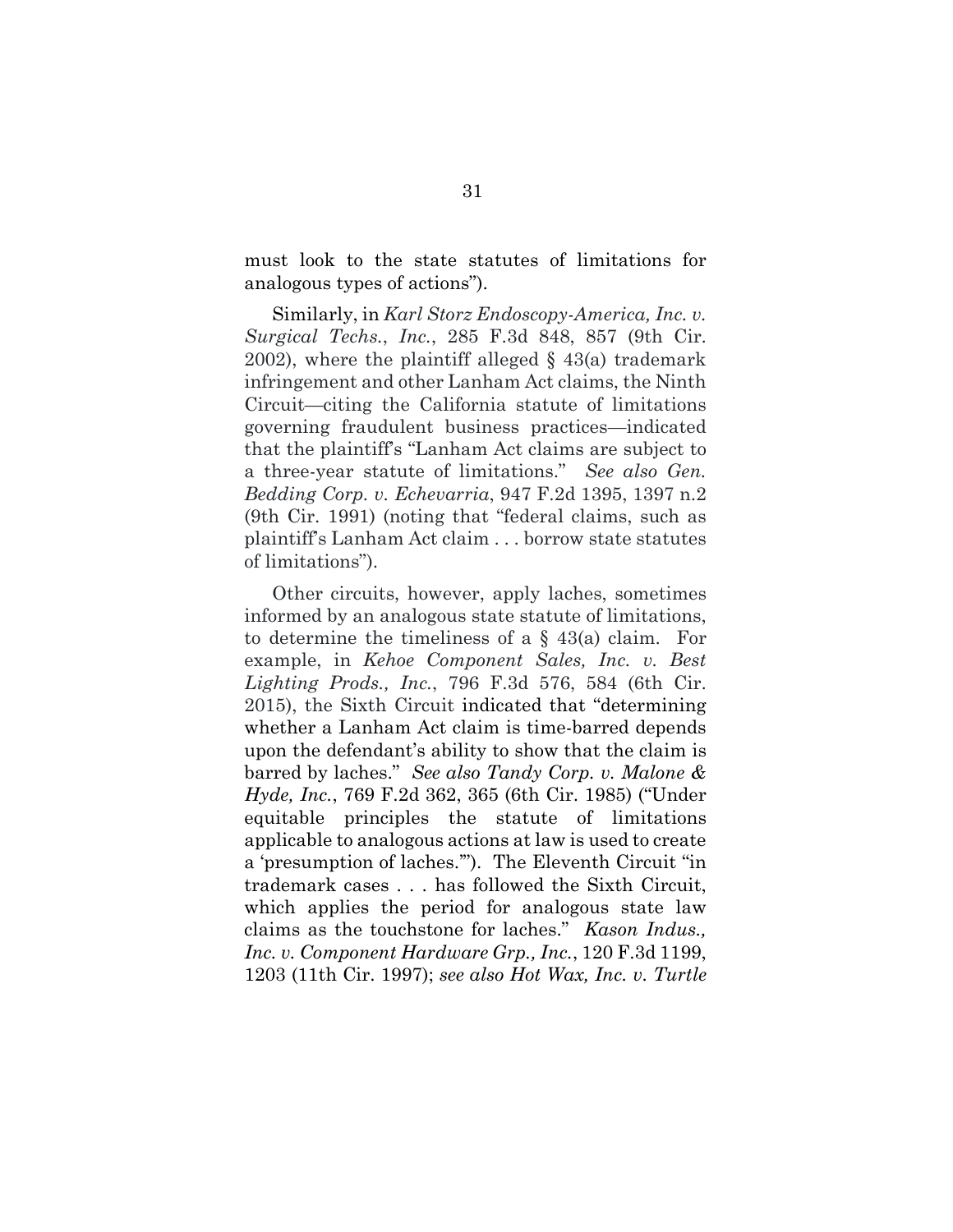*Wax, Inc.*, 191 F.3d 813, 822-23 (7th Cir. 1999) ("conclud[ing] that whether a Lanham Act claim has been brought within the analogous state statute of limitations is not the sole indicator of whether laches may be applied in a particular case").

In its 2021 opinion, the Fourth Circuit held that the district court, which looked to the most analogous (California) state statutes of limitations, applied "an incorrect legal standard," but that "state law will continue to play an important role" since "[l]aches is presumed to bar § 43(a) claims filed outside the analogous limitations period." App. 16a, 17a. In reaching this conclusion, the court of appeals acknowledged conflicting precedent within the Fourth Circuit court of appeals on the standard governing timeliness. *See* App. 15a n.7.

## **II. The Questions Presented Are Exceptionally Important**

The key, indisputable fact in this litigation—the fact that makes the territoriality issue in this case so important to trademark owners both in the United States and abroad—is that Bayer never has registered or used its Mexican FLANAX mark in the United States.

> In dispensing with use of a mark in the United States as a "condition precedent" to a Section 43(a) claim, *Belmora* is a *watershed in the development of unfair competition law*. . . .

> *Belmora*'s decoupling of unfair competition law from trademark law could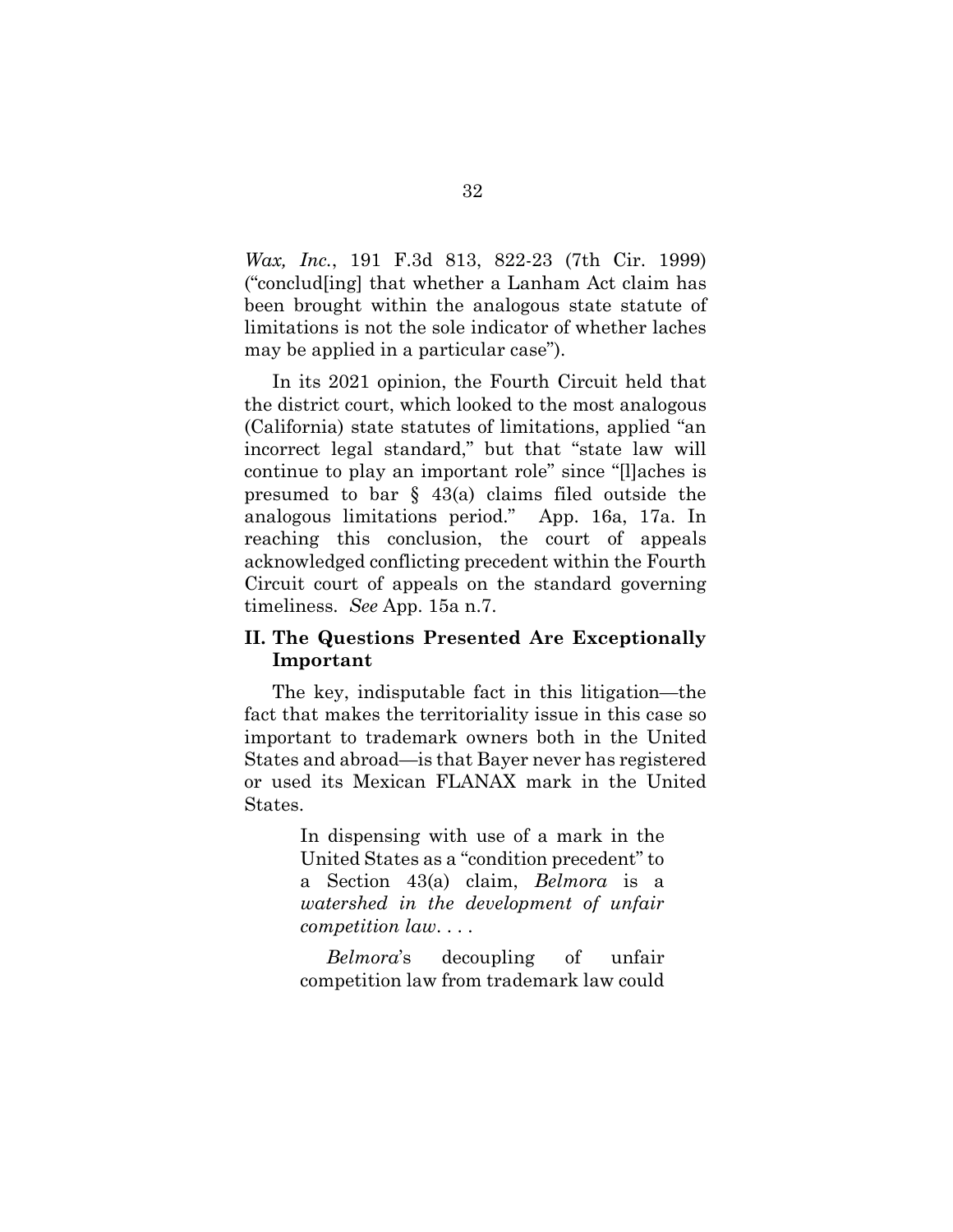### *enlarge the reach of unfair competition law exponentially* . . . .

Farley, *The Lost Unfair Competition Law*, *supra*, at 797 (emphasis added). "[T]he major impact of the Fourth Circuit's decision in *Belmora* is that the principle of territoriality—the notion that trademark rights are national in character—has essentially been abrogated in unfair competition cases." Farley, *No Trademark, No Problem*, *supra*¸ at 317. As a result, the Fourth Circuit's "decision enables foreign parties, which neither have a U.S. trademark nor use the mark in the U.S., *to strip U.S. trademark owners of his or her rights*" (emphasis added). *Id.* at 307. As the district court explained prior to the Fourth Circuit's 2016 opinion, "cases make it is clear to the Court that although Section  $43(a)(1)(A)$ , by its terms, does not require use of the mark, courts have consistently required a plaintiff to use the mark *in United States commerce* in order to state a claim under that statute." App. 136a (emphasis added).

The Fourth Circuit's radical departure from the principle of trademark territoriality has sparked significant debate among intellectual property scholars. *See, e.g.*, McKenna & Niemann, *supra*, at 119 ("*Belmora* has important implications for the territoriality of trademark rights."); Nichols, *supra*, at 249 ("[T]here is light at the end of this diverging case law tunnel. At least the *Belmora* court looked at the plain language of the Lanham Act and abandoned the territoriality principle, which enabled the court to enforce a foreign trademark owner's trademark."); Barton Beebe, *What Trademark Law Is Learning from*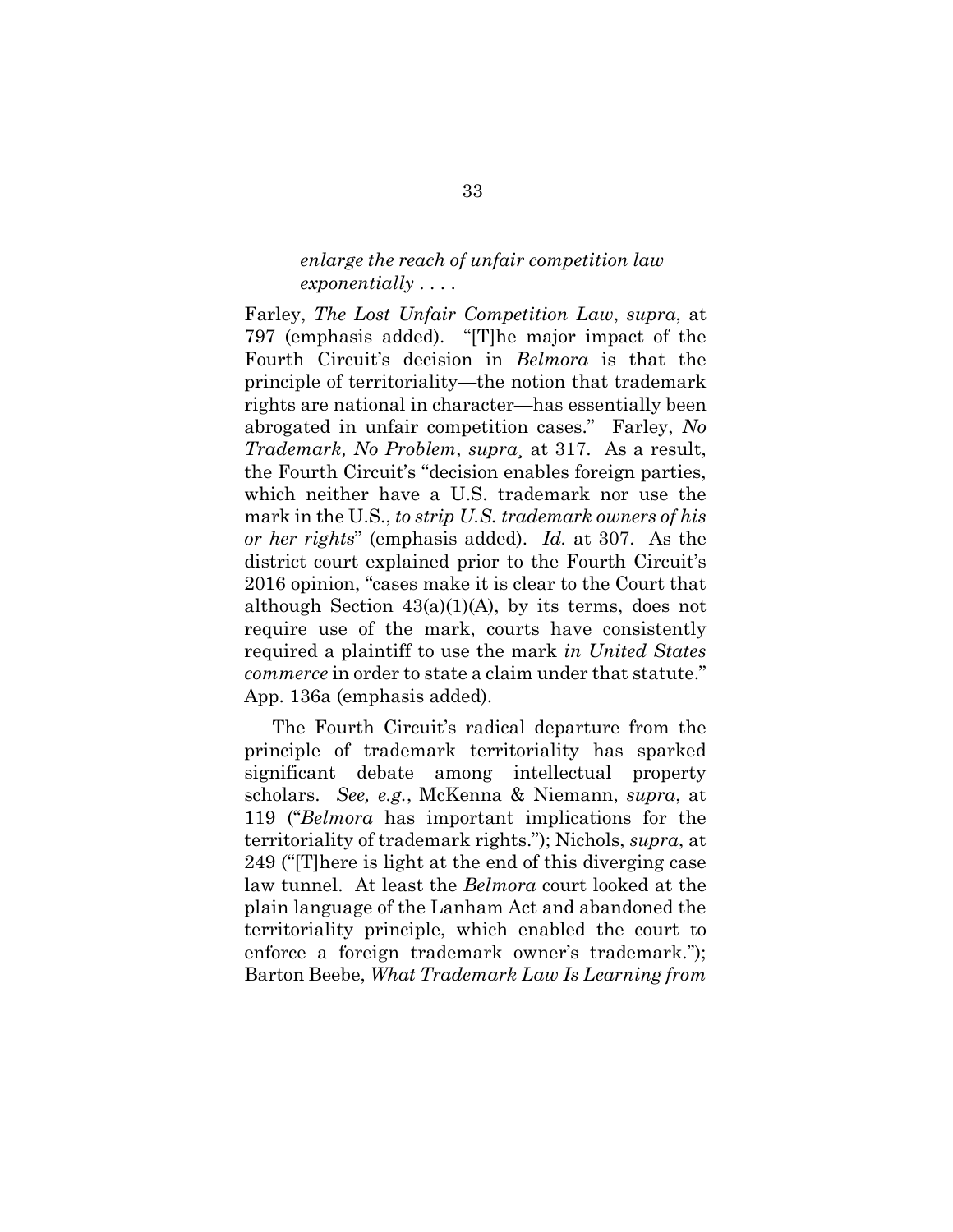*the Right of Publicity*, 42 Colum. J.L. & Arts 389, 394 (2019) (*Belmora* "suggests that the language of section 43(a) refers to any entity in the world, regardless of whether it is actually using a trademark within the territorial borders of the United States"); Mark P. McKenna, *Property and Equity in Trademark Law*, 23 Marq. Intell. Prop. L. Rev. 117, 135 (2019) ("[W]hat Bayer wanted was the best of both the new and old legal orders. It wanted the benefits of treating § 43(a) as a version of old unfair competition, so that it could bring a claim when the alleged confusion was caused by something other than use of Bayer's trademark (since it did not own the trademark). At the same time, Bayer did not want the limited remedies offered by unfair competition.")

Law review editors also have found the Fourth Circuit's 2016 opinion to be a worthy subject for scholarly research and commentary. *See, e.g.*, Deepa Singh, Comment, *Article 6bis of the Paris Convention: How the United States Court of Appeals for the Second Circuit is Violating International Law*, 35 Am. U. Int'l L. Rev. 577, 596 (2020) ("Essentially, the Ninth Circuit [in *Grupo Gigante*] and TTAB [in *Belmora*] allowed foreign trademark owners, who have never used their marks in commerce in the United States, to prohibit registration and use of U.S. trademark owners who have used the mark first and have followed all other requirements necessary for registration with the USPTO."); Su Li, Note, *Belmora LLC v. Bayer Consumer Care AG*: *Unfair Competition as an Alternative Approach to Penetrate the Territorial Principle in U.S. Trademark Law*, 31 Berkeley Tech.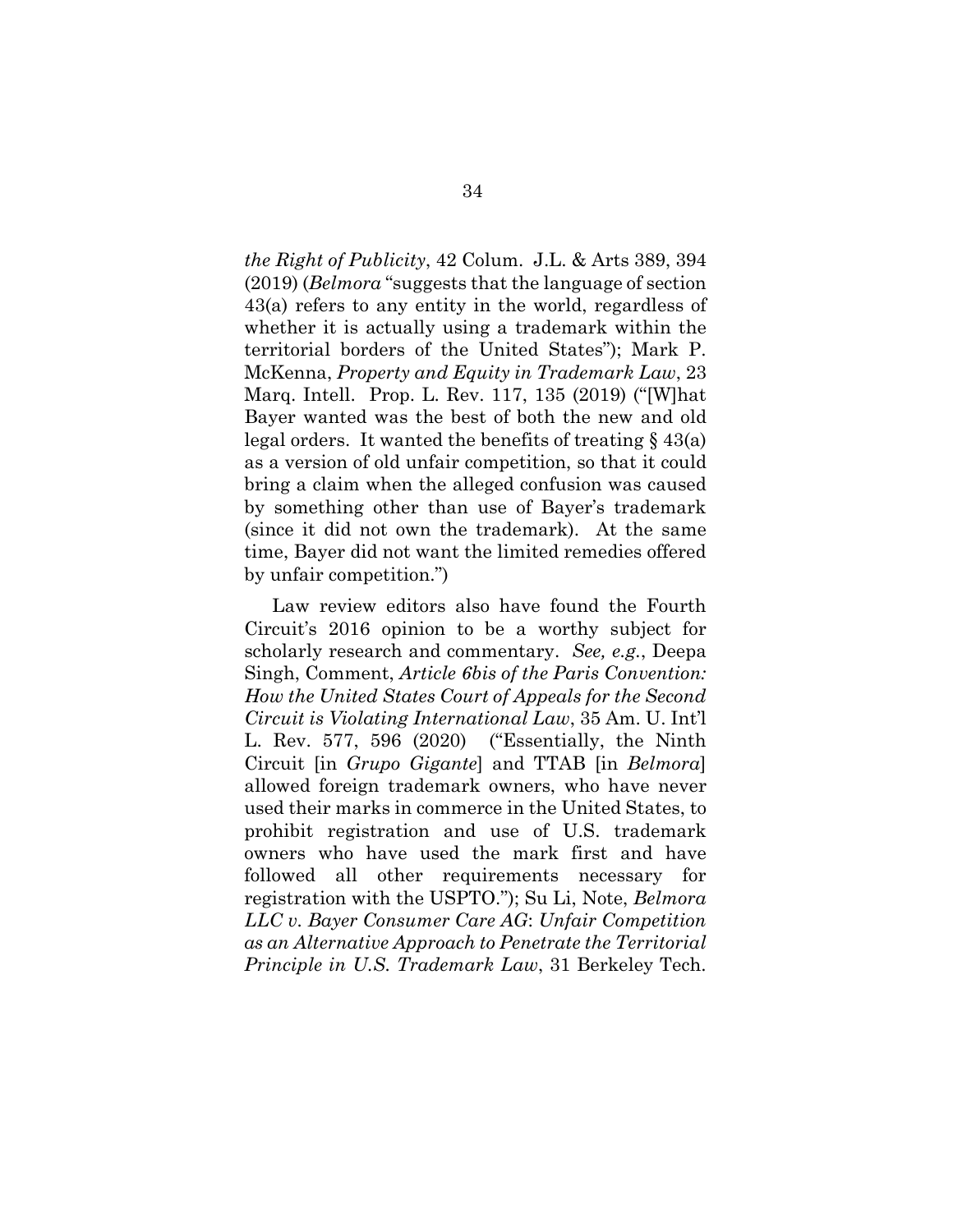L.J. 1145, 1171 (2019) ("Empirical data in trademark law litigation and registration shows that refraining from resolving the circuit split may lead to forum shopping and also increase the confusion of the large volume of foreign trademark owners who hope to get protected under the U.S. Lanham Act."); Gwen Wei, Note, *Taking Care of Article 6bisness: How Belmora LLC v. Bayer Consumer Care AG Made the Well-Known Mark Doctrine Inevitable in the U.S.*, 12 Wash. J. L. Tech. & Arts 501, 524 (2017) ("Wholly avoiding the territoriality principle in the *Belmora* tradition is impractical."); Wee Jin Yeo, *Belmora LLC v. Bayer Consumer Care AG—The Well-Known Marks Doctrine Reconsidered*, 73 Wash. & Lee L. Rev. Online 188 (2016) (the *Belmora* opinion "provides useful insight on how the circuit split should be resolved, but cautions future courts not to mechanically apply the Fourth Circuit's decision").

Many online commentaries also reflect the practical significance of the Fourth Circuit's 2016 opinion. *See, e.g.*, Jones Day, *Standing to Enforce Foreign Trademark Rights After Belmora v. Bayer Certiorari Denial*, Commentaries (Mar. 2017) ("[A] trademark owner without use of its mark in U.S. commerce should look to courts in the Fourth Circuit to file Lanham Act claims").[3](#page-48-0) 

Professor Christine Farley, Faculty Director of the American University Washington College of Law's Program on Information Justice and Intellectual Property, has explained why the Fourth Circuit's

<span id="page-48-0"></span><sup>3</sup> Available at https://tinyurl.com/bpzahkf7.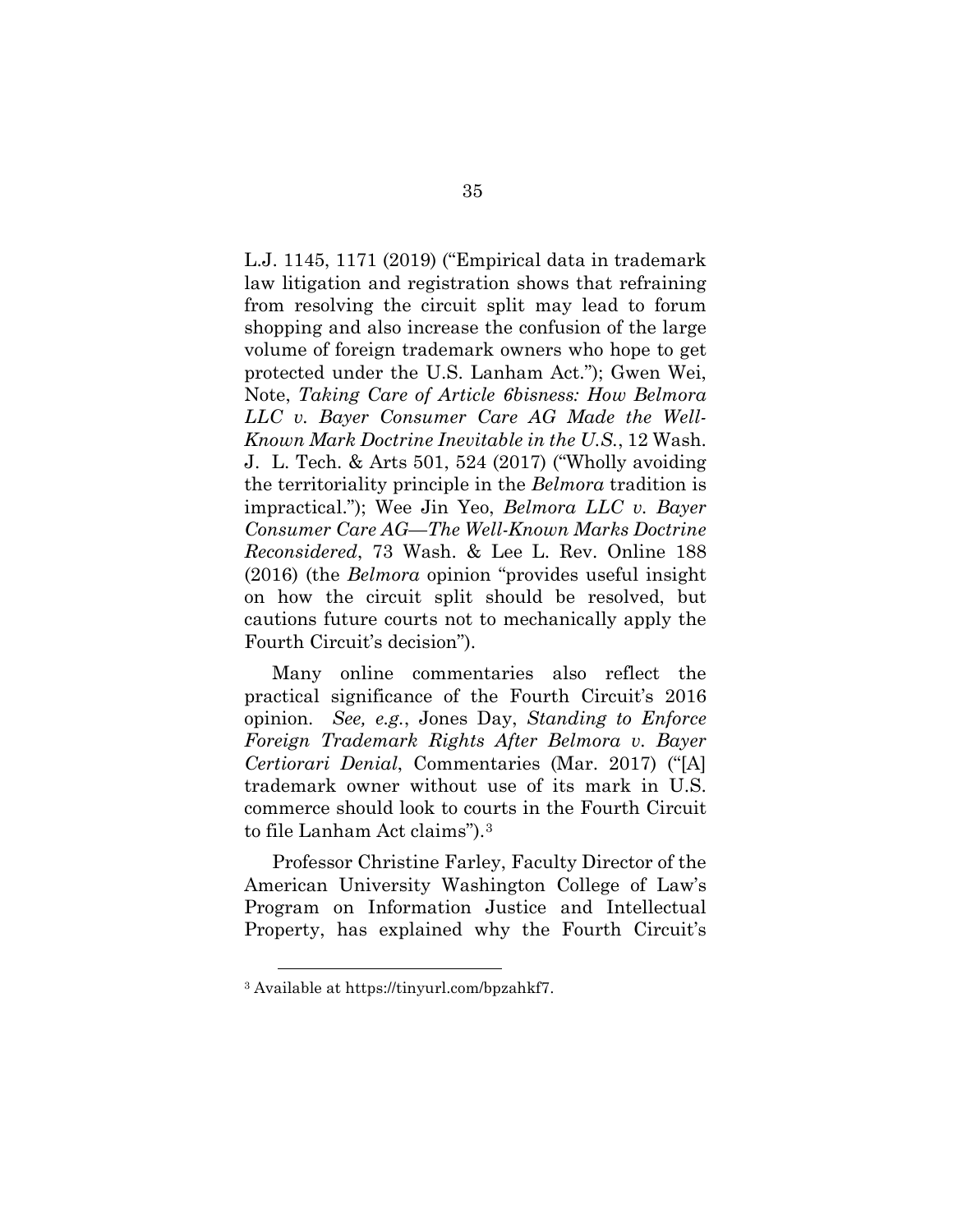literally *global* reading of the Lanham Act's zone of interests not only has "surprised the legal community" and "and received considerable attention," but also, as a practical matter, "broadens the reach of *Belmora . . .* to any party without a mark." Farley, *No Trademark, No Problem*, *supra*, at 304, 317.

> [Under] Section 21(b) of the Lanham Act [15 U.S.C. § 1071(b)], a litigant may forgo an appeal to the Federal Circuit and opt instead to appeal a TTAB decision via a civil action. Such a suit, according to the act, shall be brought in the Eastern District of Virginia. Significantly, *Belmora* is now controlling precedent in the Eastern District of Virginia. As a result, foreign mark owners like Bayer, who lack U.S. trademarks would be wise to take the option of bringing their appeal to the Eastern District of Virginia. This strategy has the dual benefit of coming within the controlling precedent of *Belmora*, and avoiding the Federal Circuit and its precedent of *Person's*. . . .

> [T]he *Belmora* precedent is not just binding in the Fourth Circuit . . . any party that can bring a Section 14(3) cancellation petition in the TTAB can then bring an appeal in the Eastern District Court of Virginia and in this way bypass an initial action in a district court outside of the Fourth Circuit. . . .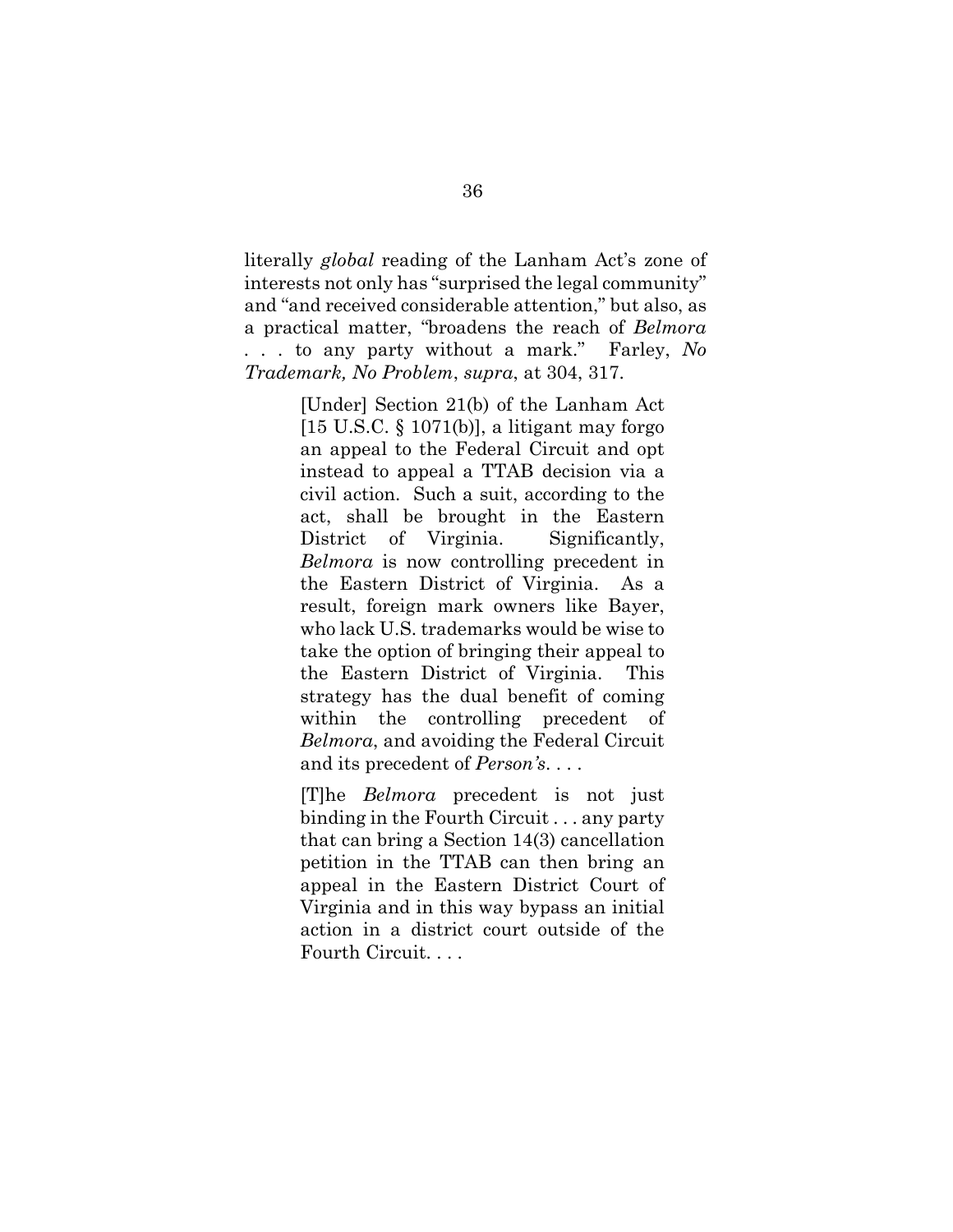This combination enables a party to bring an unfair competition case styled as a Section 14(3) misrepresentation of source cancellation proceeding in the TTAB, then move the case to the Fourth Circuit.

#### *Id.* at 317.

Increasing globalization of commerce, including foreign and multinational corporations' aggressive marketing of American-branded products in the United States (e.g., Aleve), makes the need for this Court to address the reach of Lanham Act §§ 43(a) & 14(3) more compelling than ever. For example, the Chinese Government, as a matter of foreign policy, is engaged in destabilizing American businesses to achieve global economic dominance. Were Chinese state-owned companies to exploit the Lanham Act in the manner now allowed by the Fourth Circuit, the economic impact on American businesses and consumers could be catastrophic.

The Court also should address the standard for judging the timeliness of  $\S$  43(a) unfair competition claims. As the Fourth Circuit indicated in its 2021 opinion, laches is a flexible standard that affords district courts broad leeway when claims, as here, are filed well beyond the time allotted by analogous state statutes of limitations. *See* App. 14a-15a. Requiring Lanham Act claimants to adhere to such limitations periods would establish a uniform and predicable standard for the timely filing of  $\S$  43(a)) claims. The need for such a standard is particularly evident when the Fourth Circuit's expansive reading of the zone of interests encompassed by § 43(a) is considered.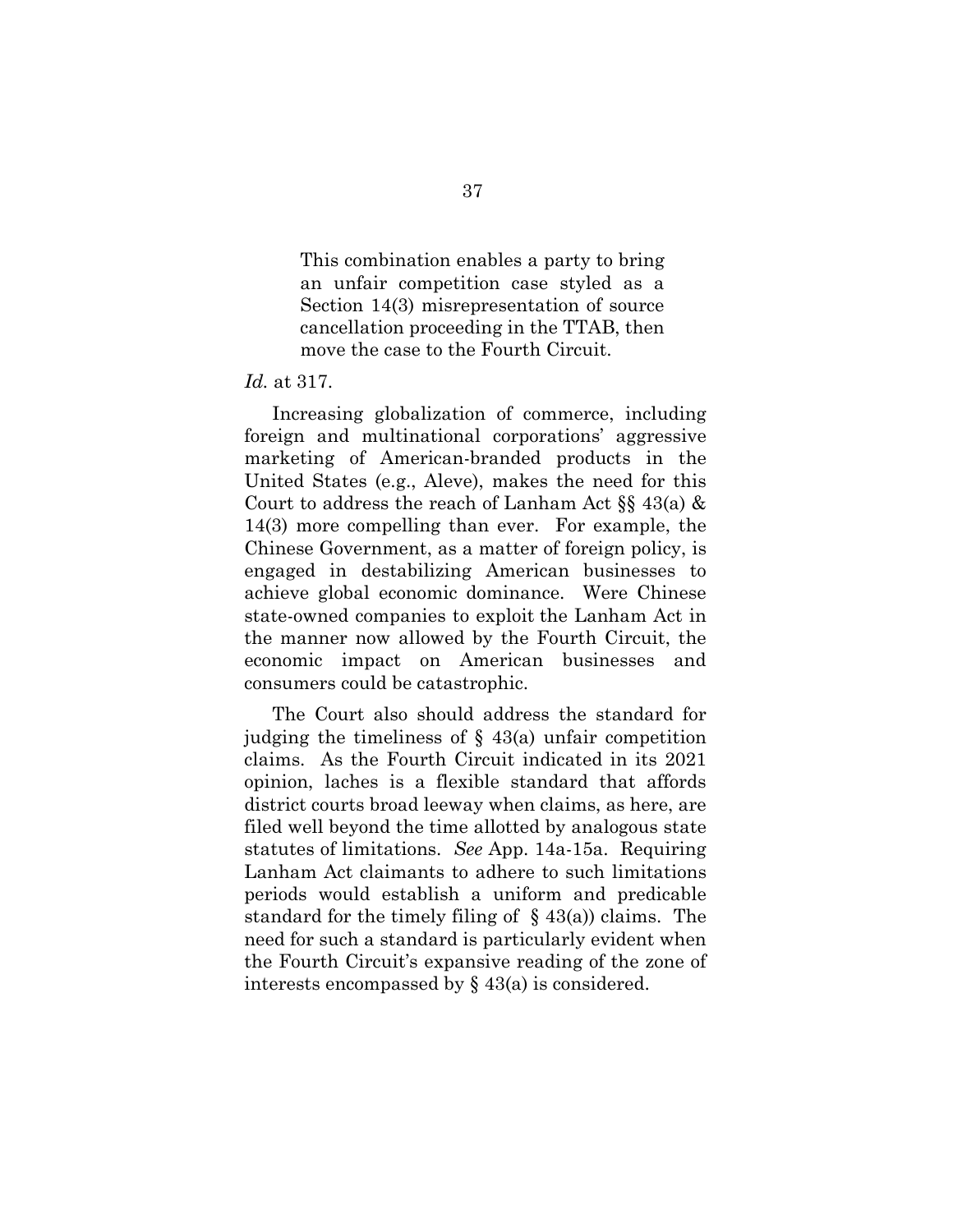This appeal is an excellent vehicle for considering the two fundamental trademark law questions presented by this petition. There is no reason to delay this Court's review in order to await a possible *third* Fourth Circuit appeal under a timeliness standard that at least two circuits view as incorrect, and in litigation which owners of foreign trademarks such as Bayer would be unable to pursue in at least two other circuits. The Fourth Circuit's published 2016 opinion extending  $\S$  43(a) and 14(3) to owners of foreign trademarks that have not registered or used those marks in the United States is a final ruling, subject only to this Court's review. Even if Belmora were to persuade the district court that laches bars Bayer's § 43(a) claims, cancellation of Belmora's FLANAX trademark will remain in place unless this Court rules that the trademark territoriality principle circumscribes the Lanham Act's zone of interests by precluding foreign trademark owners such as Bayer Consumer Care AG from petitioning under § 14(3) for cancellation of U.S. trademarks.

<span id="page-51-1"></span><span id="page-51-0"></span>Meanwhile, other courts are citing the Fourth Circuit's *Belmora* rulings. *See, e.g.*, *Palleteria La Michoacana, Inc. v. Productos Lacteos Tacumbo S.A. de C.V*., No. 17-1075, slip op. at 9 (D.C. Cir. Aug. 10, 2018), (discussing "*Belmora*'s reading of Section  $43(a)(1)(A)$ " in litigation between Mexican and American companies selling similar products in the United States); *see also Industria de Alimentos Zenu, S.A.S. v. Latinfood U.S. Corp.*, 2017 WL 6940696, at  $*13$  (D.N.J. Dec. 29, 2017) (finding the Fourth Circuit's 2016 opinion "persuasive," and declining to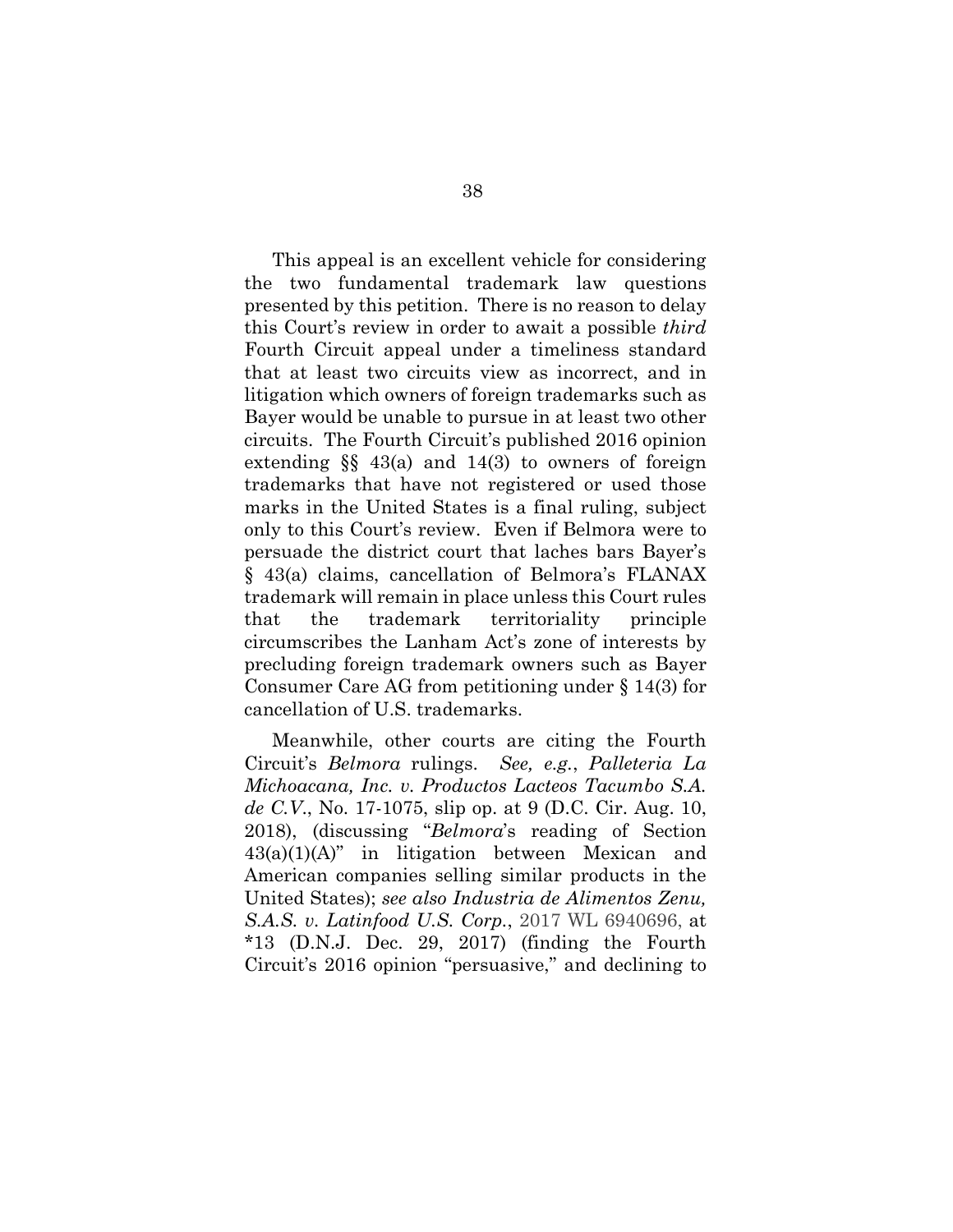dismiss a Colombian company's § 43(a) claims alleging that the U.S. defendant was competing unfairly by registering and using the same company name); *Coca-Cola Co. v. Meenaxi Ent., Inc.*, Canc. Nos. 92063353 & 92064398, slip op. at 51 (TTAB June 28, 2021) (citing *Belmora*). As to laches, *see, e.g.*, *WorkingFilms, Inc. v. Working Narratives, Inc.*, 2021 WL 1196189, at \*4 (E.D.N.C. Mar. 29, 2021) (citing *Belmora*'s holding that § 43(a) violations are "subject to the doctrine[] of laches").

 This protracted litigation, which began in 2007 with the TTAB proceeding, has deepened inter-circuit divisions, engendered scholarly debate, and created commercial uncertainties. Further, were Bayer ultimately to succeed, the nation's large and expanding Hispanic population would be deprived of an FDA-approved, bilingually packaged and labeled alternative to higher-priced Aleve.

The Court has not been reluctant to revisit Lanham Act  $\S 43(a)$  to provide trademark owners with much-needed clarification or guidance. *See, e.g.*, *Lexmark*; *Romag Fasteners*; *POM Wonderful*; *Two Pesos*; *Dastar.* This is such a case. The Court should grant review and address both important questions presented.